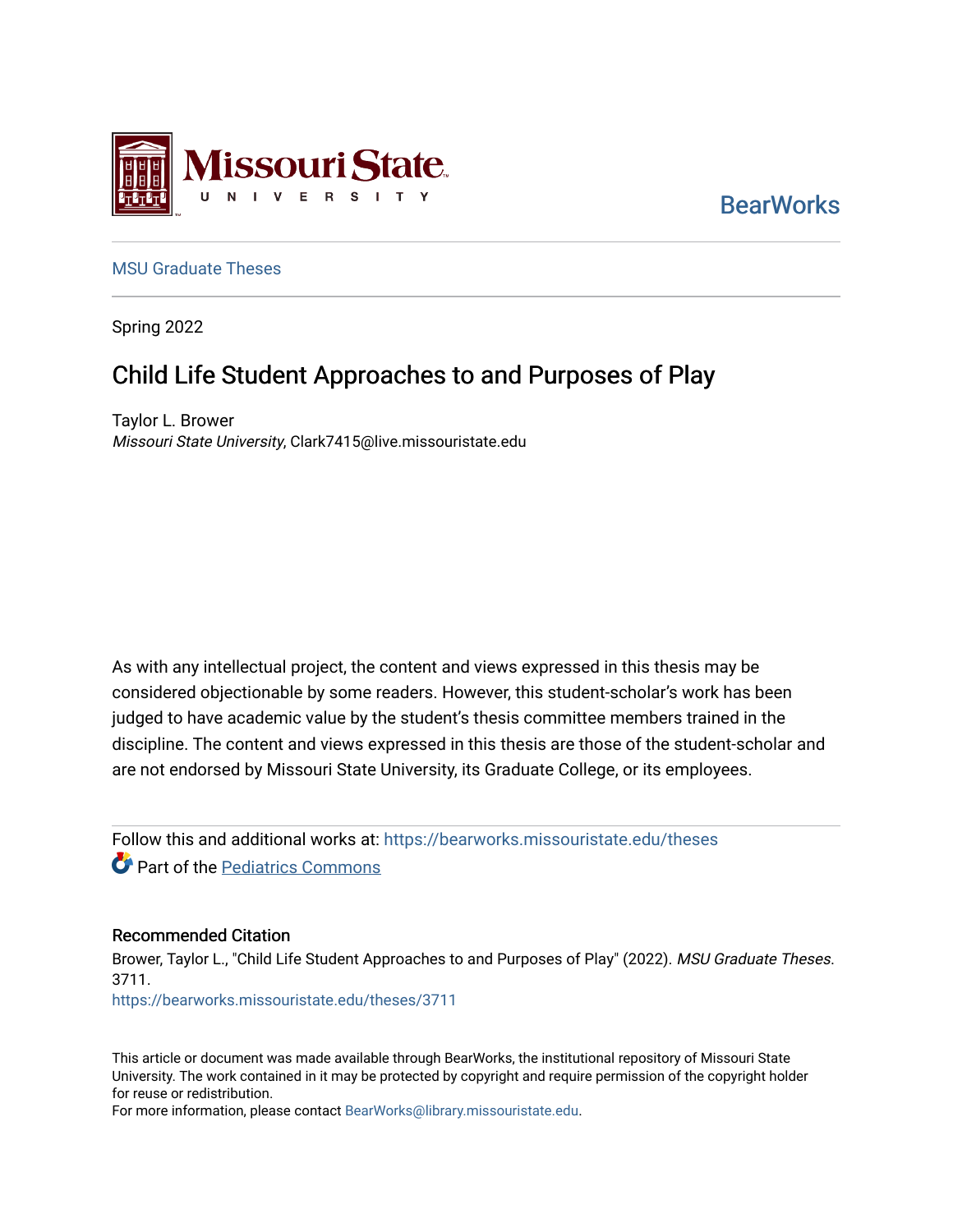## **CHILD LIFE STUDENT APPROACHES TO AND PURPOSES OF PLAY**

A Master's Thesis

Presented to

The Graduate College of

Missouri State University

In Partial Fulfillment

Of the Requirements for the Degree

Master of Science, Child Life Studies

By

Taylor Brower

May 2022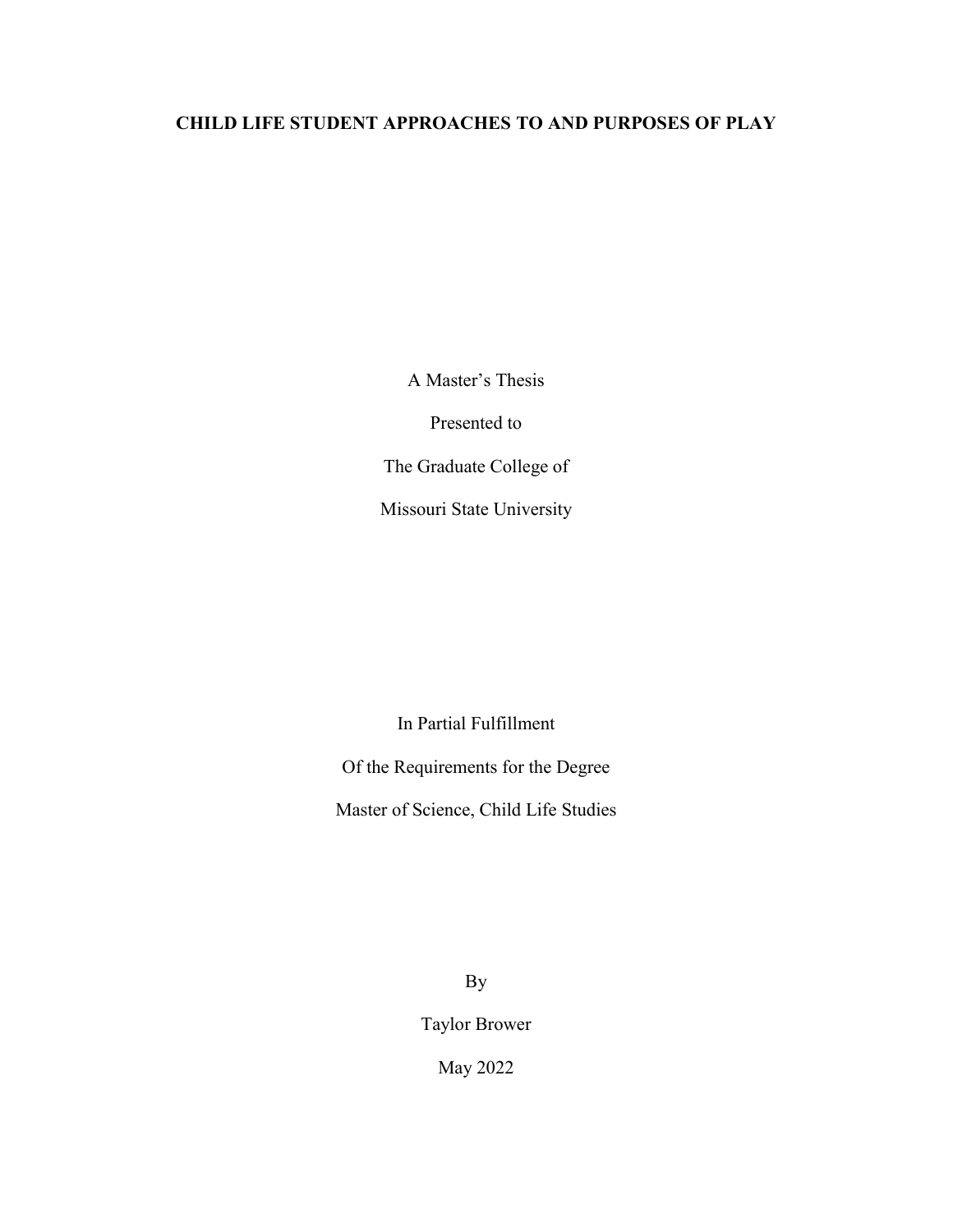## **CHILD LIFE STUDENT APPROACHES TO AND PURPOSES OF PLAY**

Childhood Education and Family Studies

Missouri State University, May 2022

Master of Science

Taylor Brower

## **ABSTRACT**

The aim of this study was to research and gain a greater understanding of what child life students are learning about play. Qualitative data was collected via Qualtrics. Participants reported learning child-led play, structured play, and expressive play as learned approaches to play. Students reported the most learned purpose of play being self–expression, and normalization. Participants provided self-given definitions of the theories and concepts of play as the survey prompted in keeping with the researcher's goals. The Daisy model in the communication theory Coordinated Management of Meaning provided the theoretical framework, supporting preparation or familiarization, express emotions, process, or cope, assess, educate, or teach, and alternative focus or distract as the most reported approaches to and purpose of play seen in participants' self-definitions.

**KEYWORDS**: play, method, theory, Certified Child Life Specialist, child life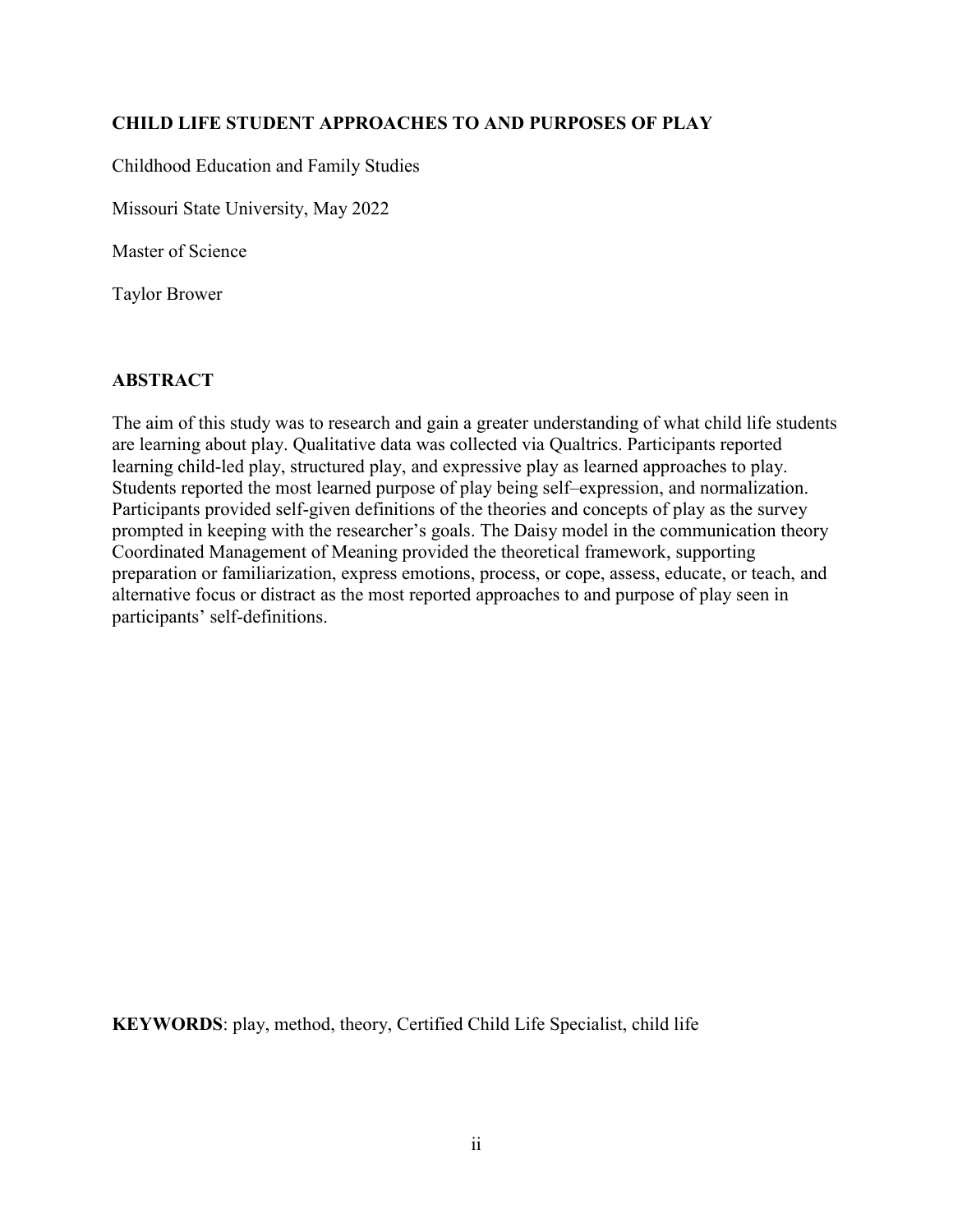## **CHILD LIFE STUDENT APPROACHES TO AND PURPOSES OF PLAY**

By

Taylor Brower

A Master's Thesis Submitted to the Graduate College Of Missouri State University In Partial Fulfillment of the Requirements For the Degree of Master of Science, Child Life Studies

May 2022

Approved:

Lindsey Murphy, Ph.D., Thesis Committee Chair

Melissa Schotthofer, MA, Committee Member

Cara Smith, MA, Committee Member

Julie Masterson, Ph.D., Dean of the Graduate College

In the interest of academic freedom and the principle of free speech, approval of this thesis indicates the format is acceptable and meets the academic criteria for the discipline as determined by the faculty that constitute the thesis committee. The content and views expressed in this thesis are those of the student-scholar and are not endorsed by Missouri State University, its Graduate College, or its employees.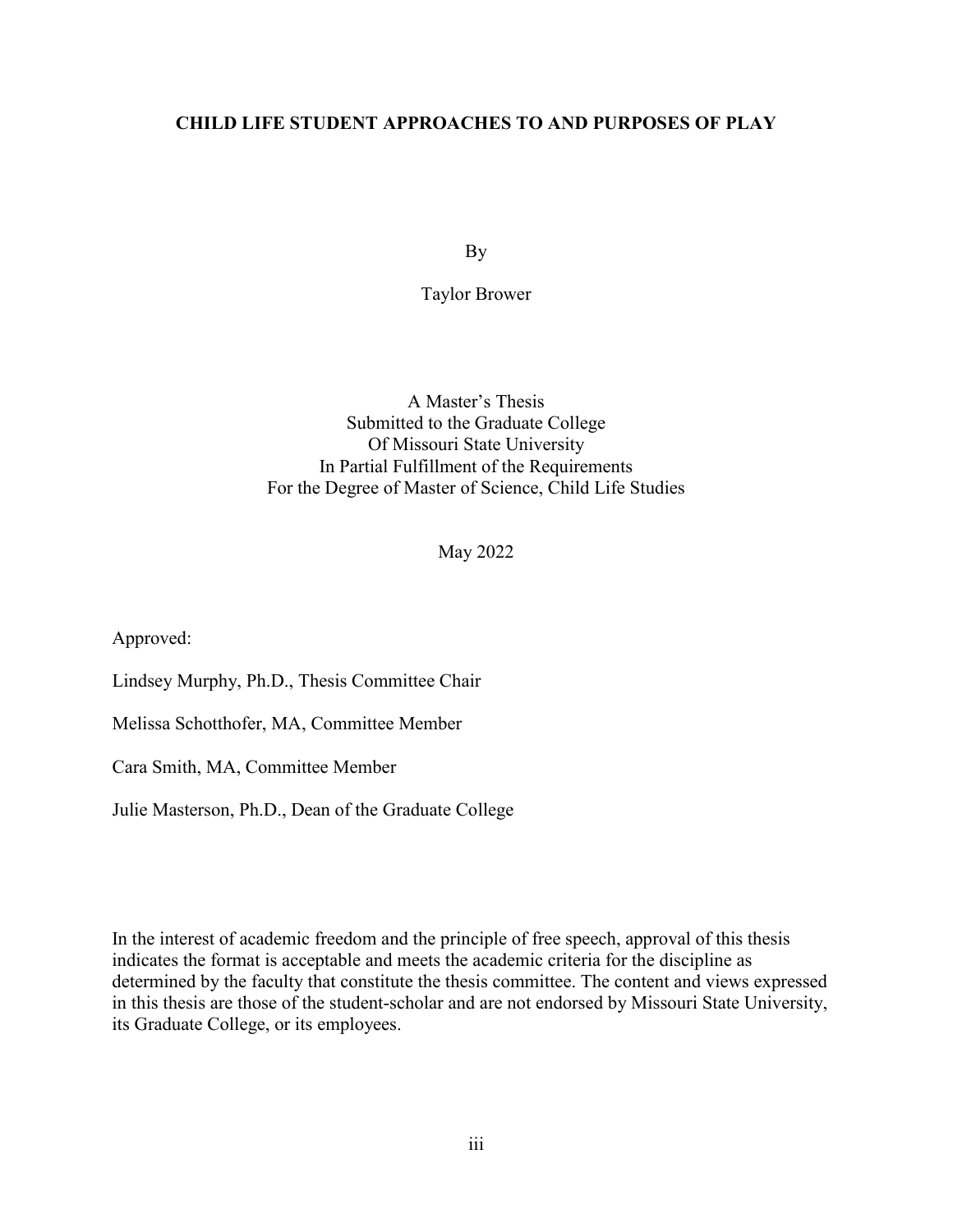## **TABLE OF CONTENTS**

| Introduction                                                | Page 1  |
|-------------------------------------------------------------|---------|
| Significance of Study                                       | Page 2  |
| <b>Theoretical Framework</b>                                | Page 4  |
| <b>Chapter Summary</b>                                      | Page 5  |
| <b>Literature Review</b>                                    | Page 7  |
| Evolution of the Profession                                 | Page 7  |
| Becoming a Certified Child Life Specialist                  | Page 8  |
| Reviewing the Evolution of the ACLP and Child Life Academia | Page 10 |
| Gap in Child Life Literature and Call for Research          | Page 13 |
| <b>Chapter Summary</b>                                      | Page 13 |
| Methods                                                     | Page 14 |
| <b>Research Methodology</b>                                 | Page 14 |
| Research Design                                             | Page 15 |
| Participants                                                | Page 16 |
| Data Collection and Instrumentation                         | Page 16 |
| Data Analysis                                               | Page 18 |
| <b>Chapter Summary</b>                                      | Page 19 |
| Results                                                     | Page 20 |
| Participants and Demographics                               | Page 20 |
| Learning Experiences in the Classroom and in the Field      | Page 22 |
| Approaches to Play                                          | Page 25 |
| Purposes of Play                                            | Page 27 |
| Reviewing Terms Used in Survey                              | Page 30 |
| <b>Chapter Summary</b>                                      | Page 31 |
| Discussion                                                  | Page 32 |
| Learned Purposes and Approaches                             | Page 32 |
| Concepts of Play                                            | Page 34 |
| Defining Concepts, Approaches and Purposes of Play          | Page 34 |
| Trends in Data Collection                                   | Page 36 |
| Limitations                                                 | Page 37 |
| <b>Future Research</b>                                      | Page 39 |
| Conclusion                                                  | Page 39 |
| References                                                  | Page 42 |
| Appendices                                                  | Page 44 |
| Appendix A: Human Subjects IRB Approval                     | Page 44 |
| Appendix B: Survey Questions                                | Page 45 |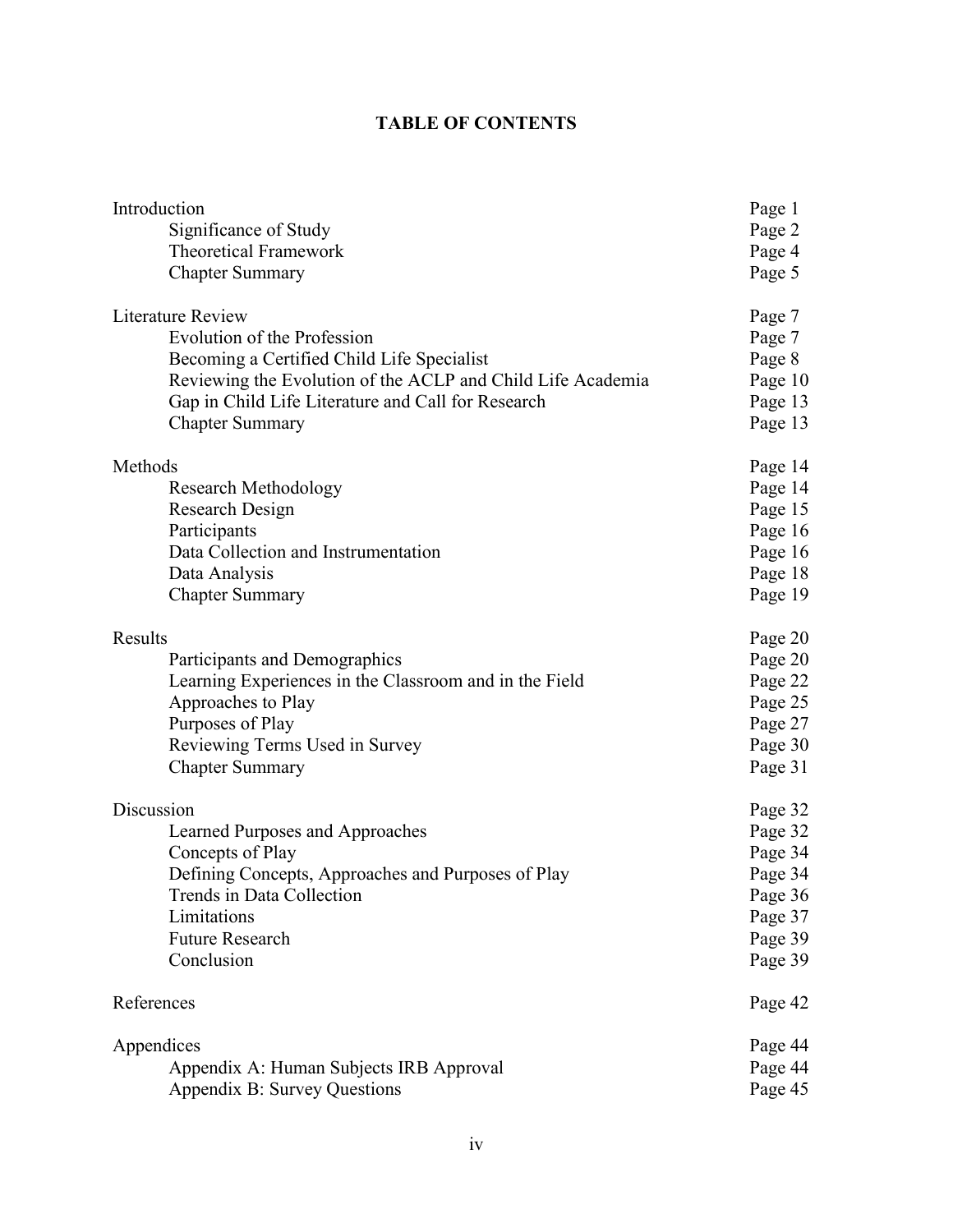## **LIST OF TABLES**

| Table 1. Participant education and hands-on experiences by participant. | Page 23 |
|-------------------------------------------------------------------------|---------|
| Table 2. Educational experiences reported.                              | Page 24 |
| Table 3. Approaches to play reported by students.                       | Page 25 |
| Table 4. Purposes of play reported by students.                         | Page 28 |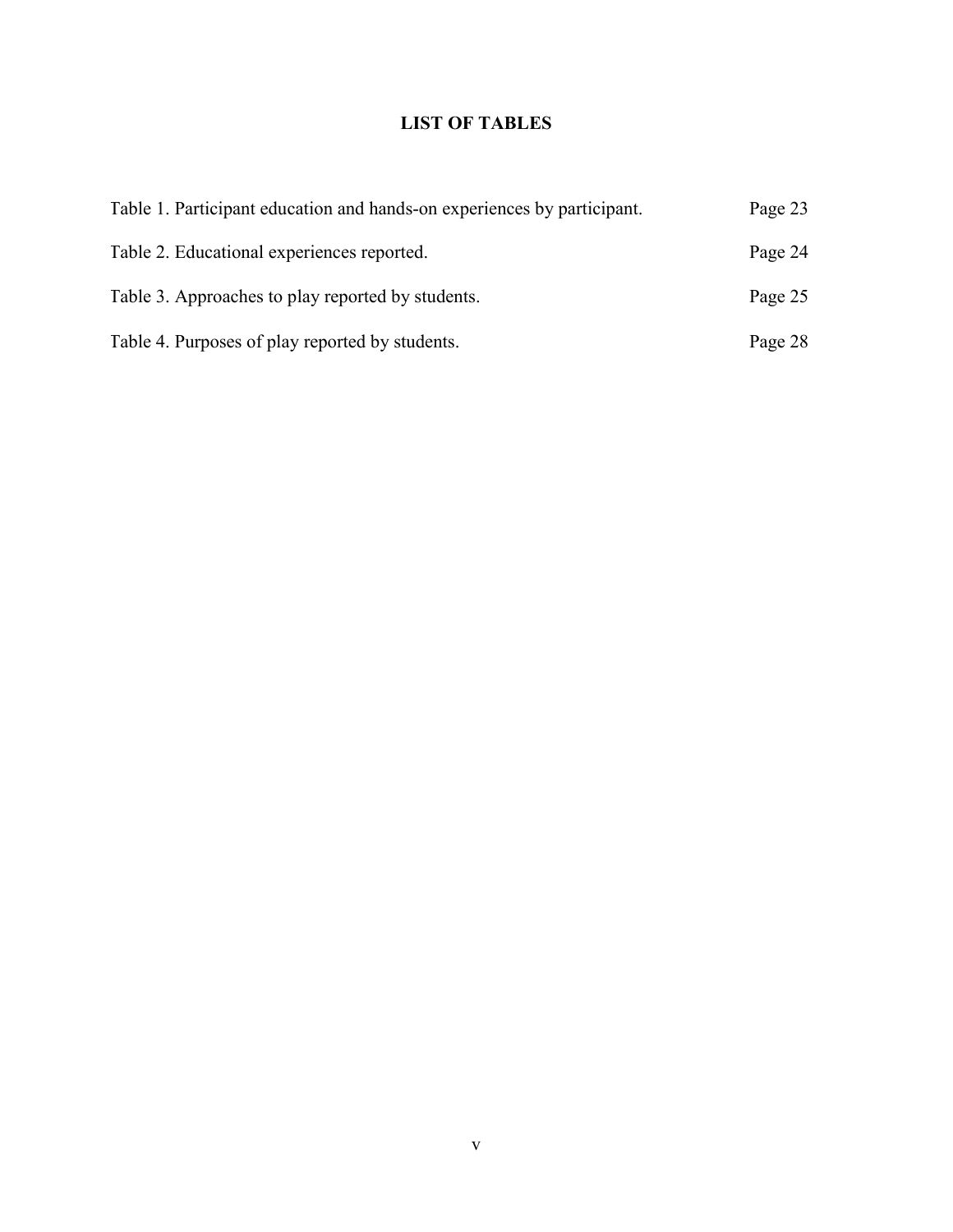## **LIST OF FIGURES**

| Figure 1. Participant degree demographic, type of degree participants are                         | Page 21 |
|---------------------------------------------------------------------------------------------------|---------|
| pursuing.                                                                                         |         |
| Figure 2. Participant degree demographic continued. Structure of degree<br>participants reported. | Page 22 |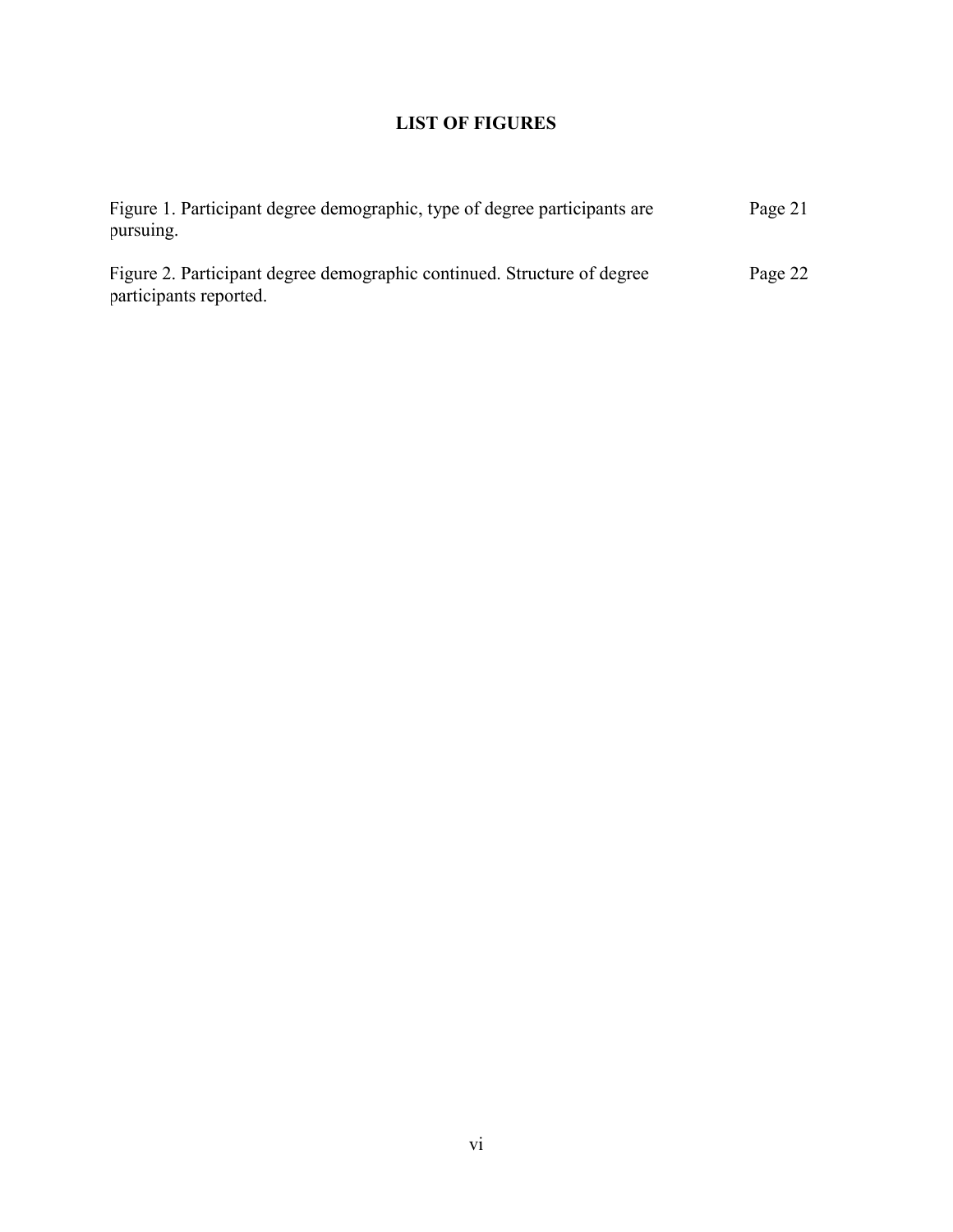#### **INTRODUCTION**

Perhaps one of the most integral components to the child life profession is play. Play is not only a child's first language, but it is also a child's most powerful tool (Thompson, 2009). Play is a leisure activity that is physically or mentally undertaken for the sake of enjoyment or amusement without any objective goals. Child life specialists rely heavily on the communicative power of play to assess children's physical, cognitive and psychosocial development. "A Child Life Specialist helps reduce these stresses and promote healthy coping skills and development through interventions that include therapeutic play, support and counseling, and patient orientation and education. In a hospital setting, Child Life Specialists are often part of a multidisciplinary team" (Farlex and Partners, 2009). These assessments are crucial to the profession and the way child life specialists use play to support hospitalized children. Play is used by child life specialists to teach children about medical procedures and supplies, normalize traumatic experiences, provide coping mechanisms for patient and families, and support the whole patient as is a critical component of family-centered care. (Thompson, 2009).

As pediatric medicine has advanced, so has the field of child life. One of the biggest advances for the profession was seen in the creating of the certification examination (Thompson, 2009). This exam was the first form of licensing and certifying for Certified Child Life Specialists by the governing body of child life.

Certified Child Life Specialists (CCLS) are health care professionals who possess specific education and clinical training to provide developmentally appropriate therapeutic interventions to help children in potentially traumatic healthcare situations. These specialists serve the family as a unit, using play to teach the patient or siblings about hospital experiences,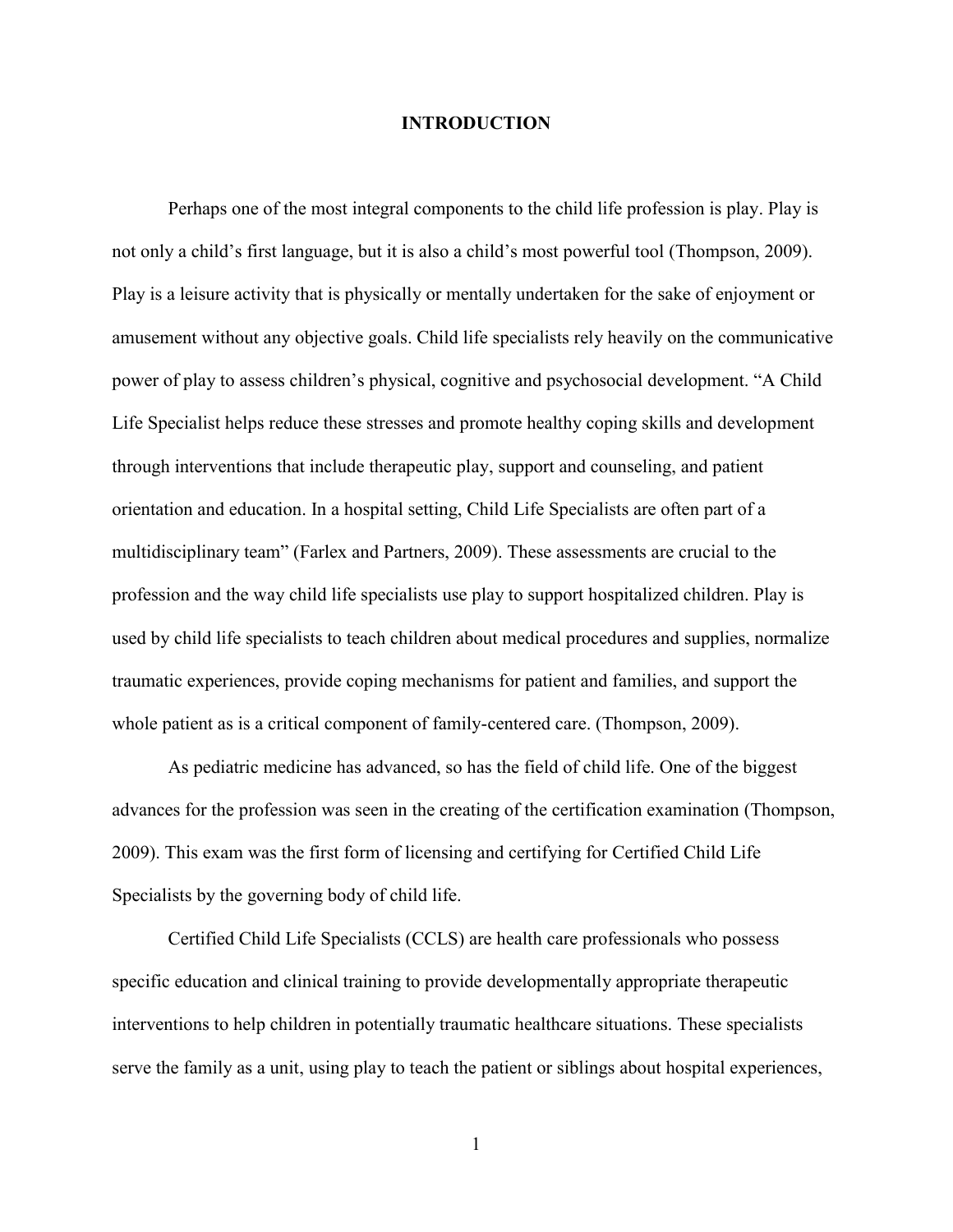normalize the hospital environment and provide coping resources to the family to improve satisfaction. Certified Child Life Specialists possess a bachelor and/or master's degree in child and family development or psychology with a heavy emphasis on the child life profession. Additionally, CCLSs are certified by the Association of Child Life Professionals (ACLP) through the completion of a child life internship, a professional certification exam and continuing education courses taken annually (ACLP, 2020d).

With time this exam has not only grown in importance and now has a more standardized format made up of three basic areas of practice needed to be considered proficient to pass the exam and become a Certified Child Life Specialist. One of these basic concepts is play, and how child life specialists use this as a cornerstone of the profession. The current requirements by the Association of Child Life Professionals also known as the ACLP, for a child life specialist's knowledge of play is one course of a minimum of three credit hours or unit equivalency. Per the ACLP, "This course must focus on the therapeutic aspects and or leaning objectives for play in infants, children, youth and young adults." (ACLP, 2019b). While the ACLP is making strides to update the examination with the growing field of literature and practice being seen within the child life community, there is potential for inconsistencies in what is being taught, learned, and practiced in the field of child life as it pertains to play. This information has the potential to enhance child life collaboration, create an ease in communication and practice, and ultimately enhance play practices in child life.

#### **Significance of Study**

This study will give the child life community a significant look into what approaches to and purposes of play students report learning in child life academia. This study will offer both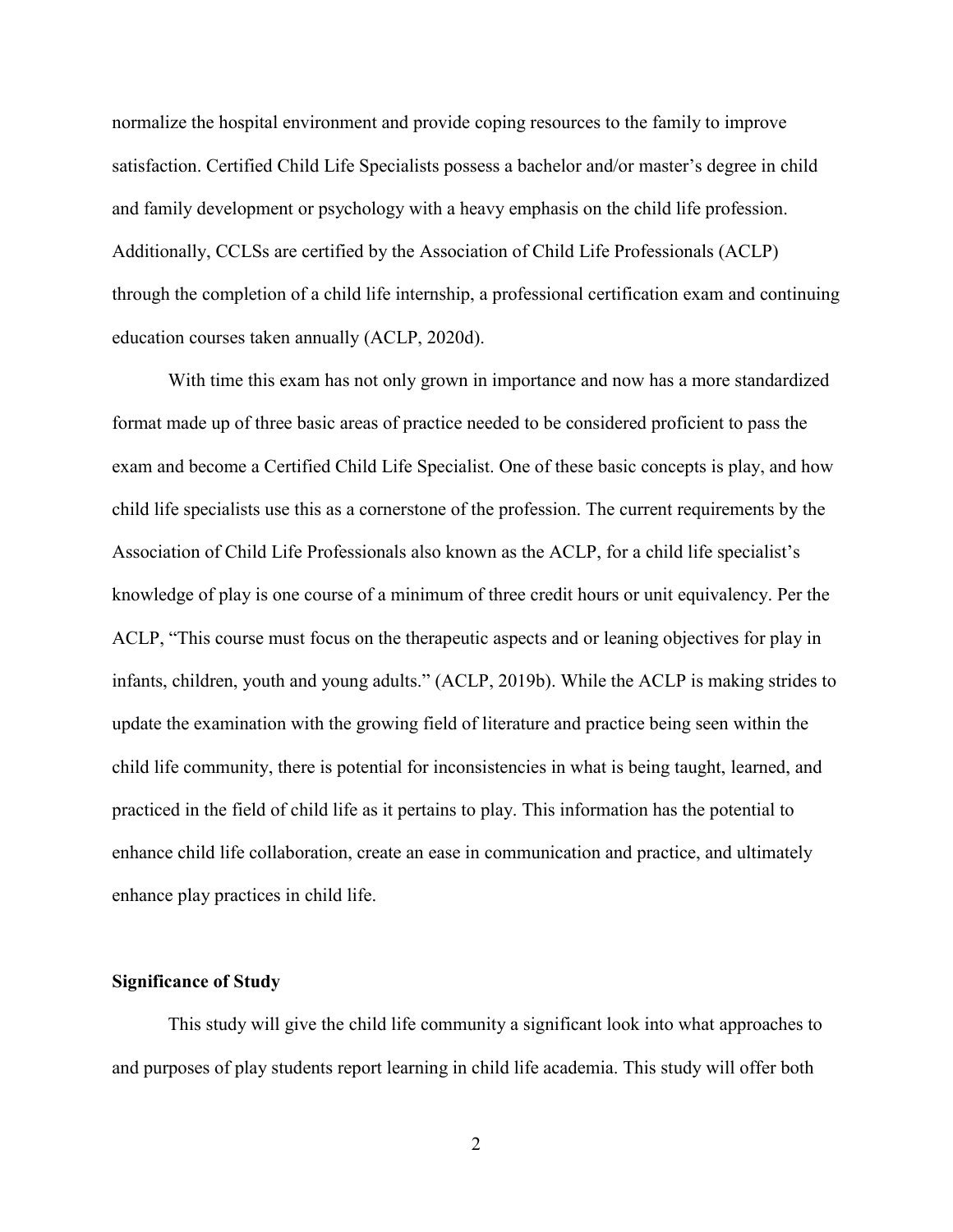students and academic programs with a more comprehensive understanding of the outlying approaches to and purposes, as well as those that are more commonly seen. The ACLP expects students to take 10 required courses, one of which being about play (Certification, 2019). However, within those play classes, the required play topics can vary. Further analysis will show the approaches to and purposes of play that students report learning. Data compiled will help to provide a greater understanding of any inconsistency found. Once these gaps are found and brought to light, collected data will help the ACLP and approved academic programs advance the quality of standardized education in child life academia. This could also better equip and prepare child life students, to be better clinicians with a greater ability to communicate, practice and provide continuity of child life care.

**Purpose of Study.** The purpose of this study is to provide data that could be used by the ACLP, and in turn ACLP approved child life academic programs, to recognize the approaches to and purposes of play that are considered the most widely learned amongst students. This understanding will provide the data that could be used by the ACLP to create consistency within child life academic standards of preparedness as it relates to the approaches and purposes of play within the practice of child life.

These individualized results will locate any gaps or inconsistencies of reported approaches to and purposes of play that are being learned by students. Results, if sufficient and applicable will be offered to the ACLP for use in evaluating and creating the future of the child life academia as it pertains to play**.**

**Research Questions.** This study used three research questions to help locate any gaps or inconsistencies reported by students: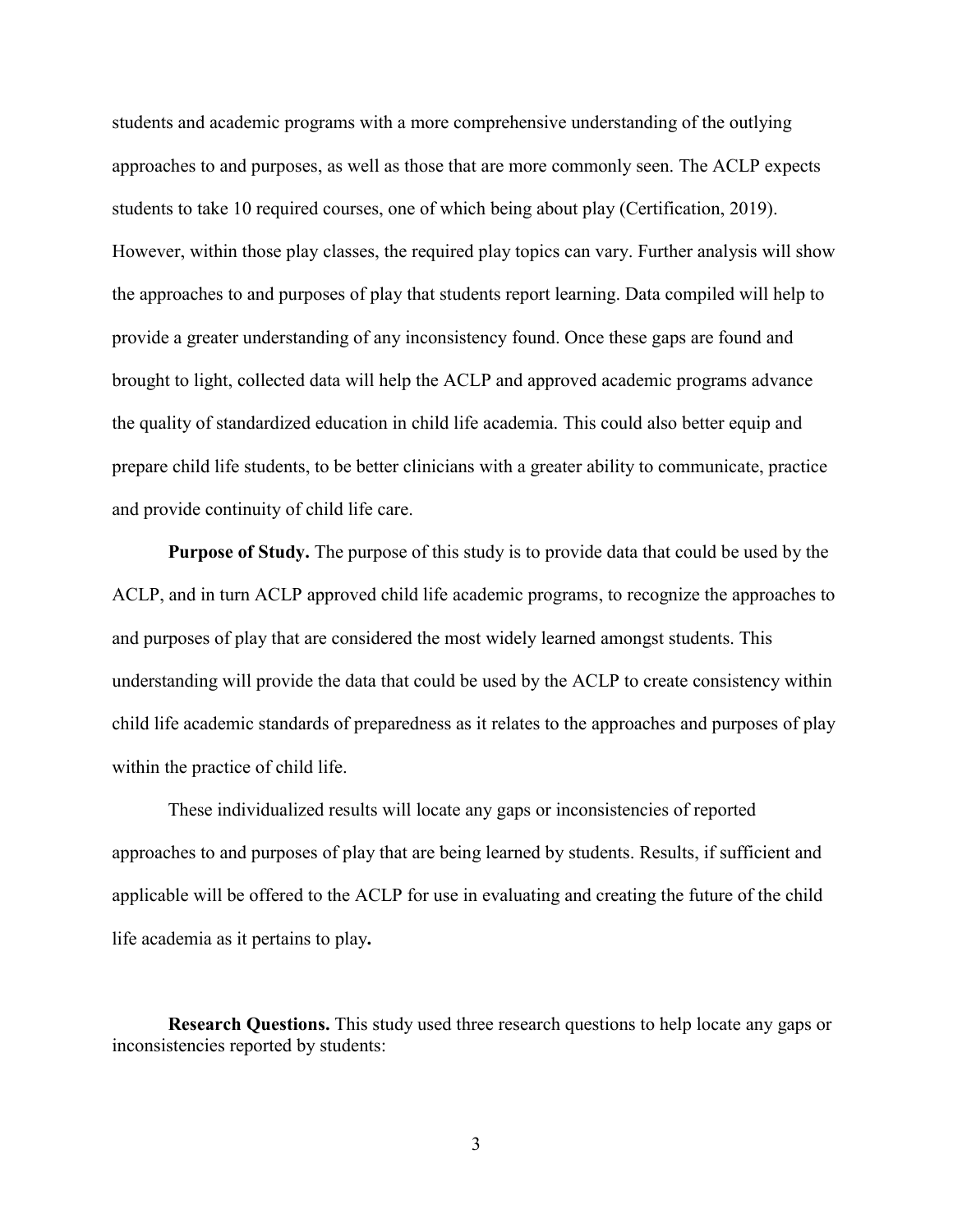- Research Question 1: What approaches to and purposes of play do students report learning as a key component in child life academia?
- Research Question 2: What concepts of play are students learning in child life academia?
- Research Question 3**:** How are the concepts of play being defined by students in child life academia?

To present the concept of surveyed without using the words "methods" and "theories", alternative wording was chosen for the questions. All questions were approved by the IRB, which can be seen in Appendix A and will be expanded on further in this body of work. Questions asked to participants as a part of the survey can be seen in Appendix B.

Child life is very theory rich, and participants could easily assume the researcher was seeking information pertaining to a specific theorist when that was not the aim of the question. The new wording changed "methods" and "theories" to "approaches to" and "purposes of" instead. These specific phrases and questions were chosen to support participants in search of approaches to and purposes of play within the field of child life. Student were asked to provide self-definitions of these terms, and any others that they felt might be closely related yet are not commonly defined.

#### **Theoretical Framework**

The theoretical framework of this study is based on Coordinated Management of Meaning (CMM). This communication theory developed by W. Bennett Pearce and Vernon Cronen in 1980, dives into how we communicate with one another, leading to the creation of meaning and managing these terms in social reality (Coordinated Managment of Meaning, 2020) Pearce and Cronen go on to "suggest that communication is the relational process of creating and interpreting messages that elicit a response. Coordinated Management of Meaning also known as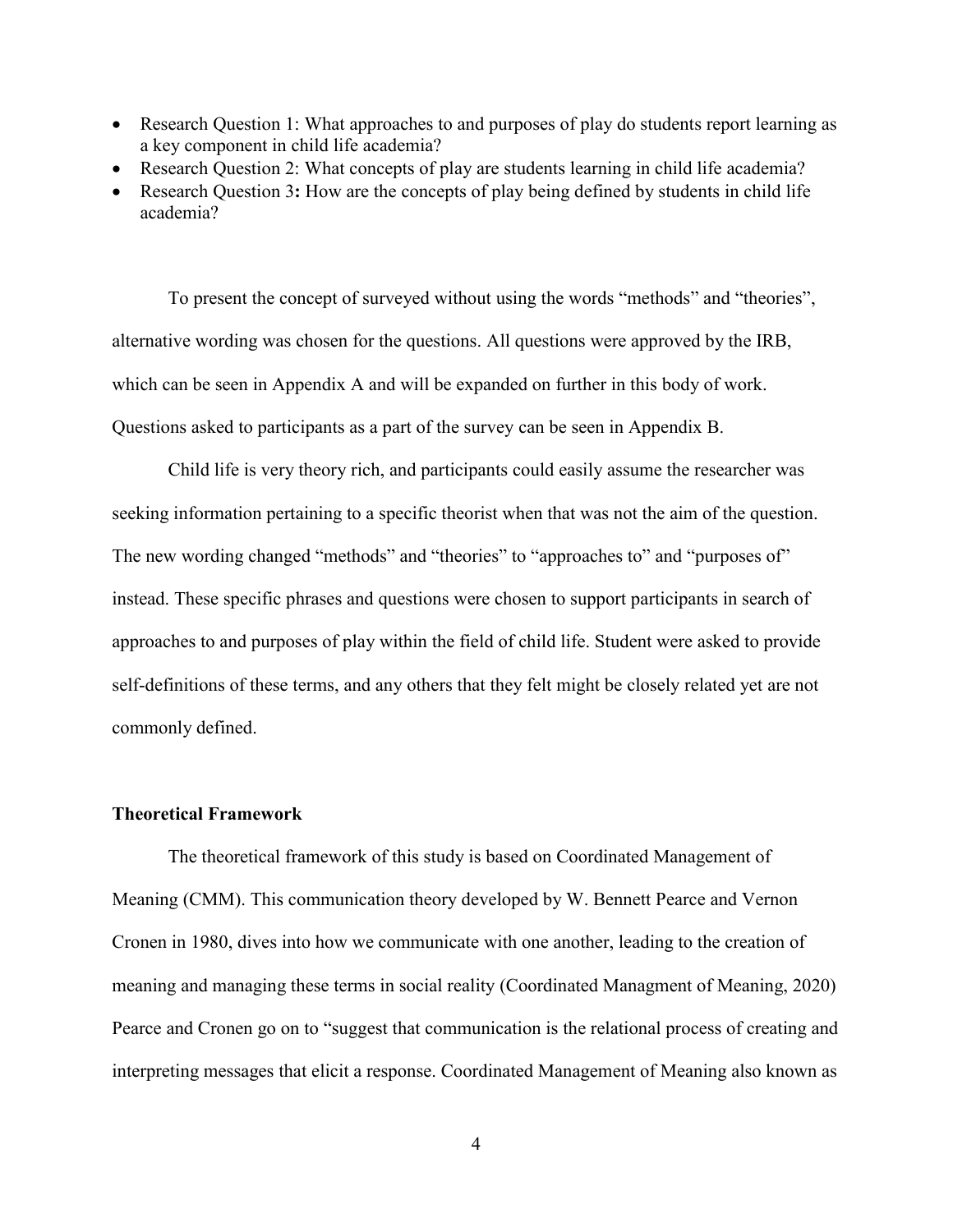CCM looks directly at the communication process and what it is doing (Kim, 2014).

Within CMM there are three models that can be applied to evaluate data. The Daisy model is used to call greater attention to all of the different conversations that can stem from one single conversation "Calling for attention for multiple conversations in the form of nexus is the Daisy model. This type of the conversation starts with the interesting common center and eventually forms as petals. Each petal forms a different conversation." (Coordinated Managment of Meaning, 2020). CMM and the Daisy model pay attention to not only the approaches to and purposes of play, but also to the circle of surrounding approaches to and methods of play that form the "petals" of the daisy in keeping with the Daisy model. Each "petal" surrounding the approaches to and purposes of play also holds the potential to serve as the center of its own conversation, or the center of the Daisy.

As the Daisy model continues to grow, it lays the theoretical framework for explaining how child life student are likely to report on the same approaches to and purposes of play, only with slight variances and differences when defining these terms. Using CMM and the Daisy model to evaluate the approaches to and purposes of play that child life students report learning and using has the potential to bring out any potential inconsistencies in how students report components of their child life education.

### **Chapter Summary**

The profession and practice of child life comprises many forms of play, all deeply rooted in evidence-based practice complied over the history of the child life profession. Child life education requirements vary from institution to institution, yet students are expected to know and use the same method and theories in their practice when applying for internships, certification,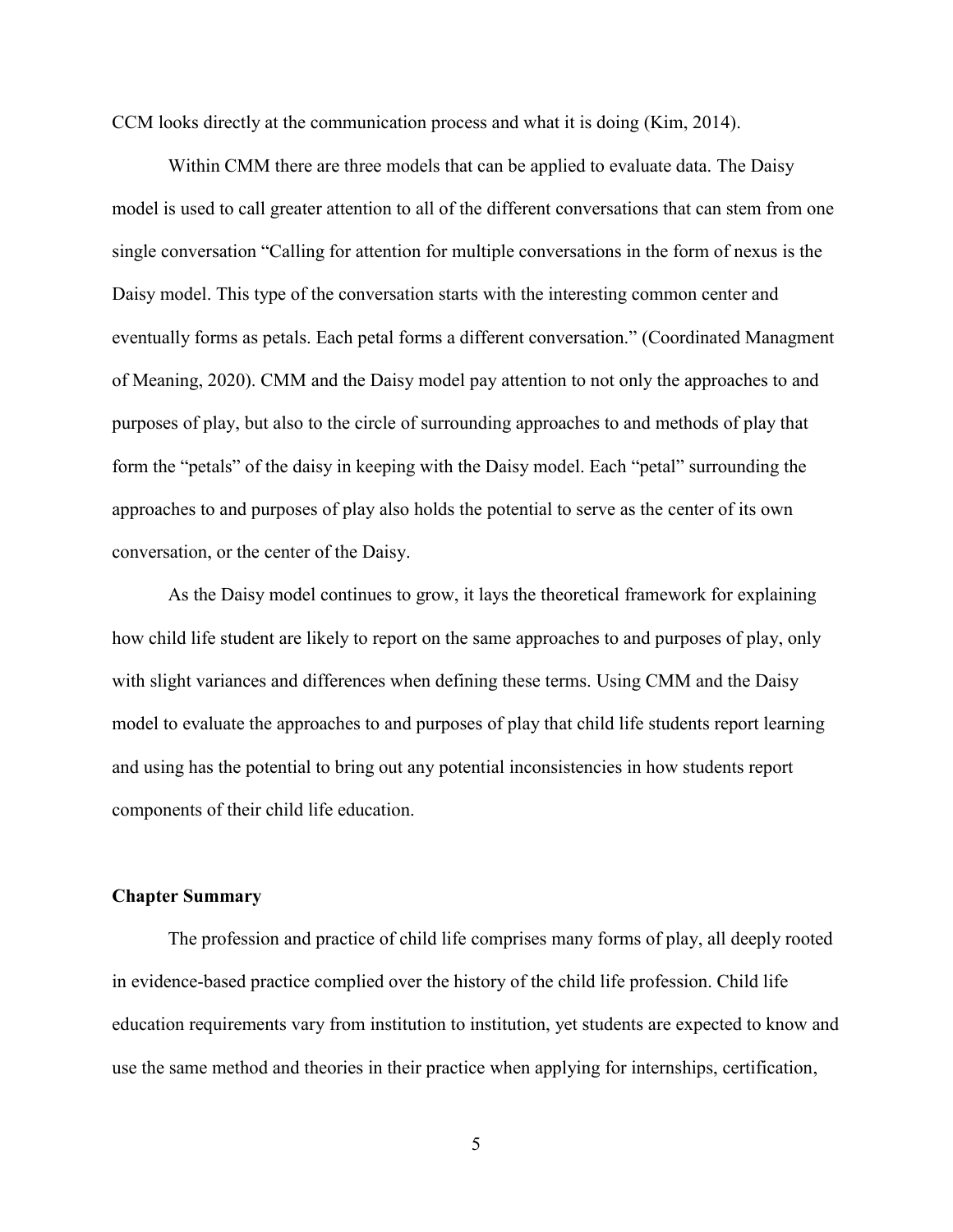and entry-level positions. This chapter defined key concepts and outlined the subject matter explored in this body of work. Finally, this chapter outlined the research questions and established a foundation for the following literature review, methods, data results and conclusion**.**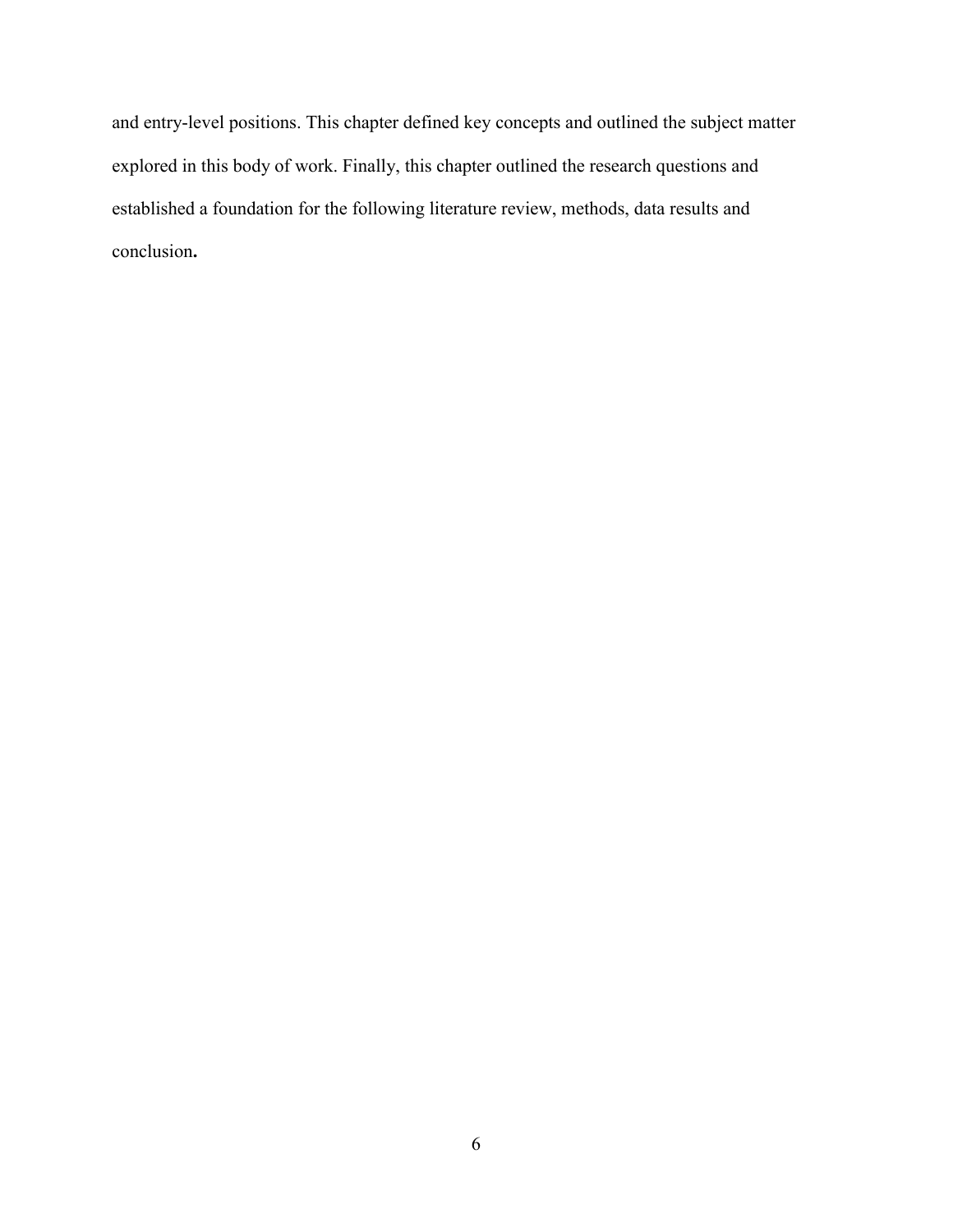#### **LITERATURE REVIEW**

This study takes a deeper look into what theories and methods of play students report learning in courses that satisfy the (ACLP) play requirements. This chapter reviews how play is being presented to child life students in the ACLP required play courses, in ACLP official documents and in other child life publications. This will gauge what the ACLP deemed proficient in the practice of child life. A chapter summary ties the research together by utilizing the theoretical framework to better understand how students might report approaches to and purposes of play learned in child life education. This combination has the potential to bring greater clarity to the standard of child life play practices.

#### **Evolution of the Profession**

The profession of child life was established in the early 1920's (ACLP, Association of Child Life Professionals, 2020) but the bulk of the educational advancement within the field has been recent. Since the establishment of early play programs for children at Motts Children's Hospital in 1922, the profession of child life has been evolving (ACLP, 2020). The first ACLP text *Working with Children in Hospitals* (Plank, 1970) was written and released establishing the first official text for the profession (ACLP, 2020). Following the creation of this text, the field saw a rapid growth in hospital programs in the 1970's and 1980's.

The number of child life programs ballooned, and colleges developed academic programs incorporating hospital internships to prepare a student to work with the hospitalized child. By the end of the 1980s substantial documents became common practice in child life such as, program review tools, requirements of professional competency, how to start a child life program,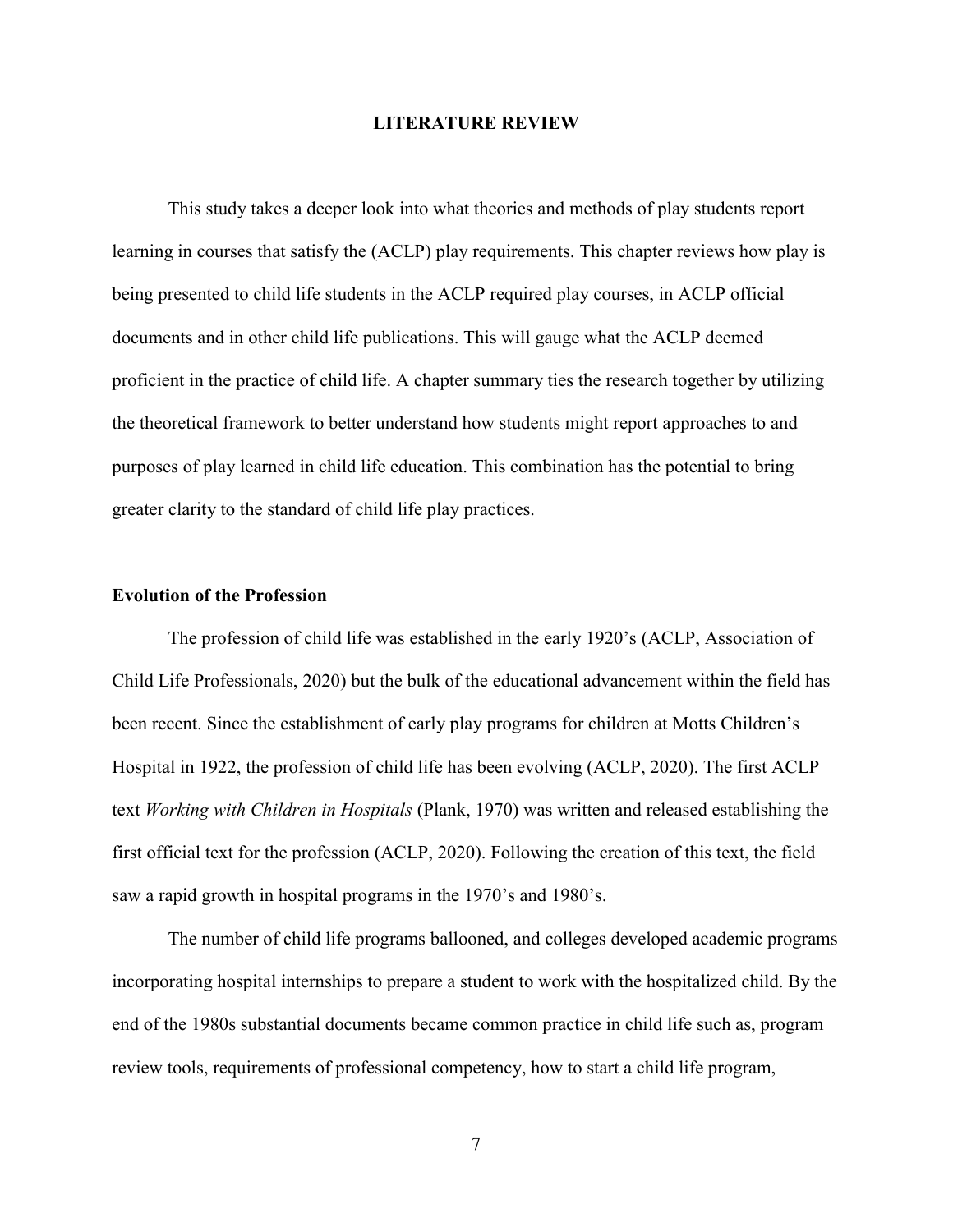standards of clinical practice and standards of educational preparedness (ACLP, 2020c). Since this time, the organization has changed its name to The Association of Child Life Professionals, grown exponentially and created and fine-tuned accreditation and certification standards as the profession continues to evolve in size, setting and research specific to child life is now being done**.**

In this ever-growing field, child life students and child life professionals are seeing a continual need to establish proficiency and improve knowledge and skill set to reflect value and expertise to satisfy employer expectations. The ACLP acknowledges this growth and change within the field and thus the educational process stating that "those individuals who have documented a basic mastery of child life theory and practice and have the initiative to learn new skills–will become increasingly valuable to their organizations" (Certification, 2021).

#### **Becoming a Certified Child Life Specialist**

Child life specialists are health care workers, traditionally working in a hospital setting who utilize developmentally appropriate play to help pediatric patients cope with potential hospital stressors. To do this, a child life specialist must pass rigorous coursework, clinical internship, and certification process to become a Certified Child Life Specialist (CCLS). The ACLP is the governing body under which the profession is guided, and specialists are certified for practice. Per the ACLP "Certified Child Life Specialists are educated and clinically trained in the developmental impact of illness and injury. Their role helps improve patient and family care, satisfaction, and overall experience" (ACLP, 2020b). The credential of CCLS is:

Exclusive to child life certification and is only issued by the Child Life Certification Commission. The Child Life Certification Commission is a subsidiary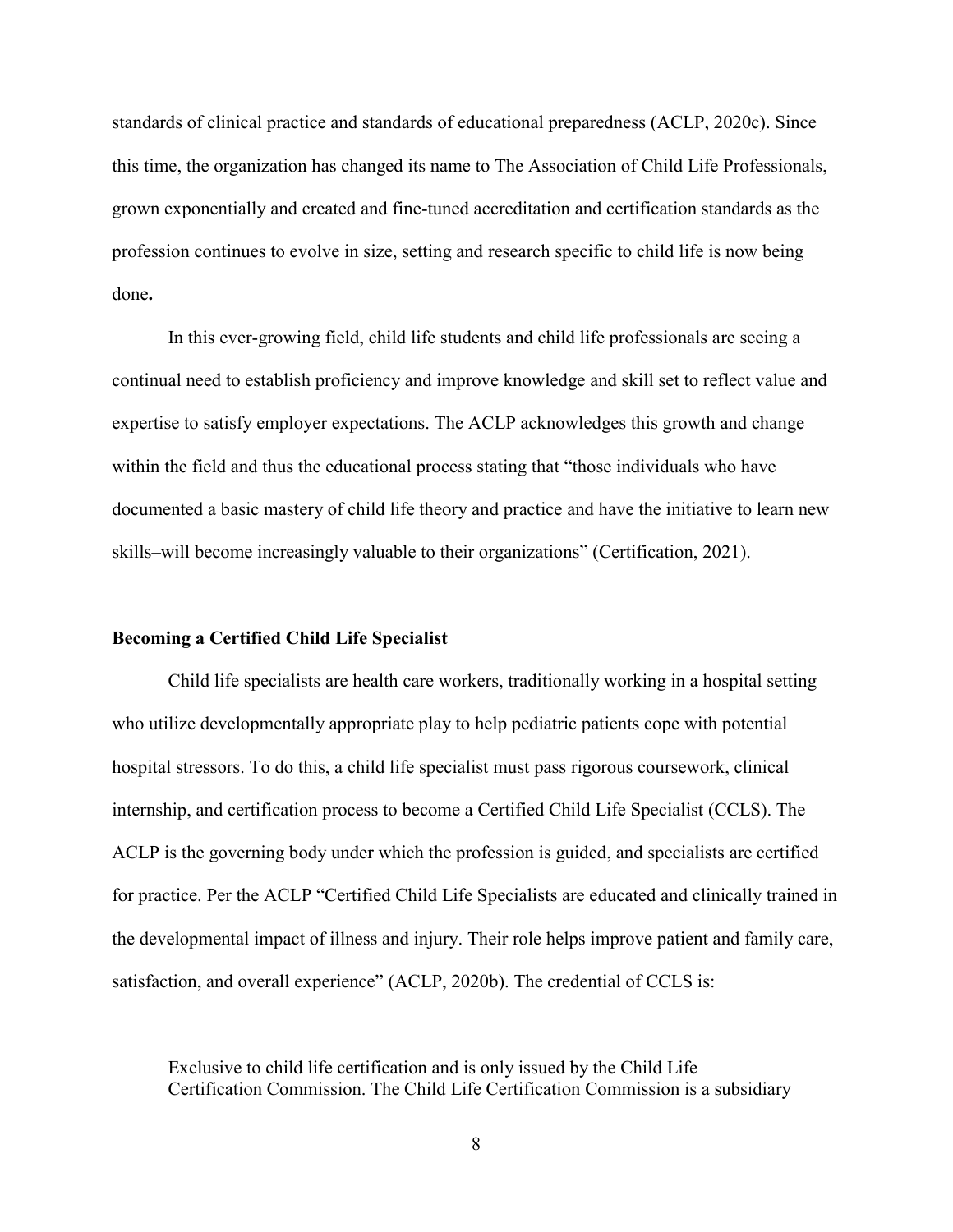of the Association of Child Life Professionals. The CCLS credentialing program is a rigorous, examination-based professional certification. Child Life clinical internships and the certification exam promote the proficiency of child life professionals by identifying a body of knowledge of child life practice, establishing a level of comprehension, and verifying mastery of critical child life concepts, which play is one of (ACLP, 2020d).

To earn the title CCLS, child life students must adhere to a strict eligibility requirement. This requires a minimum bachelor's degree, from an ACLP endorsed child life academic program or 10 qualifying courses in the following areas:

Required play content: this course must focus on the therapeutic aspects and or learning objectives of play for infants, children, youth, and young adults. Required number of courses: one course required a minimal of 3 credit hours or unit equivalency is recommended. Recommended component classical and contemporary theories of play, play as an essential element for children's growth and development and learning, influence of play environments on child play. Acceptable curricula: Observing, assessing, and using play to make judgments about a child learning. Play as the primary vehicle and indicator for physical, intellectual, social, and environmental development of children. Play principles and values. Structuring therapeutic play sessions. Creativity and play. Guidance of play. Play curriculum and program development (ACLP, 2019b).

Following the completion of these requirements, students complete an eligibility assessment in which the ACLP audits and verifies that the student has indeed met these requirements. Once this is done the student may then apply for a 600-hour certified internship. Following the approval of internship via the ACLP, the student is then eligible to sit for the ACLP child life certification exam, and upon successful completion of these requirements will be awarded the title of Certified Child Life Specialist (ACLP, Child Life Certification 2019 Academic Eligiblility Requrements, 2019b).

These recommended components can be but are not currently required by university staff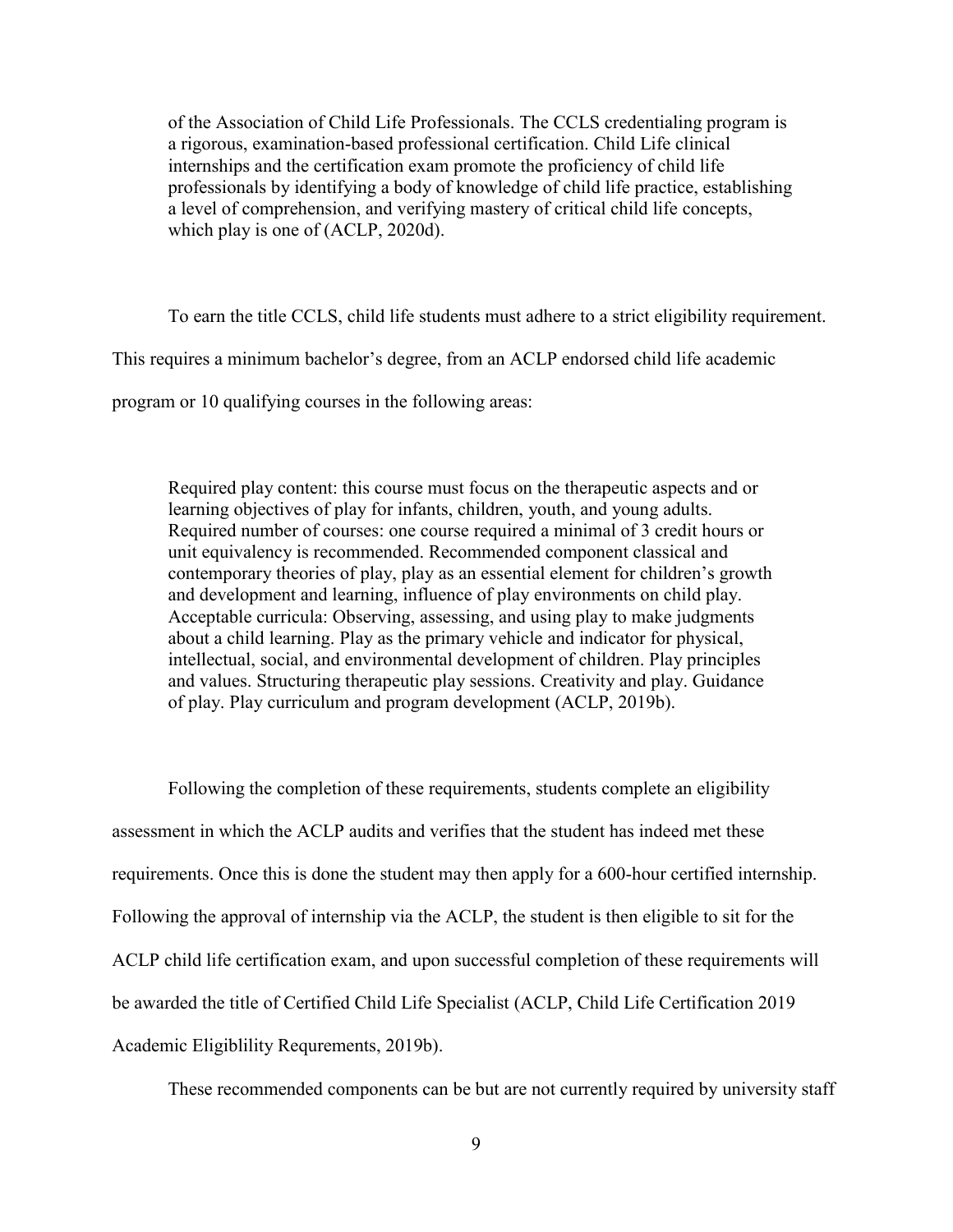while creating course curriculum. The ACLP, however, uses these same components when committee members create questions for the ACLP licensing exam. These components are mere recommendations when creating the child life course work that is intended to make child life student's qualified candidates for internships and certification. This researcher cannot identify any official ACLP documentation in which the ACLP provides a definitive list of theories and methodologies that students must know to be deemed an eligible candidate for an internship and have the knowledge necessary to answer detailed questions about the approaches to and purposes of play on the ACLP certification exam.

#### **Reviewing the Evolution of the ACLP and Child Life Academia**

The ACLP has taken it upon themselves as an organization to create and adhere to standards for academic and clinical programs. The ACLP aims to set standards of the education and practice of child life. This commitment to continually striving to improve the already high standards is extended to all child life subject areas, not merely the concept of play specifically. These documents speak to the recent surge in child life due to the increased awareness to the of individualized developmental and psychosocial needs of the hospitalized child and families and the impact this has on coping and healing. These documents state "academic and clinical preparation programs exist to complement and support the child life profession. These programs are vital to child life as the excellence of any profession depends on performing its practitioners" (ACLP, 2010). The document states "the first edition of these standards was developed over time from 1987 to 1992 to achieve prime quality and maximum effectiveness in the profession. They undertook this revision to reflect the growth of profession and its practitioners" (ACLP, 2010). The need for clarification of the clinical and academic preparation standards is recognized by the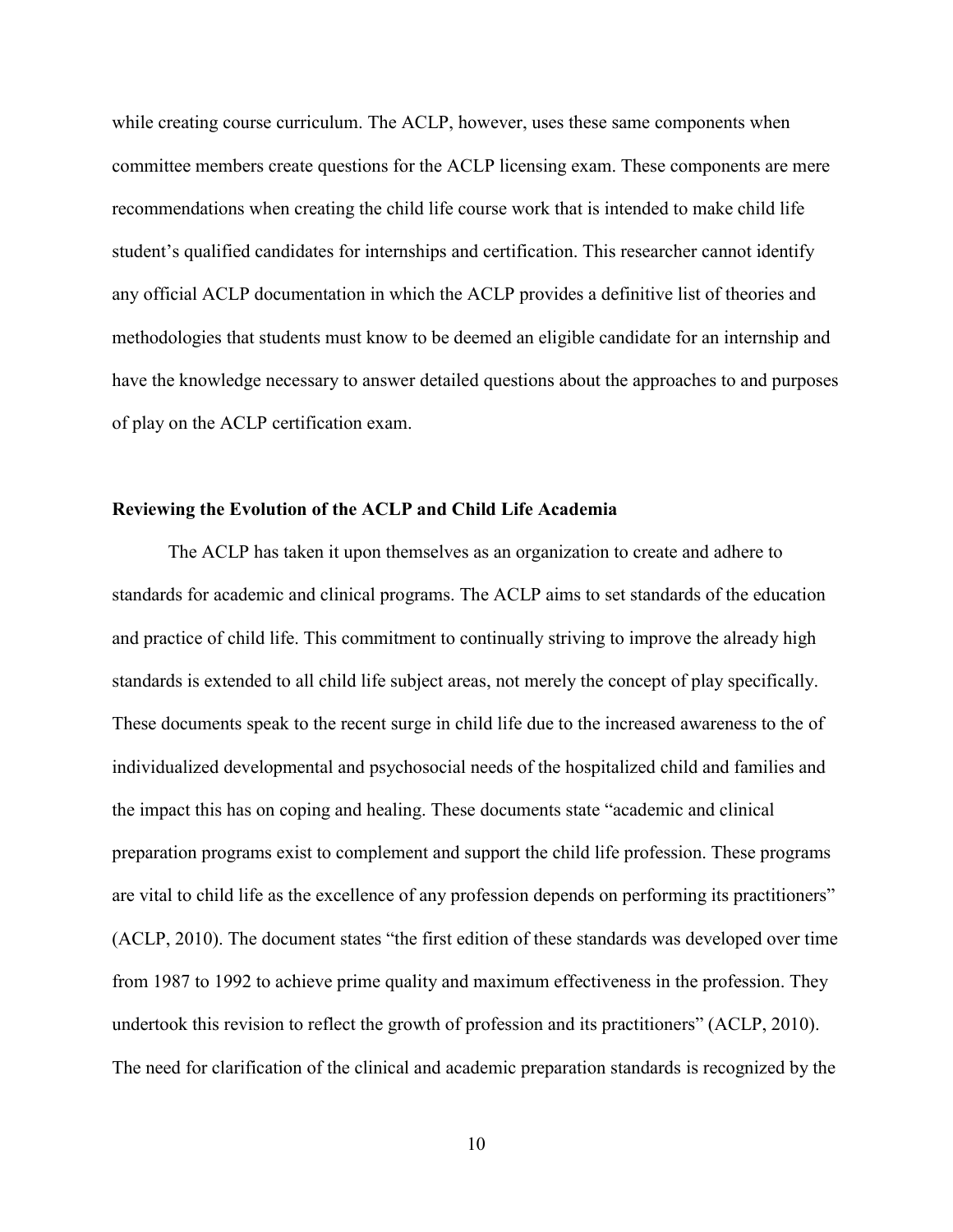ACLP "as education and clinical training are key components to establishing eligibility to sit for the examination, it seems appropriate to take a fresh look at the standards for academic and clinical preparation". (ACLP, 2010).

Practicums are typically one of the first hands-on experiences students have. A practicum is 6-10 weeks of shadowing a CCLS to give child life students a better understanding of the profession. This component of the education that was once an option is now required by most internship sites yet is only 'strongly recommended' by the ACLP. It is not uncommon for CCLS who have been in practice for over 5 years to have missed the opportunity for clinical experience. Speaking to practicums the ACLP states, "the student should have completed basic coursework in child development to enjoy this placement". (ACLP, 2010).

Child life internships are a required clinical rotation to be eligible to sit for the child life certification examination test. The internship is often one of the last steps before graduating with child life undergraduate or graduate degree programs. This rotation requires a child life student to work 600 unpaid hours in a pediatric setting under a CCLS. Over the course of the internship, the child life student goes from shadowing the CCLS, to working alongside, and then being able to work as an independent child life specialist without the guidance of their CCLS internship site preceptor. The ACLP states the internship is aimed to "provide the student with an opportunity to build on coursework and put theory into practice while working in a variety of hospital and related settings under the direction of a certified Child Life Specialist CCLS". (ACLP, 2010).

The ACLP standards for academic and clinical preparation programs covers certified academic programs that have applied and met the ACLP standards for accreditation. The approved programs can award students with accredited degrees comprised of approved coursework to ensure equal education across ACLP certified academic programs. The ACLP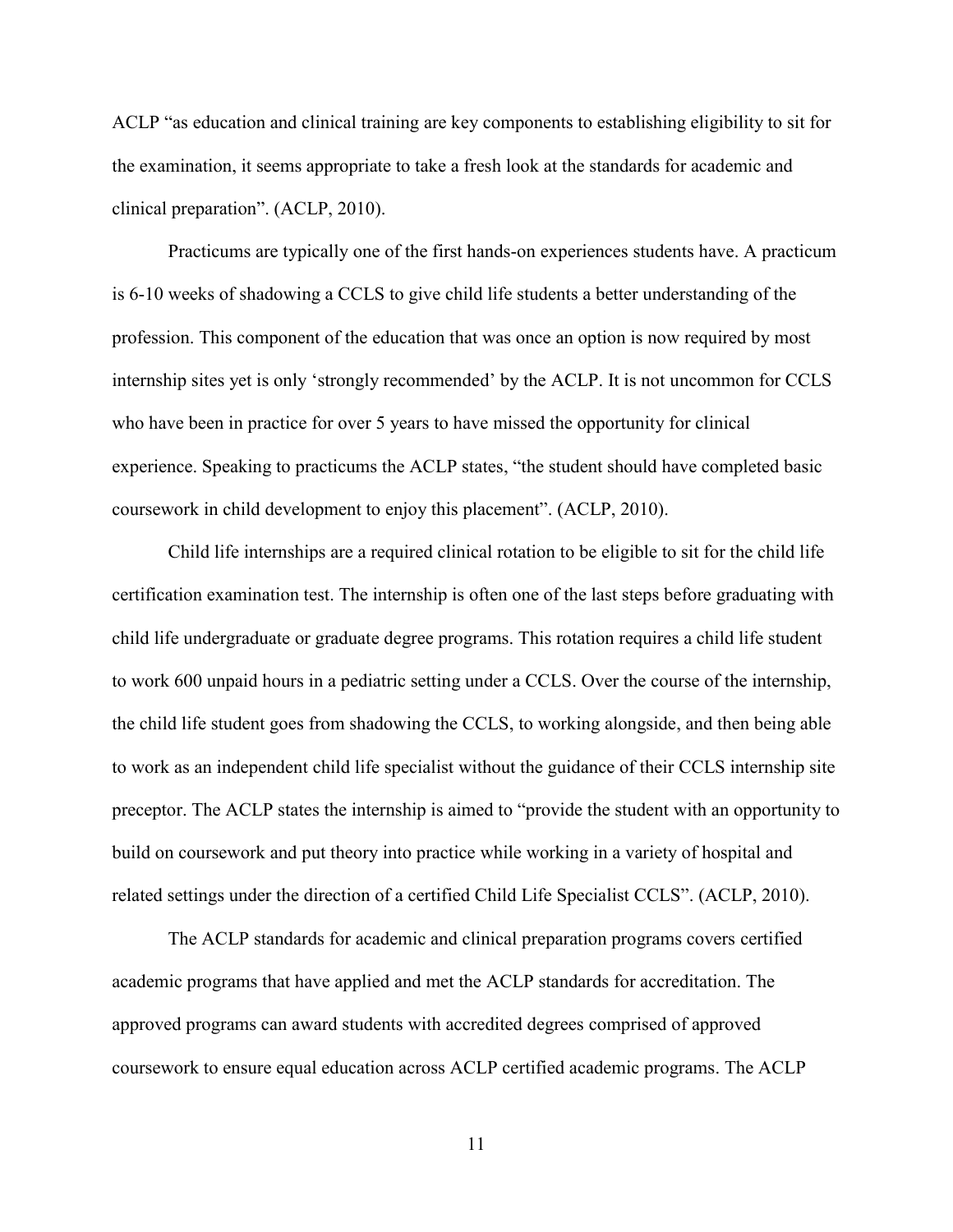states "the institution which offers a child life education program should show in its overall organizational structure or plan that there is a sufficient support to enable quality education of students." When speaking to academic preparation for child life specialists. The document explains that child life academic programs should "represent a cohesive design for study with sound theoretical and scholarly bases". (ACLP, 2010).

The ACLP recognizes several curriculum recommendations:

Importance of education the child life certifying committee has identified areas of study germane to child life professionals. This information has been incorporated in an education/course work eligibility requirement. (ACLP, 2010).

This list of approved coursework is in the candidate manual for the child life professional certification examination and is available to students perusing ACLP certification. Speaking to these standards and the list of course:

Is broad to accommodate variance within educational institutions and to allow for an aim review during the application process. These recommended content areas list play, therapeutic play, and developmentally supportive play as the only solid required components in the child life education. (ACLP, 2010).

Looking forward to the child life certification commission operational policy and

procedures the ACLP establishes specific requirements as follows:

Option 1 is the successful completion of a degree from an ACLP endorsed academic program or option two is the successful completion of a bachelor's degree and 10 college/university courses:

1) child life course taught by a CCLS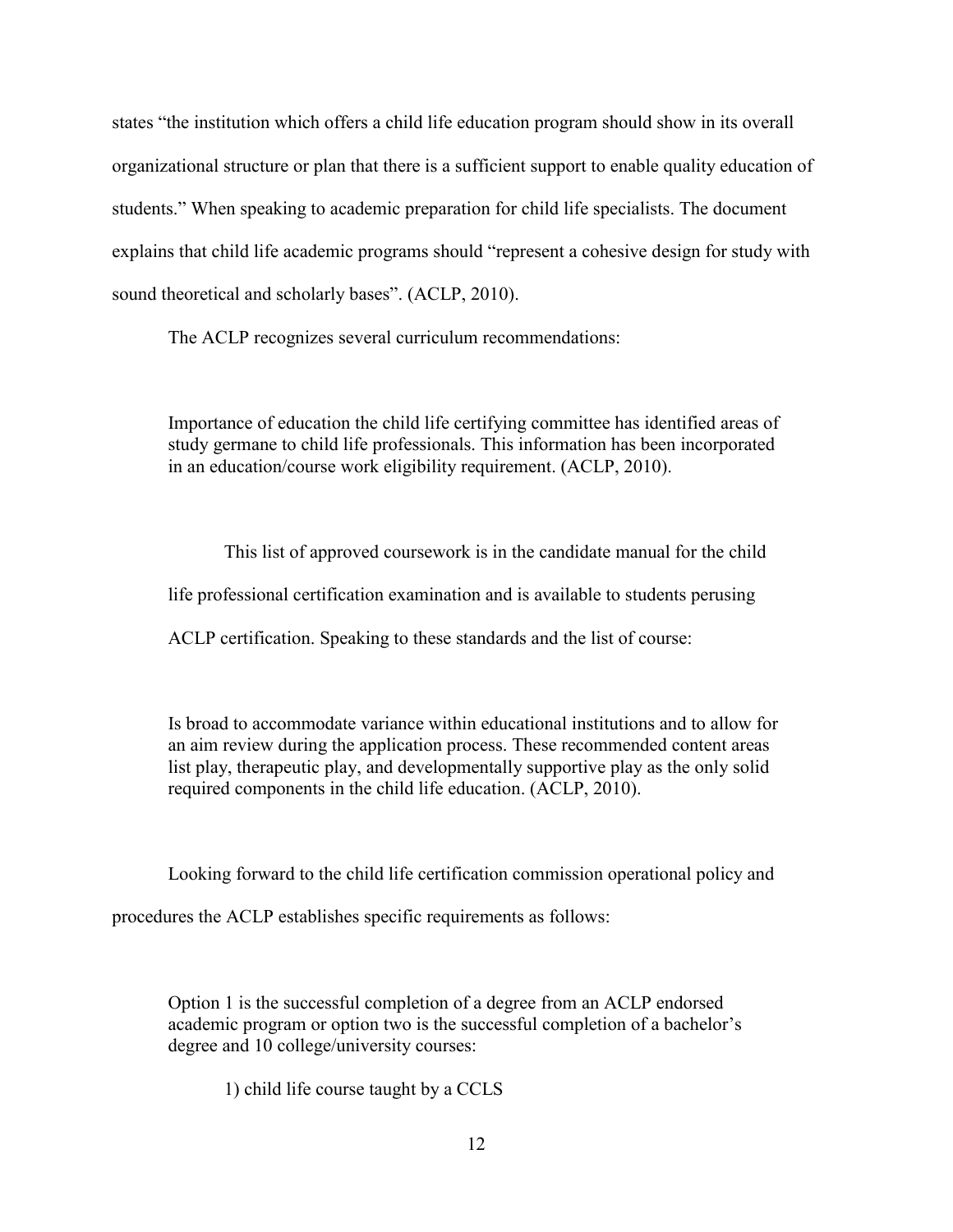2) a minimum of 2 child development courses that cover ages birth to 18 3) family systems course 4) play course 5) loss bereavement or death/dying course 6) research course 7) 3 additional courses in related content areas (ACLP, 2019a).

#### **Gap in Child Life Literature and Call for Research**

The compiled research brings the following questions forward. If such a wide gap exists in what the ACLP has documented as a necessary component of child life education regarding play, then what are child life students learning? Because the pursuit of becoming a child life specialist starts in academia it is a logical first step to assess child life students. This study will survey and report on what child life students list as the most essential and critical approaches to and purposes of play that they believe they are learning during their education. The students are the future of the profession who will become practicing CCLS who will play an active role in shaping the field. The study will be tailored to child life student ACLP members who are preparing for their clinical internship eligibility report, which is necessary for internship placement and to sit for the ACLP certification exam.

#### **Chapter Summary**

In summary, this chapter provided a brief history of the child life profession and education by reviewing documents from the ACLP and other quarterly child life print circulations. This chapter also highlighted a gap in child life literature and identified a need for research such as this study to provide clarity for students and professors as they both play key roles in the future of child life specialist and the evolving profession.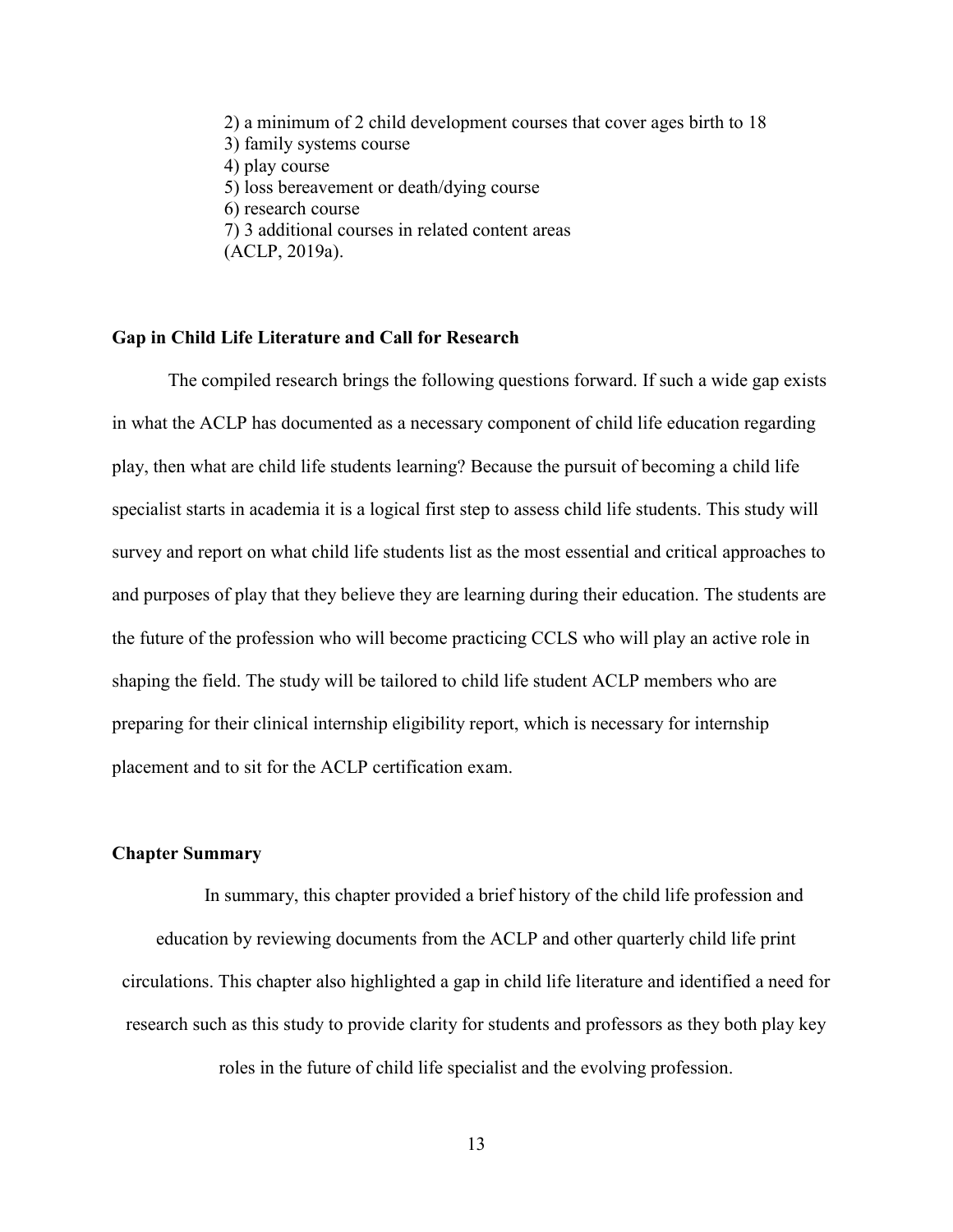#### **METHODOLOGY**

This chapter contains information on the research method, design, research questions and distribution of survey. Reviewing the survey itself, this chapter looks at the sample size, collecting procedures and analyzes data as an integral part of this study.

#### **Research Methodology**

This qualitative study focused on approaches to, and purposes of play students reportedly learned in their child life education. Qualitative research methodology was selected to help better identify the defining terms. Patten's (Patten, 2014e) explanation of the purpose of qualitative research speaks to the flexibility and effectiveness of qualitative research, and it is fit to achieve the objectives of this body of research. "… the purpose of qualitative research is to gain an indepth understanding of purposively selected participants from their perspective." (Patten, 2014e, pp. 29-30). The research itself assessed the participants' understanding of different approaches to and purposes of play. Qualitative research produced the most solid foundation for this research. Per Patten (Patten, 2014e), "trying to understand participants from their perspective requires the researcher to bring an open mind to the research setting. Thus, hypotheses are usually an inappropriate basis for qualitative research."

The survey was composed of both open and closed-ended questions. This design allowed the opinions of participants to be communicated without inference on the part of the researcher. This methodology is in keeping with Patten's view that, "the purpose of surveys is to describe the attitudes, beliefs, and behaviors of the population." (Patten, 2014a).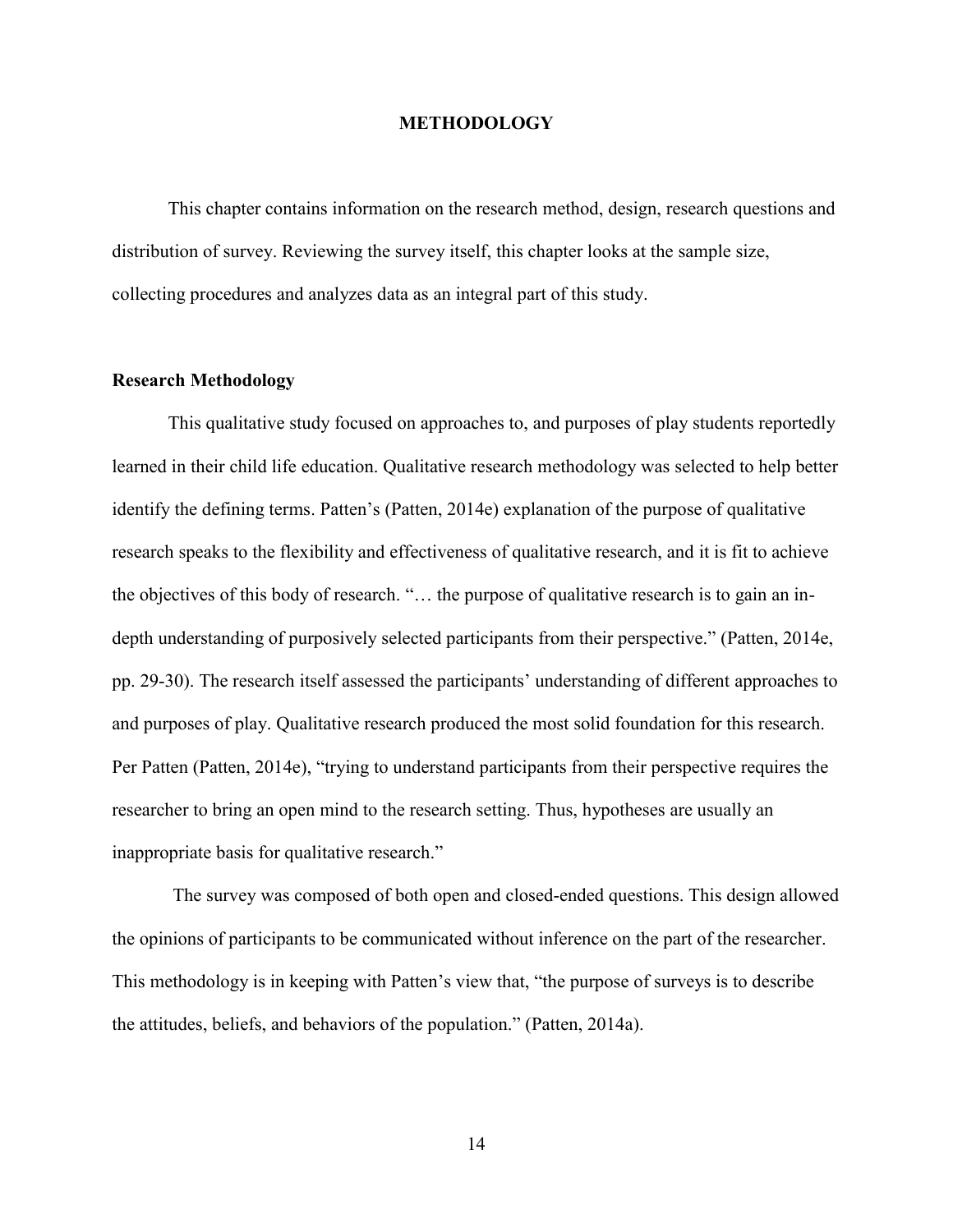#### **Research Design**

Qualtrics was used to produce and distribute survey. This research was in IRB compliance and IRB FY2021-171 received approval on September ninth of two thousand and twenty, which can be seen in Appendix A. Participants were asked to complete 12 questions at their convenience, which can be seen in Appendix B. The estimated time to take the survey was between five and ten minutes, encouraging the participant to provide their own definitions when prompted.

**Research Questions.** Specific questions were created to better support participants and promote exploration of play as it pertains to this research.

Research Question 1: What approaches to and purposes of play do students report learning as a key component of child life academia?

Research Question 2: What other concepts of play do students report learning in child life academia?

Research Question 3: How are these approaches to and purposes of play being defined amongst students in child life academia?

These specific questions were crafted to support participants in the exploration of broader concepts in the study of play within the field of child life. By providing self-definitions, participants identify concepts which, may be related to, but can be characterized differently from one student to another. Surveying the student population at large, this survey design lends itself to the most comprehensive answer for the population studied. This design is reinforced by (Patten (2014)), as is referenced above.

**Site of Study.** This research study took place online though Qualtrics data collection site, backed by Missouri State University. Participants had access to the survey with electronic devices such as computers, tablets, and smart phones**.**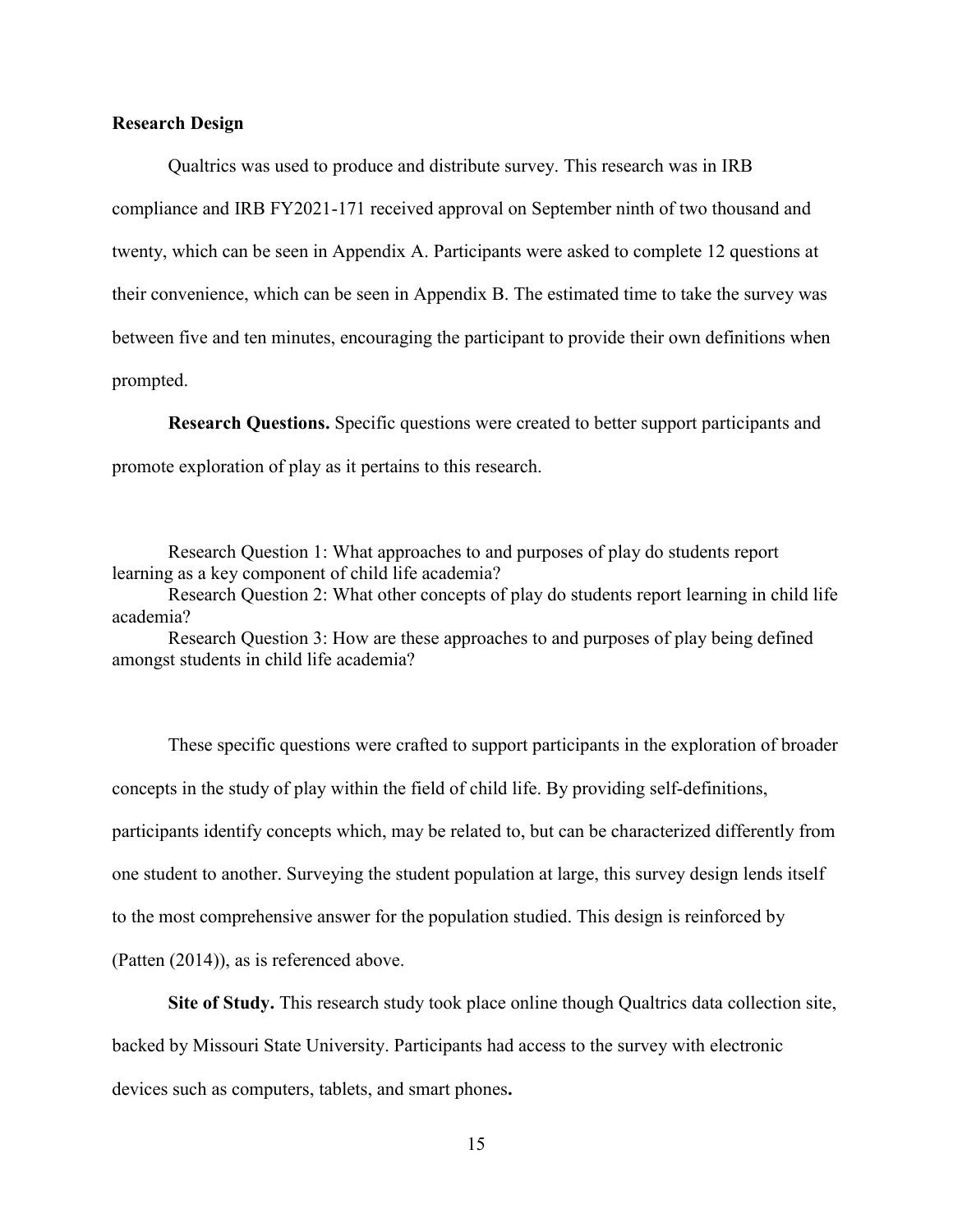#### **Participants**

All participants were required to be students seeking any form of child life degree or a former student who, within the past six months completed a child life internship. This selective criterion was adopted in keeping with Patten's suggestion "…you should propose to purposively select participants who meet criteria that will yield a sample likely to provide the types of information you need to achieve your research purpose." (Patten, 2014a). All participants were voluntary. Following Institutional Review Board (IRB) approval, participants who satisfied the sample criteria were recruited via the ACLP website or participants saw the study posted about in social media groups designed to reach child life students. Ten total participants met the required criteria to provide data. Of the ten participants eight had either just finished or were pursuing a master's degree. Nearly all participants had also completed hands on learning experiences in addition to their child life classes.

#### **Data Collection and Instrumentation**

Data collection was performed via Qualtrics software made accessible by Missouri State University. The survey took five to ten minutes for the average participant to complete. The survey was in circulation starting at January 18, 2021 via ACLP website, child life student groups on social media and personal social media accounts. Student participants had access to the survey from January 18 to February 1, 2021.

Prior to taking the survey, participants were asked to complete a consent form provided by the researcher. After consenting to take part in the study, participants could begin the survey. The survey allowed participants to pause and complete the survey at any time during that twoweek period. All surveys were closed and forwarded to researcher regardless of completion**.**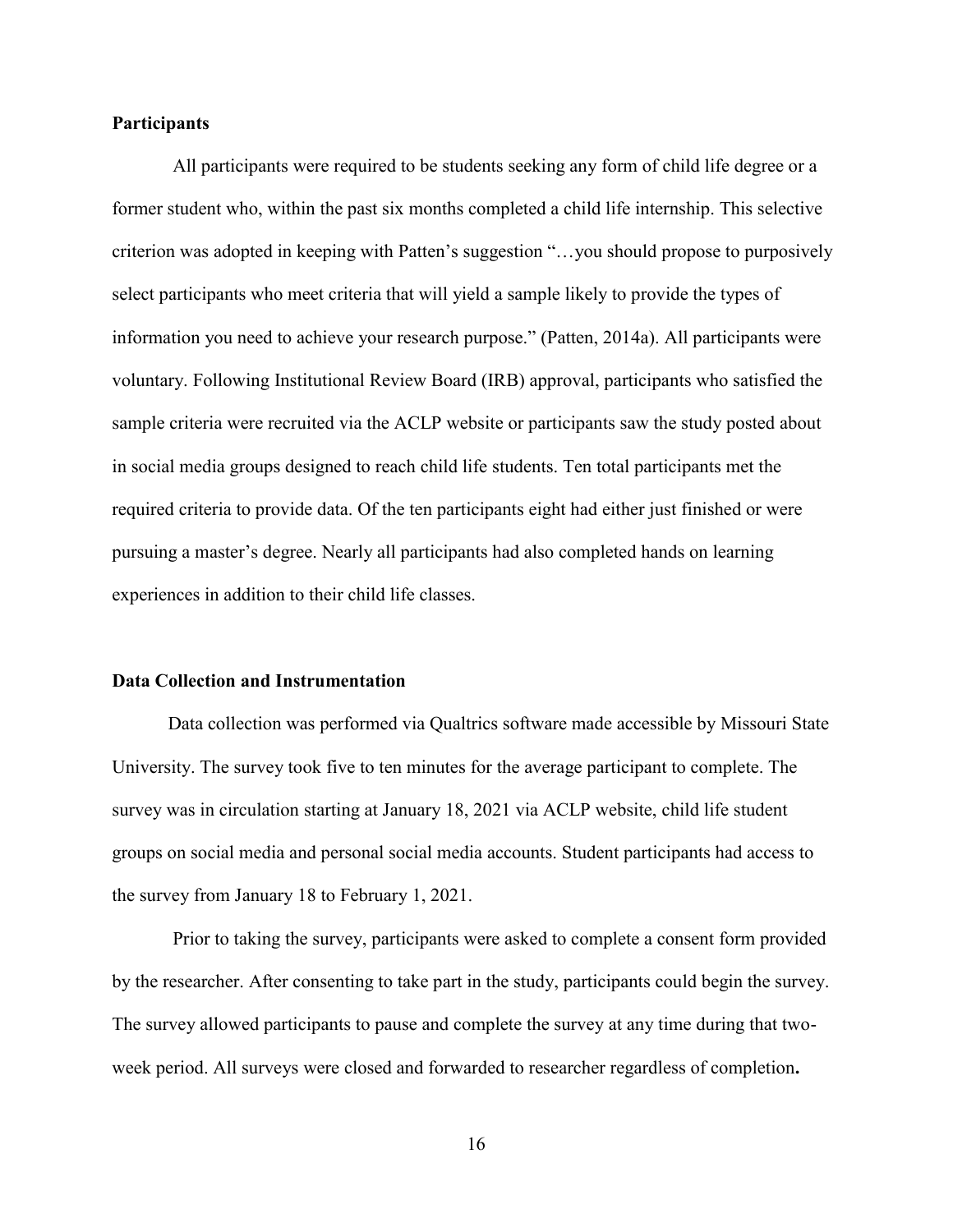The survey itself contained thirteen questions, the first of which was to acquire informed consent for participation in the study. Surveys questions sought a comprehensive understanding of what approaches to and purposes of play students report learning in child life academia. Questions sought to clarify what play approaches and purposes are commonly known and how they are defined by students. This data was needed to assess well known concepts and those that occurred as outlying concepts.

Four questions were open-ended, asking participants to provide self-definitions of terms. Nine questions which were multiple choice and asked the participant to select all that applied to their personal educational experience. The survey centered itself around the objective of answering the supporting research questions. This form of research was designed to obtain the maximum potential results while allowing participants the opportunity to personalize their responses to provide the researcher with clarity.

The survey consisted of twelve semi-structured questions. Per Patten (2014) "… these are semi-structured, meaning that some questions will be developed in advance with follow-up questions developed on the spot in light of participant's responses." Semi-structured questions were determined to be the most effective way for participants to share their own unique perspective. Semi-structured questions allow participants to select the most correct answer from their perspective and provide their own unique definition for the different approaches to and purposes of play based on their understanding. Seeking a comprehensive understanding of what approaches to and purposes of play students report learning as a key component of in child life academia semi-structured questions sought to clarify what approaches to and purposes of play are most commonly known as and how they are defined by students. This structure was intentionally designed, in keeping with qualitative instrumentation, "The main goal is to write a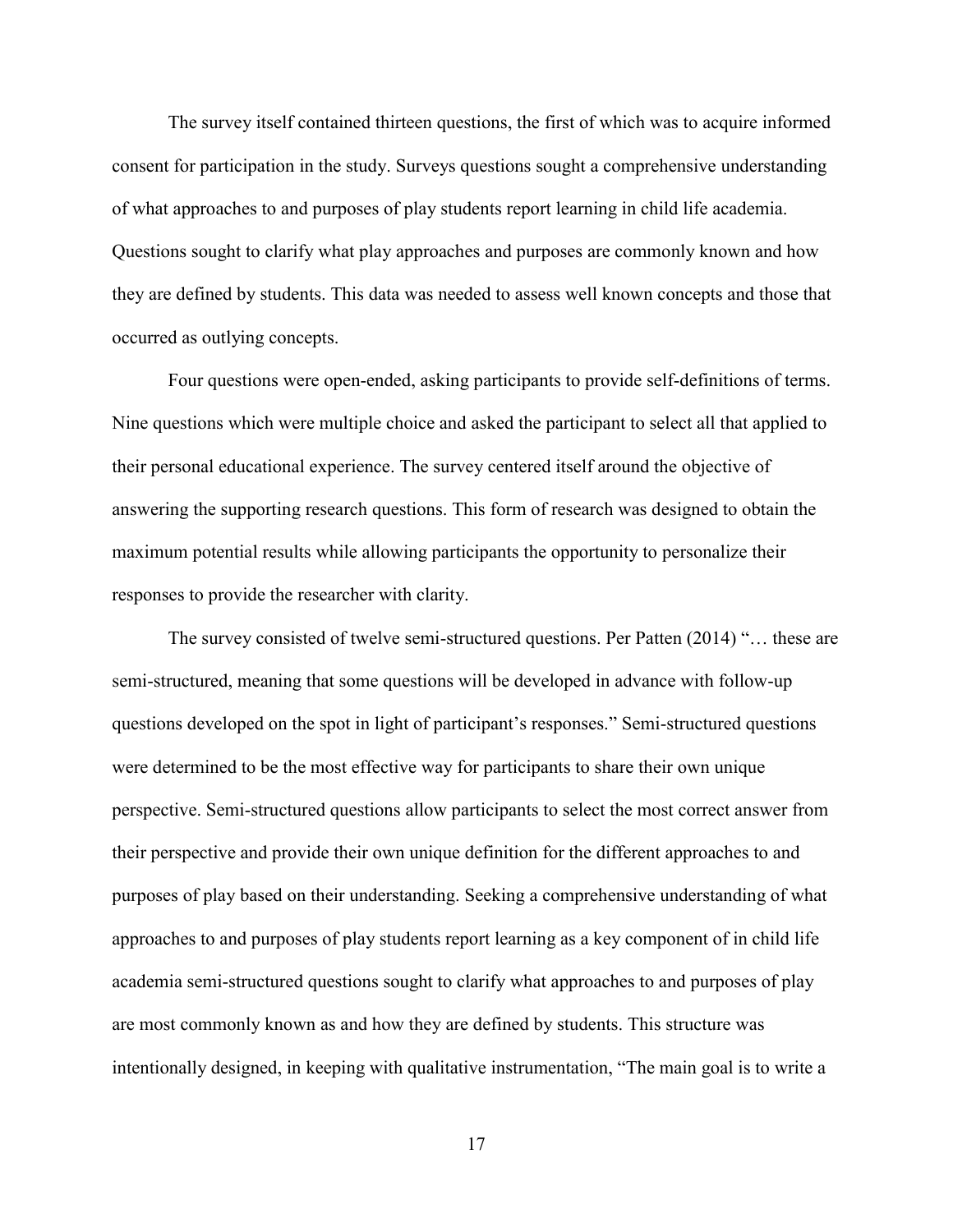description that is as specific as possible while permitting you the flexibility that is desirable in qualitative research."

During the survey child life students were asked to report different approaches to play that they learned during their time as a student, all in their own words. By doing this, participants provided unique data while playing upon the flexibility of qualitative research as referenced by Patten, "The main goal is to write a description that is as specific as possible while permitting you the flexibility that is desirable in qualitative research." (Patten, 2014a). This combination of both quantitative and qualitative research instrumentation allows for a blend in approaches that will make statistics and quotations of participants possible upon data collection per Patten:

…researchers conduct research that is a blend of the two approaches. For instance, a quantitative researcher who uses semi-structured interviews to collect data, reduces that to statistics, but also reports quotations from participants to support the statistics, is conducting research that has some characteristics of both approaches. (Patten, Topic 10 Quantitative Versus Qualitative Research: II, 2014b).

#### **Data Analysis**

Descriptive and thematic coding was used as the main qualitative coding method for the data collected. (Andrasik, 2020). In doing this, data was broken into smaller data sets and reviewed one questions at a time. After the initial reading, frequently used words and phrases were identified, labeled and color coded. Codes were tailored and created to look for similarities and differences in participant replies to each question asked. After rereading the individualized codes were applied to the corresponding question and data provided by participants. Each individual participant's response was then evaluated by these codes and grouped based on their similarity to other responses. In doing this, popular words and phrases became visually evident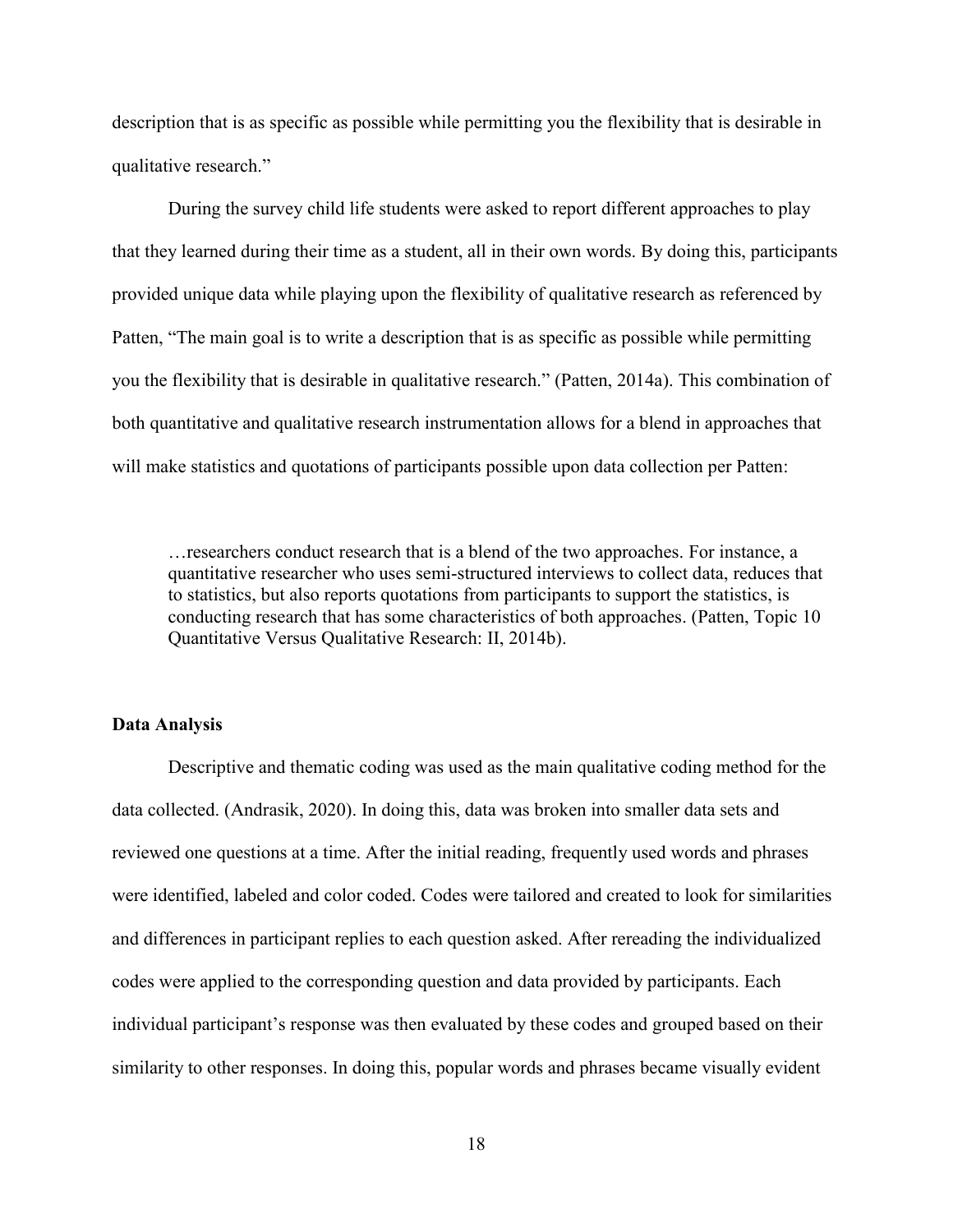based on the color coding. These common responses will be discussed further in the results section.

## **Chapter Summary**

This chapter provided information into background methodology and research design applied to generate the survey and choose its target audience. Survey instruction and methods of coding for data analysis were presented to establish a foundation moving into the results section.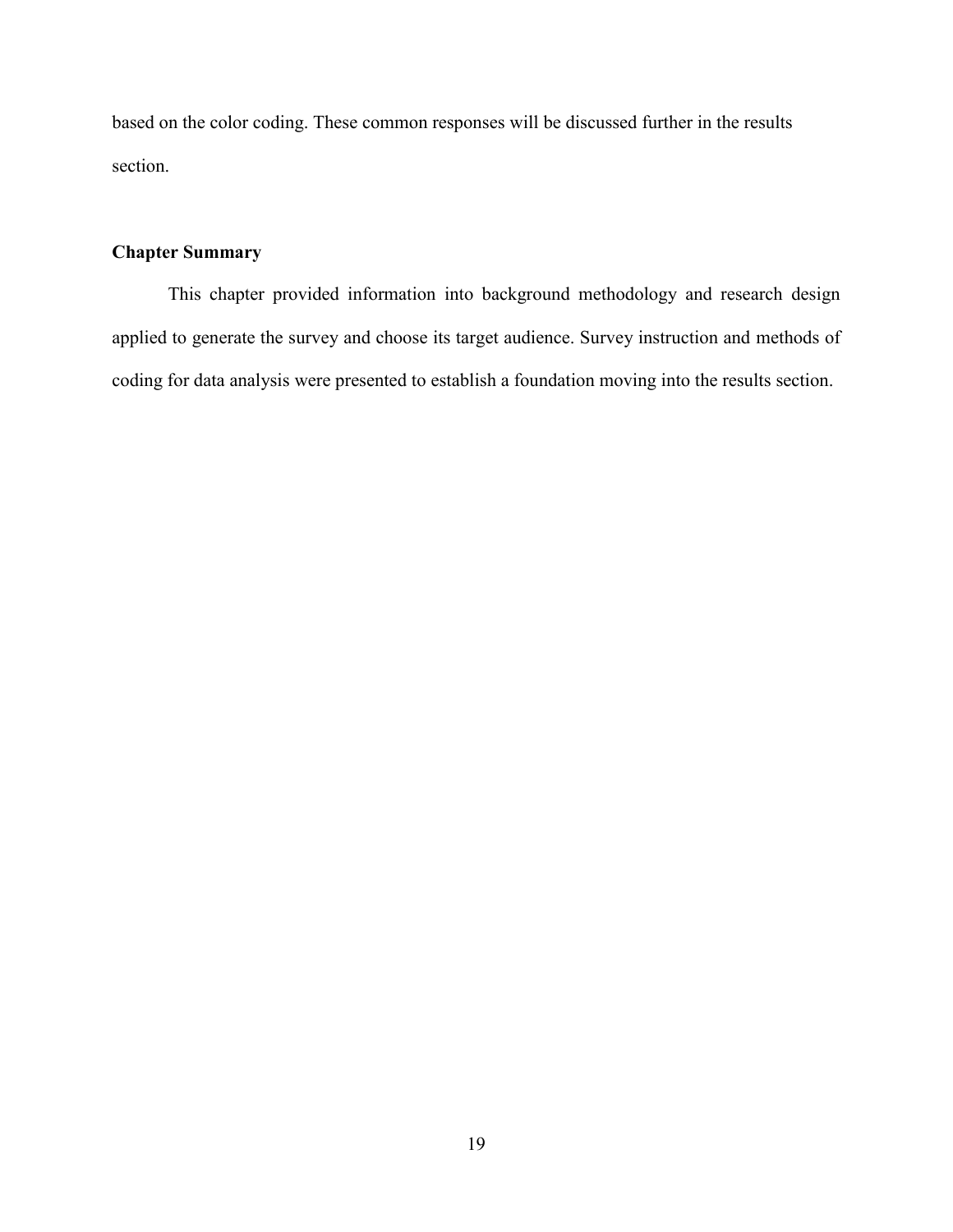#### **RESULTS**

This chapter reviews and reports the results of the data collected in the corresponding survey. Multiple choice answers and text entries were coded and reported on in searching for concepts of and approaches to play reported by child life students. These results provide a greater understanding of approaches to and purposes of play that students' report learning during their child life education.

#### **Participants and Demographics**

All participants were required to be a student seeking any form of child life degree or a former student who in the past six months completed a child life internship or received a child life degree. A total of 136 participants completed question one, which asked applicable candidates to sign for informed consent and only allowed participants that selected they had in the past six months either completed a child life internship, a child life degree or are currently in the process of pursuing a child life degree. Ten participants completed the survey in its entirety.

Participants were intended to be contacted via the Association of Child Life Professionals list serve email which was comprised of child life students. However, as of January 2021, the ACLP eliminated this feature and replaced it with "ACLP connect" which takes a "social network-style" approach to the way the child life specialists and students' network and interact in the increasing demand for virtual communication (ACLP, Association of Child Life Professionals Connect, 2021a). Instead, participants were contacted via social media platforms and ACLP connect. Specific groups on Facebook that are created for and cater to child life students were used, making Facebook the main social media platform used as well as the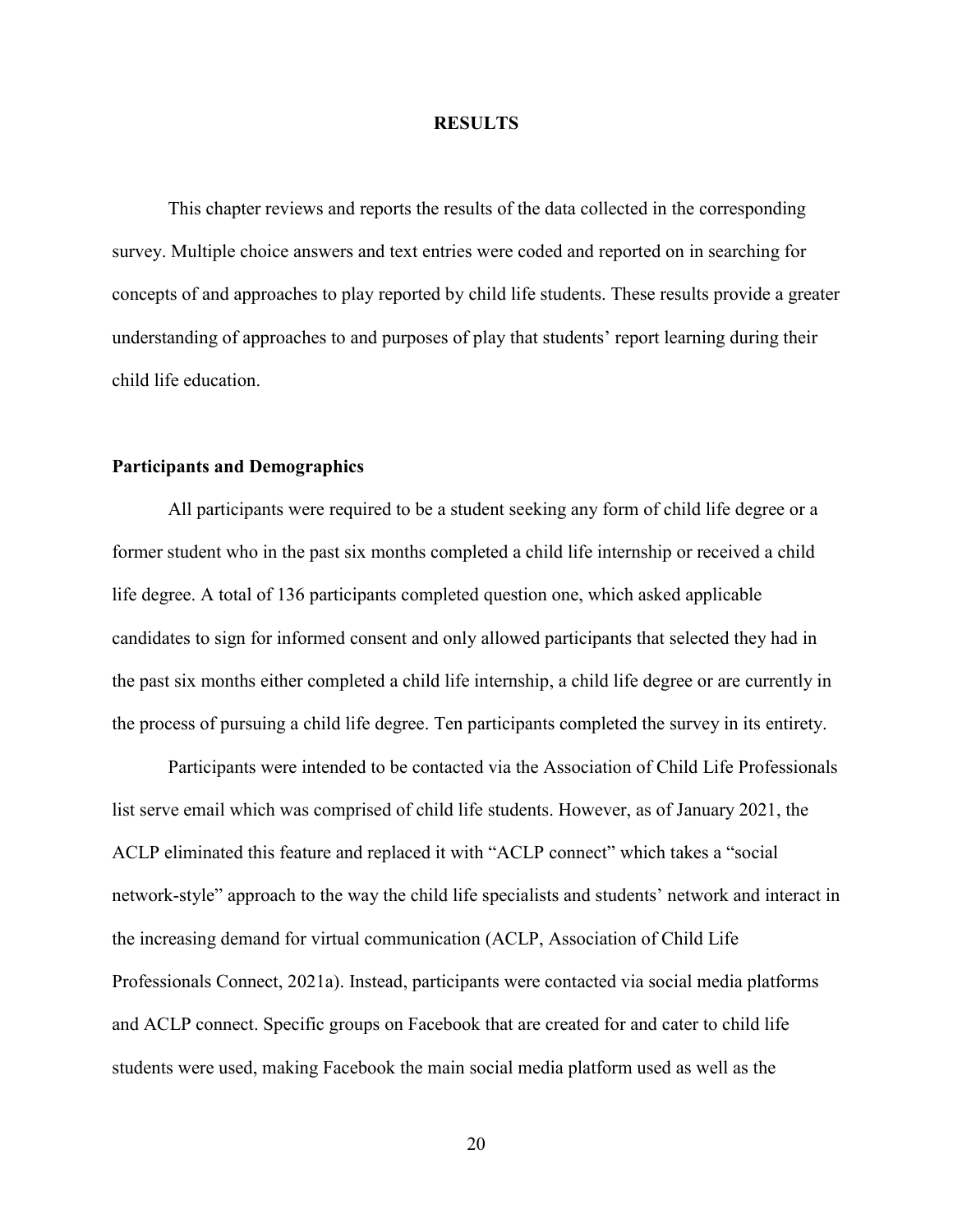researcher's personal Instagram and Facebook accounts. In a genuine attempt to keep the survey anonymous and reach child life students nationwide, no academic programs were contacted to help with survey.

Students were asked to answer questions to provided information about their educational background by choosing which option best fit the degree they are currently pursuing, as is seen below in Figure 1. Out of the nine recorded participants, six reported pursuing a master's degree in child life, two reported pursuing a bachelor's degree in child life or a related field, and the remaining one selected that their degree was not listed as an above option but did not provide further details as they were instructed to.



Figure 1. Participant degree demographic, type of degree participants are pursuing.

When reporting on the degree format, participant data was split evenly amongst the three provided options. In person, online and a hybrid model were all selected evenly with three students reporting each or 33.3%. Only nine out of the 10 participants provided data for this question.

Taking a deeper look at the academic program and child life education, participants were asked to provide information about the structure of the academic program. Students were asked to choose from the following options for the structure of their academic program, which is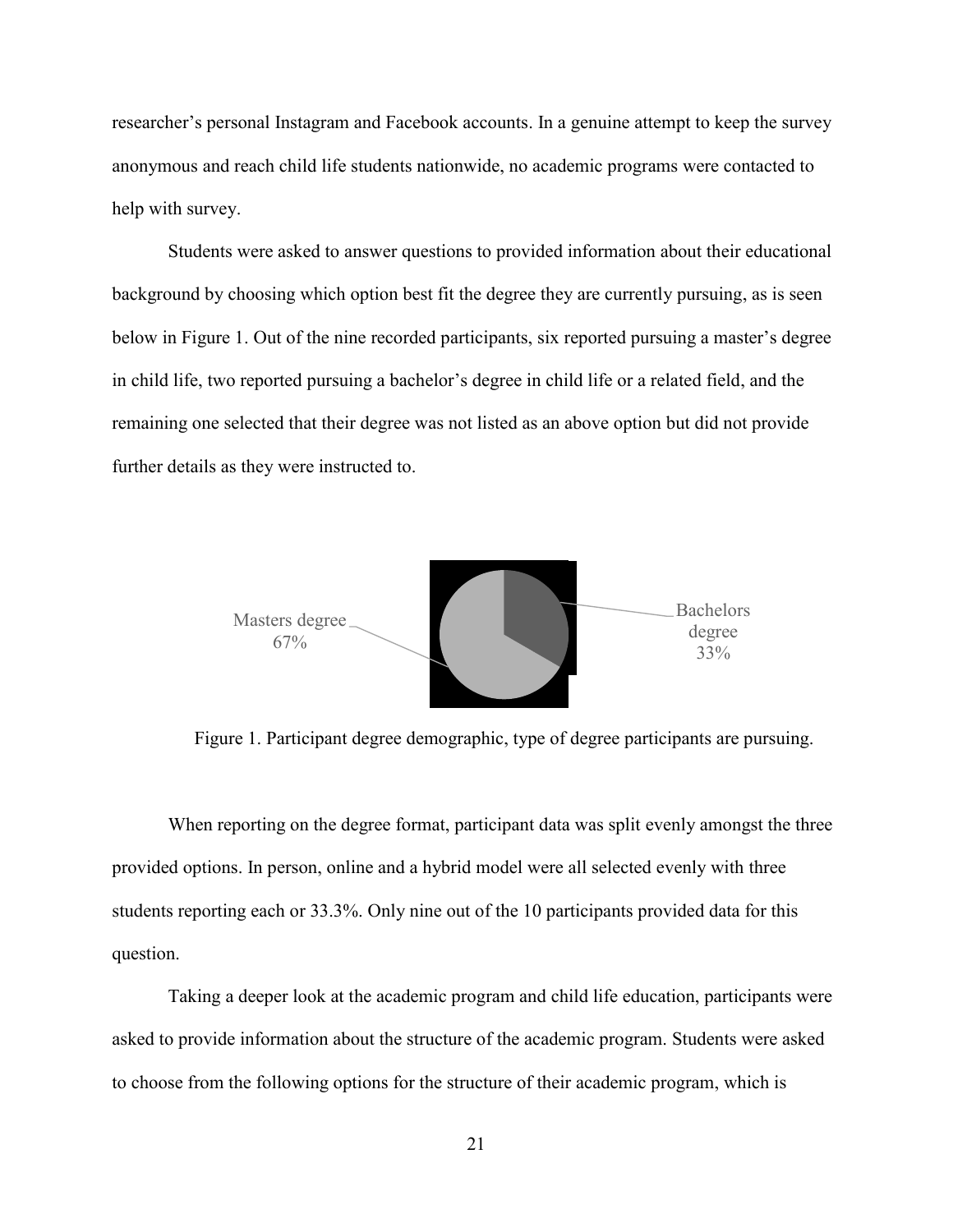represented below in Figure 2. The options were: child life degree, child life concentration, child life emphasis, child life minor, child life option or a text entry option for participants to enter a structure that might not have been listed. If participants selected that their program structure was not listed, they were asked to provide their own answer. Half of the of participants (5/10) reported that the structure of the program was a child life degree. The second most popular result was a child life concentration representing 2/10 participants. Child life emphasis, child life minor and child life option were not selected by any participants. Two participants entered a degree option that was not listed above. Text entries were "BA- psychology and MS–family and human development, this degree structure can be seen in Figure 2 below. Only nine out of the 10 participants provided data for this question.



Figure 2. Participant degree demographic continued. Structure of degree participants reported.

#### **Learning Experiences in the Classroom and in the Field**

Participants were then asked more specifically about their courses and experiences within their degree and how it shaped their understanding of play. Participants were asked "how many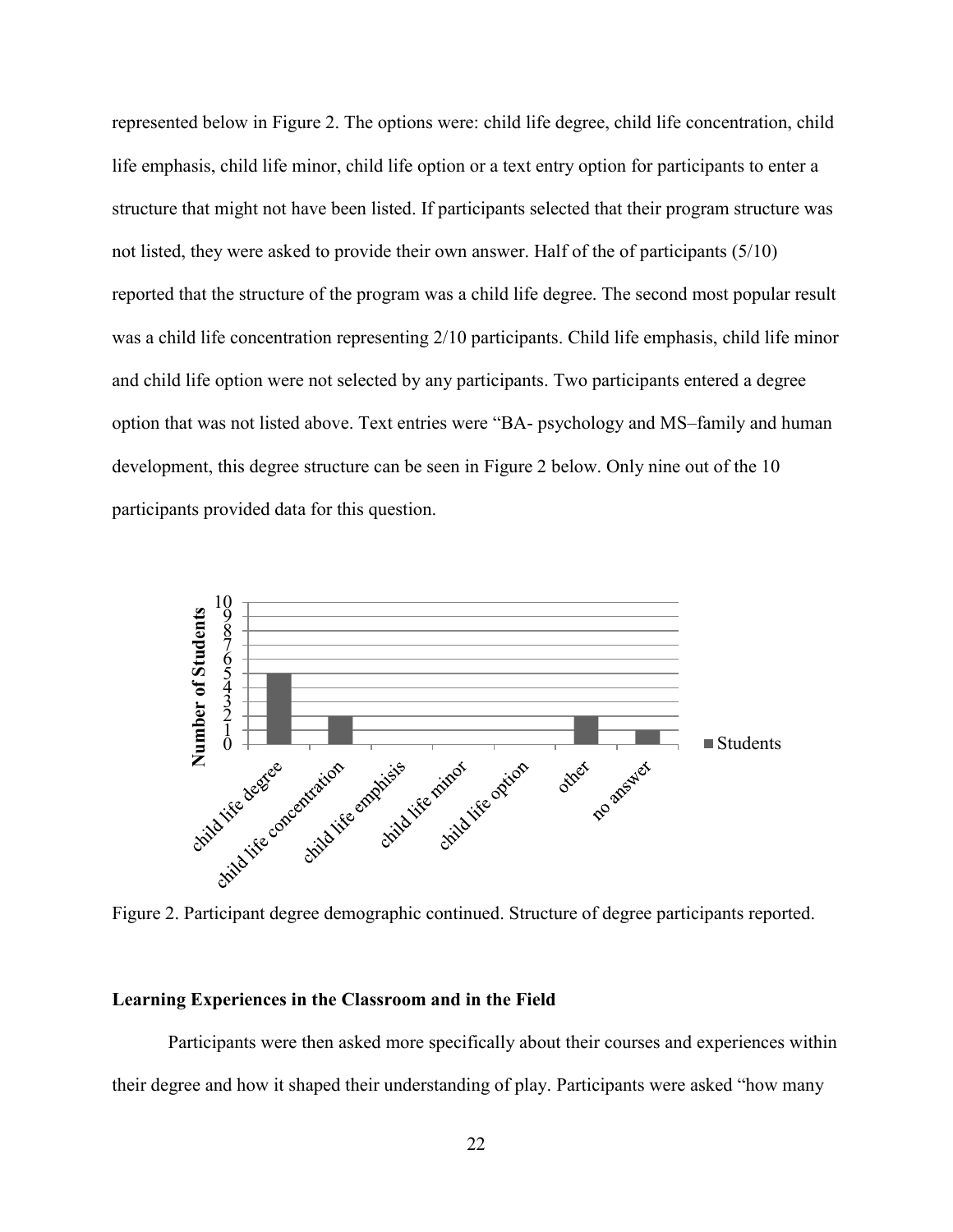courses have you taken that focused primarily on an aspect of play." Participants were asked to choose a number one to five plus for the number of courses taken. Most participants at 6/10 selected that they had only taken one course that focused primarily on play. A smaller group of 2/10 selected had taken only two play courses, while one participant selected that they had taken five plus play courses during their education, as can be seen in Table 1 below.

|    |           |              | Participant Education Play courses Play covered in course Hands-on experiences |   |
|----|-----------|--------------|--------------------------------------------------------------------------------|---|
|    | MS        |              | $\overline{2}$                                                                 | 5 |
| 2  | MA        |              |                                                                                | 5 |
| 3  | MS        | 5            |                                                                                | ད |
| 4  | <b>BS</b> |              | 5                                                                              | 5 |
|    | <b>MA</b> |              |                                                                                | 5 |
| 6  | MS        | 2            | $\theta$                                                                       |   |
|    | <b>MS</b> |              | 3                                                                              | 5 |
| 8  | MS        | $\mathbf{I}$ |                                                                                | 3 |
| 9  | MS        |              | 5                                                                              | 5 |
| 10 | <b>BS</b> |              |                                                                                |   |
|    |           |              |                                                                                |   |

Table 1. Participant education background.

Participants were then asked, "How many courses have you taken that briefly covered play as a topic, in addition to other closely related topics?" answer options were again one to five plus. The greatest number of participants at 4/10 participants selected that they had taken five plus courses in which play was briefly covered. A smaller group of two participants reported they had taken two classes that briefly covered play as a topic. One participant reported having taken one course briefly covering play, and one participant reported taking three courses that briefly covered play. Participants learning experiences and degrees are represented in Table 1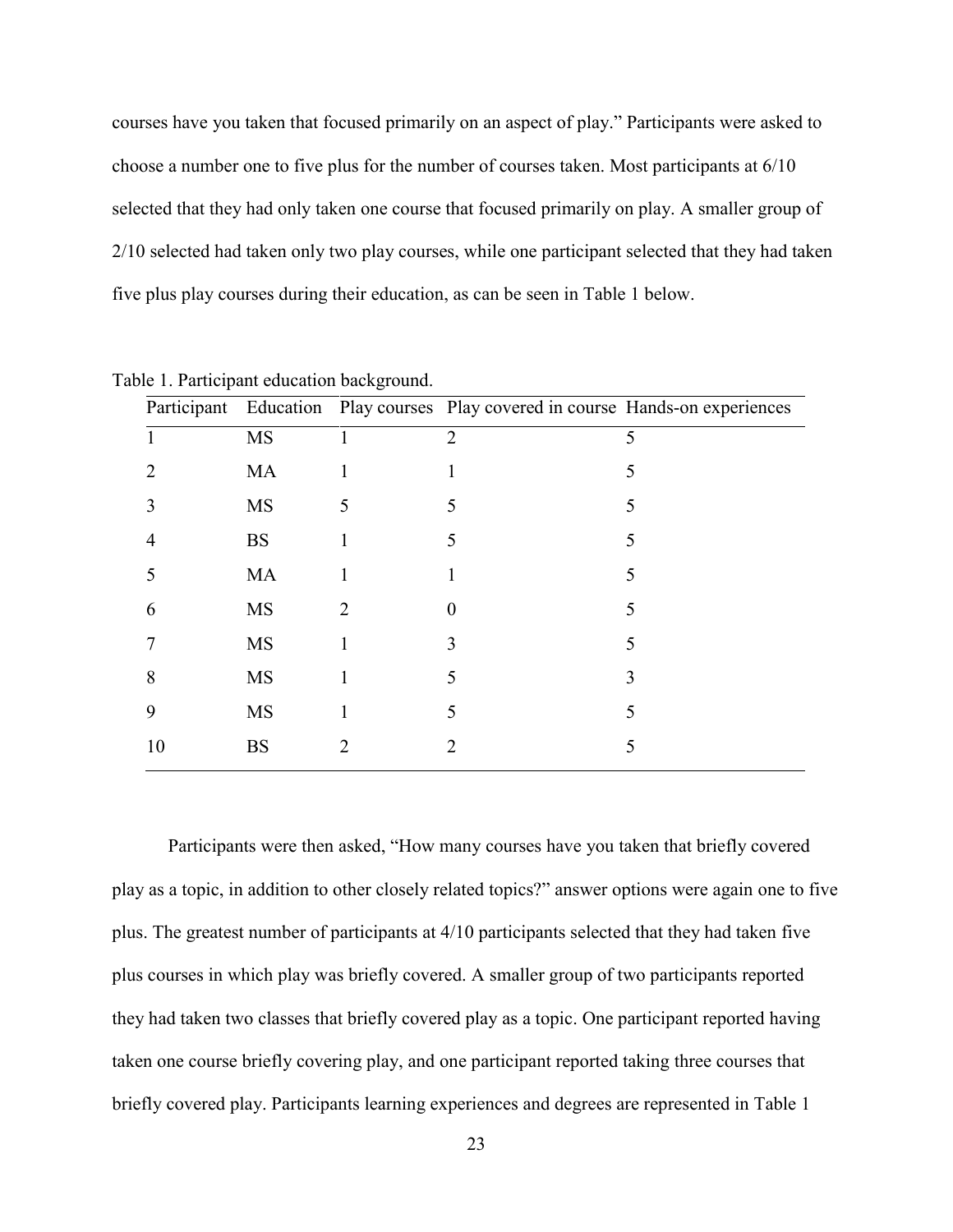below.

Participants were then asked to report on any hands-on components in their education by selecting any of the following applicable experiences. Hospital/playroom labs and practicums were both reported by 8/10 participants. Internships, which require both hospital/playroom labs and practicums, were reported by 7/10 participants. Clinical rotations were reported by 6/10 participants, Student learning experiences were reported by 5/10 participants, child center labs were reported by 4/10 participants, and 3/10 participants reported that they had hands-on experiences that were not listed above. However, these participants did not provide any further details in the area for text entry, as prompted by survey, as can be seen below in Table 2.

|  | Table 2. Educational experiences reported. |  |
|--|--------------------------------------------|--|

| <b>Educational experiences</b> | Completed experiences |
|--------------------------------|-----------------------|
| Hospital/playroom labs         | 8                     |
| Practicum                      | 8                     |
| Internship                     |                       |
| Clinical rotations             | 6                     |
| Student learning experiences   | 5                     |
| Child center jobs              | 4                     |
| ∩ther                          | 3                     |

Participants were then asked, "please provide the total number of hands-on experiences completed". Participants selected the appropriate number on a scale of one to five plus. One participant selected that they had completed three hands-on experiences in their education. The overwhelming majority of students at 8/10 selected that they had experienced five plus hands-on experiences as a component of their child life education.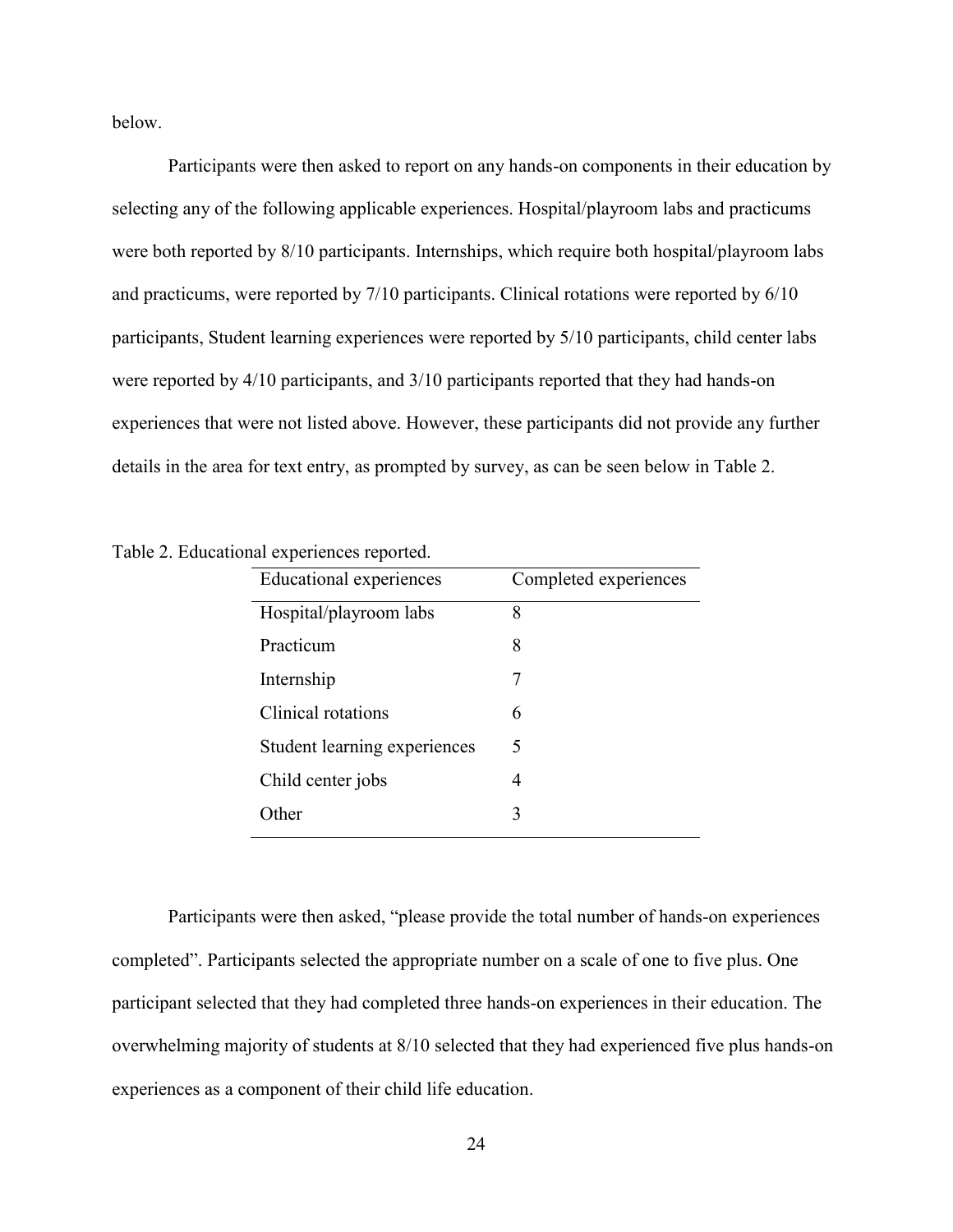### **Approaches to Play**

Participants were provided with a list of ten different approaches to play in the child life profession. They were told to select any approaches that they were familiar with and to provide their own definition of these terms. The most familiar of the ten provided approaches was a three-way tie of child-led play, structured play, and expressive play, all being identified by 8/10 of participants. Six out of ten of participants selected dramatic play. Non-directed play, nonverbal play, playing for children, and guided play were each selected by 5/10 participants. Silent play was selected by 3/10 participants and vicarious play reported by 2/10 participants as the least recognized approaches to play out of the ten provided, as can be seen in Table 3 below.

| Approaches to play   | <b>Students</b> |
|----------------------|-----------------|
| Child-led            | 8               |
| Structured           | 8               |
| Expressive           | 8               |
| Dramatic             | 6               |
| Nonverbal            | 5               |
| Playing for children | 5               |
| Non-directive        | 5               |
| Guided               | 5               |
| Silent               | 3               |
| Vicarious            | 2               |
|                      |                 |

Table 3. Approaches to play reported by students.

When reviewing self-definitions of participant over the provided approaches to play the words "child" and "play" were frequently seen as well as general themes in keeping with how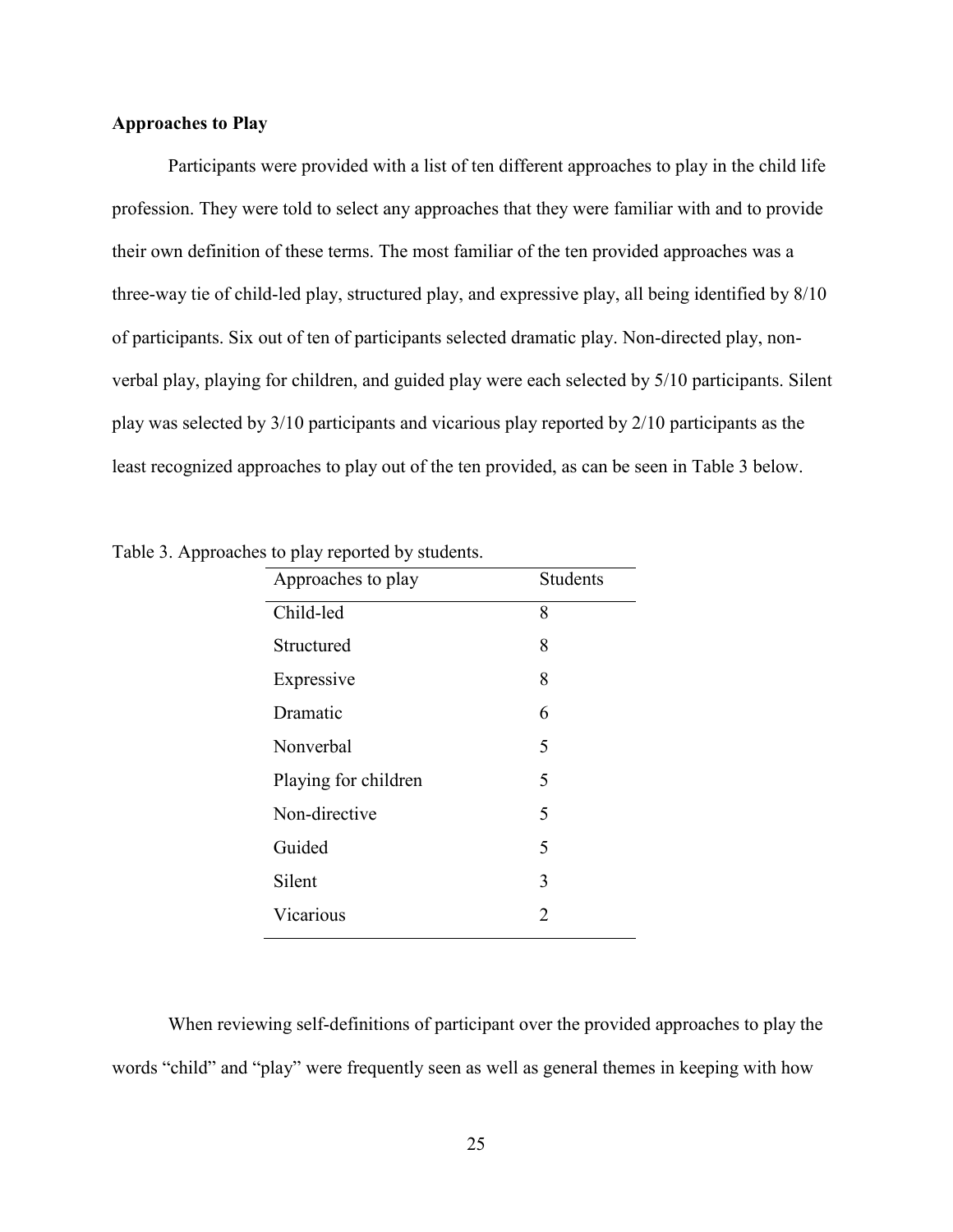the play itself is facilitated. When providing self-definitions for "child-led" participants spoke to the child centered aspect of child-led play; "follow direction of the child". Self-definitions provided for "structured play" all referred to goal-oriented approach that a child life specialist has for this type of play. Participant defined it as follows; "there are objectives to be met during this type of play" and "there is a routine and structure to what the child is playing". Selfdefinitions for "expressive play" all referred to a child's ability to express themselves, either physically or emotionally as an expressive outlet; "using art modalities for emotional or physical expression", "play that gives the child an outlet to express themselves" and "play as a way to express emotions".

Self-definitions of "nonverbal play" were limited and spoke to the lack of verbalization while engaging in play on both the part of the child and the child life specialist; "the child is using nonverbal actions while playing." Self-definitions provide for "playing for children" as an approach to play also had limited response with one participant stating, "when children are not able to play or don't want to play, but they want to watch you play". "Silent play" was defined by only two participants who focused on the silent nature of play without explaining further; "the child is staying quiet and silent during play" and "done with no noise". "Guided play" was defined by participants with an adult being present to guide the child through the experiences; "adult guides child through play with prompts and suggestions", "the child is guided and led through play", "teacher or person guides the direction of the play". Self-definitions for "dramatic play" all mentioned play as a way for a child to play though situations the child cannot process cognitively to cope with; "pretend play or play that creates a situation or scenario", "play is used in a dramatic form (i.e., Dress up, superheroes, etc.,." and "reenacting events, role play, dress up".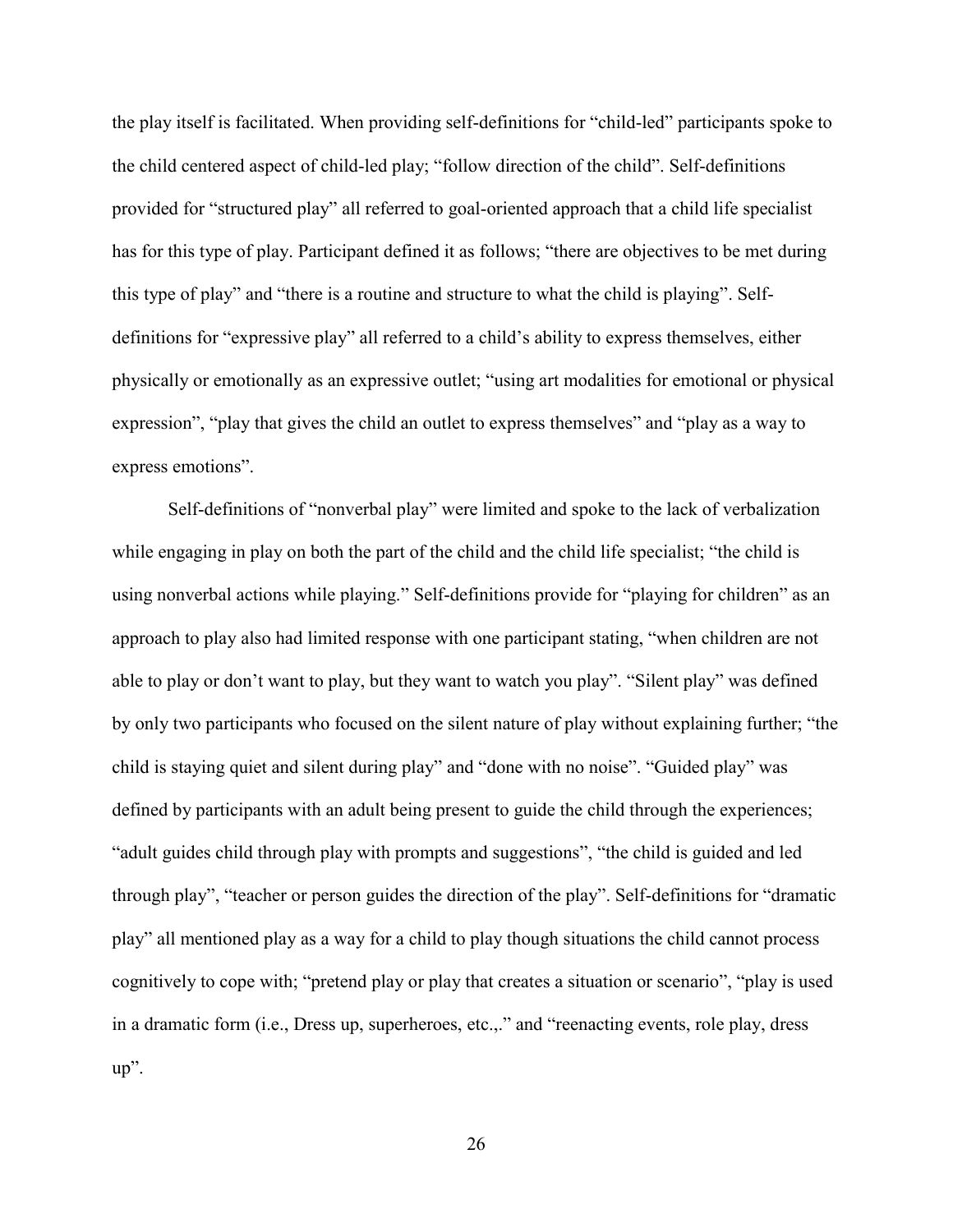Participants were then asked to provide and define any approaches to play that they felt applied but were not provided in the survey. Two participants completed this question listing both parallel and solitary play as important approaches to play that were not listed in survey. Parallel and solitary play are critical phases of Partens "Six Stages of Play" which are as follows: unoccupied, solitary, onlooker, parallel, associative, and cooperative (Rymanowicz, 2021). These stages which are often seen in child development and child life literature explain how play develops along with a child's cognitive and social skills over time.

#### **Purposes of Play**

The survey asked participants to select all purposes of play they were familiar with and define the provided terms in their own words. "Self-expression" was selected by 9/10 participants as the most well-known purpose of play selected by 9/10 participants. Following that, enjoyment was listed as the second most common purpose of play at 8/10. Preparation, normalization, assessment, coping, establishing rapport and teaching were equally selected by 7/10 participants each. This left procedural support chosen by 6/10 participants and practice selected by 5/10 participants as the least commonly selected purposes of play among child life students.

Participants were asked to provide their own definition of these terms. The intention in having participants provide their own definitions, was to search for a continuity among students in the terms and definitions they reported. Participants were also asked to provide and define additional purposes of play in their own words. When reviewing participant's self-definitions for the provided terms the follow themes emerged. When providing self-definitions for "enjoyment" as a purpose of play the most seen theme was play with the purpose of fun for the patient;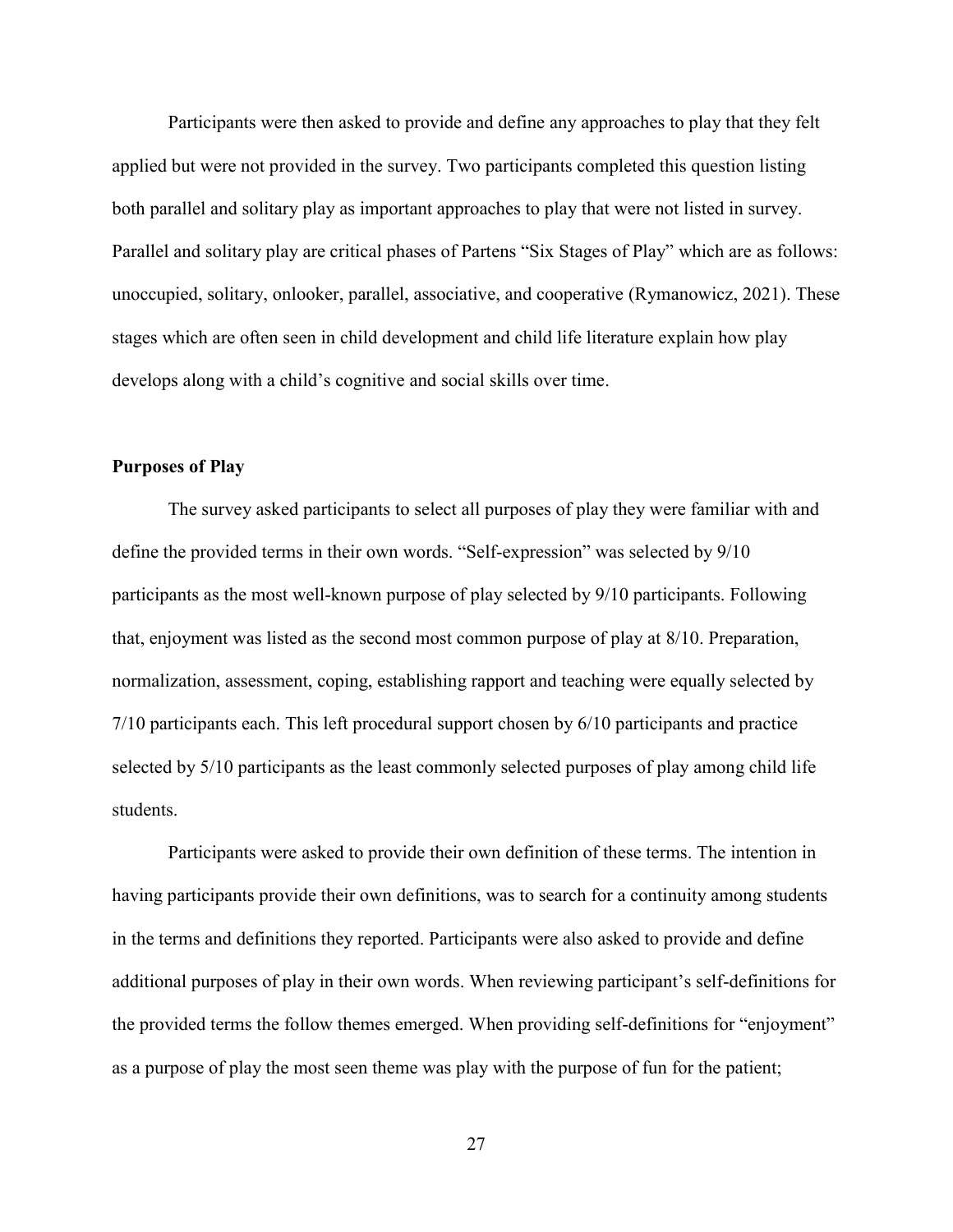"Enjoyment for the child. Not exclusive motivation for play according to Piaget", "play that brings joy" and "Play that brings the child happiness and is something they like to do". The selfdefinitions for "preparation" as a purpose for play commonly mentioned preparing patient for procedures. "Play used to prepare a child for a procedure (I.e., medical play)", "play to prepare for a procedure" and "play so the child understands something, medical play", as can be seen in Table 4 below.

| Purposes of play   | <b>Students</b> |
|--------------------|-----------------|
| Self-expression    | 9               |
| Enjoyment          | 8               |
| Preparation        | 7               |
| Normalization      | 7               |
| Assessment         | 7               |
| Coping             | 7               |
| Establish rapport  | 7               |
| Teaching           | 7               |
| Procedural support | 6               |
| Practice           | 5               |

Table 4. Purposes of play reported by students.

Self-definitions for "normalization" shared the common them of comfort and familiarity for patient. "To familiarize an environment or alleviate its unfamiliarity", "play to increase comfort in the hospital" and "normalizing unfamiliar experience using play, familiar games, toys, etc.,"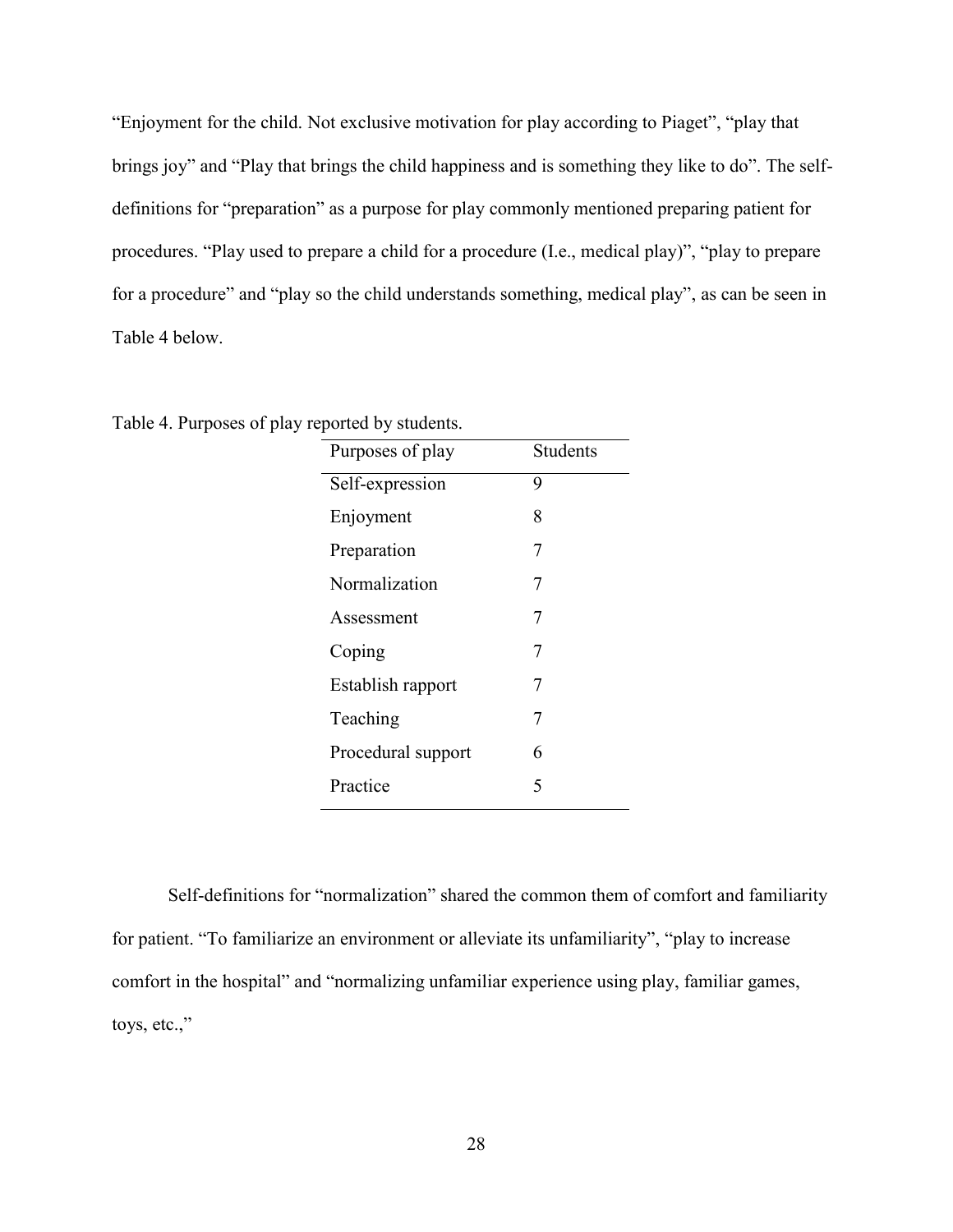When providing self-definitions for "self-expression" participants frequently mentioned allowing expression though play. "Allowing a child to direct play and achieve a cathartic release, verbalize monologue, and exert to control over expressive materials", "play that allows freedom for self", "the child expressing what is going on within them, during play", "play to express emotions" and "play that allows a child an opportunity to express their emotions without thinking about it". Self-definitions provided for assessment all centered around play to assess development; "Using play to assess a child's knowledge/understanding on a topic or assess developmental milestones", "to enable others to observe and process a child's abilities", "play to assess development" and "allows adults to assess where the child is developmentally with their types of play". Self-definitions for "coping" all spoke to play as a means for a patient to cope with something in the present time. The word "stressful" was seen multiple time among participants answers; "Play as a coping mechanism for a stressful situation", "play that calms", "to help a child's process and deal with something", "the child is coping with something and is using play to make it better" and "play that helps the child cope with either current scenario".

Practice was commonly defined as a purpose for play that promoted mastery through play. Participants provided self-definitions; "To allow a child to master something by doing it repetitively", "play to master" and "allows a child to try thought play". Self-definitions provided for establishing rapport as a purpose for play all mentioned establishing a trusting relationship. Participants provided; "Simple play that builds trust", "to allow an adult to build a relationship with a child", "play to build a relationship with a child" and "lets the child know they can trust you". Self-definitions for procedural support commonly mentioned the word "distraction", participants also defined procedural support as; "Play to distract from procedure to help patient keep still during procedure", "play to distract form procedure of the help keep them still during a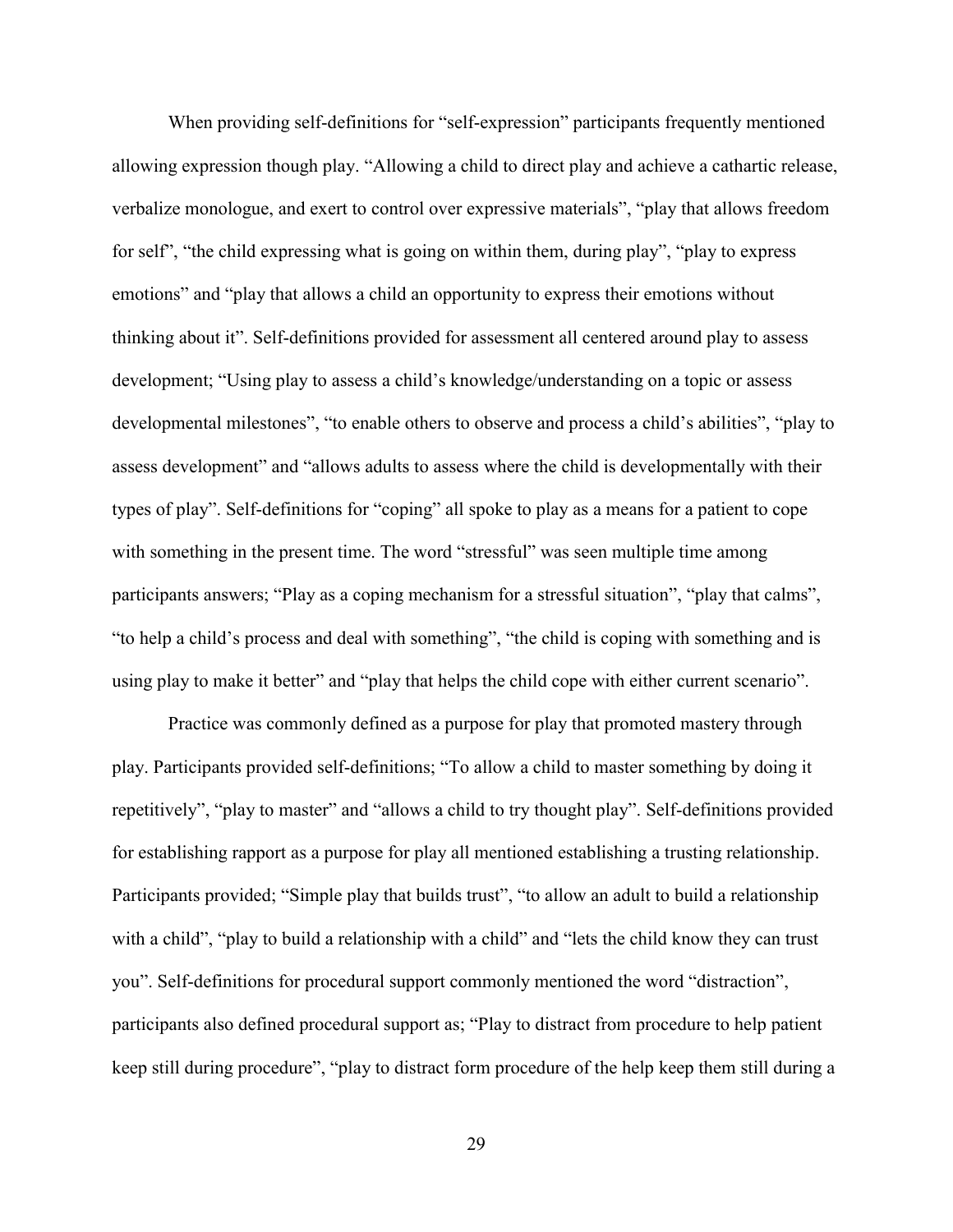procedure" and "distraction through play". Participants' self-definitions for teaching as a purpose of play commonly centered around preparing the patient for a new event. "Using play as a medium to teach a new skill or provide new knowledge", "medical play so child learns", "play to educate about a procedure" and "play used to teach the child what will be happening".

Participants were also asked to provide and define any other purposes to play that they felt were important but not provided in the list terms given in study. The following answer were provided. "Socialization NON-COVID time" the participant continued, "It is important for the children to get socialization with others who may have been going through a similar situation. This helped them feel less isolated and normalized it for them more".

#### **Reviewing Terms Used in Survey**

While developing the survey this researcher chose specific terms were selected to mirror one another. This can be seen in the following similarities between approaches to play: "childled" and "non-directive", "structured" and "guided", "expressive" and "dramatic", "nonverbal" and "silent", "Playing for children" and "vicarious". It is of note that the terms "nondirective" and "vicarious" received no definitions by participants. However, the synonyms provide for these terms being "child-led" and "playing for children" respectively were defined by multiple participants. The similar term to "nondirective" being "child-led" was defined by four participants. The similar term to "vicarious" being "playing for children" was defined by two participants. The terms "child-led", in addition to "structured", and "expressive" all received the most definitions for approaches to play that participants were asked to define.

While coding data the following themes appeared based on participants' definitions. Selfdefinitions for approaches to play also frequently referred to what role the child and child life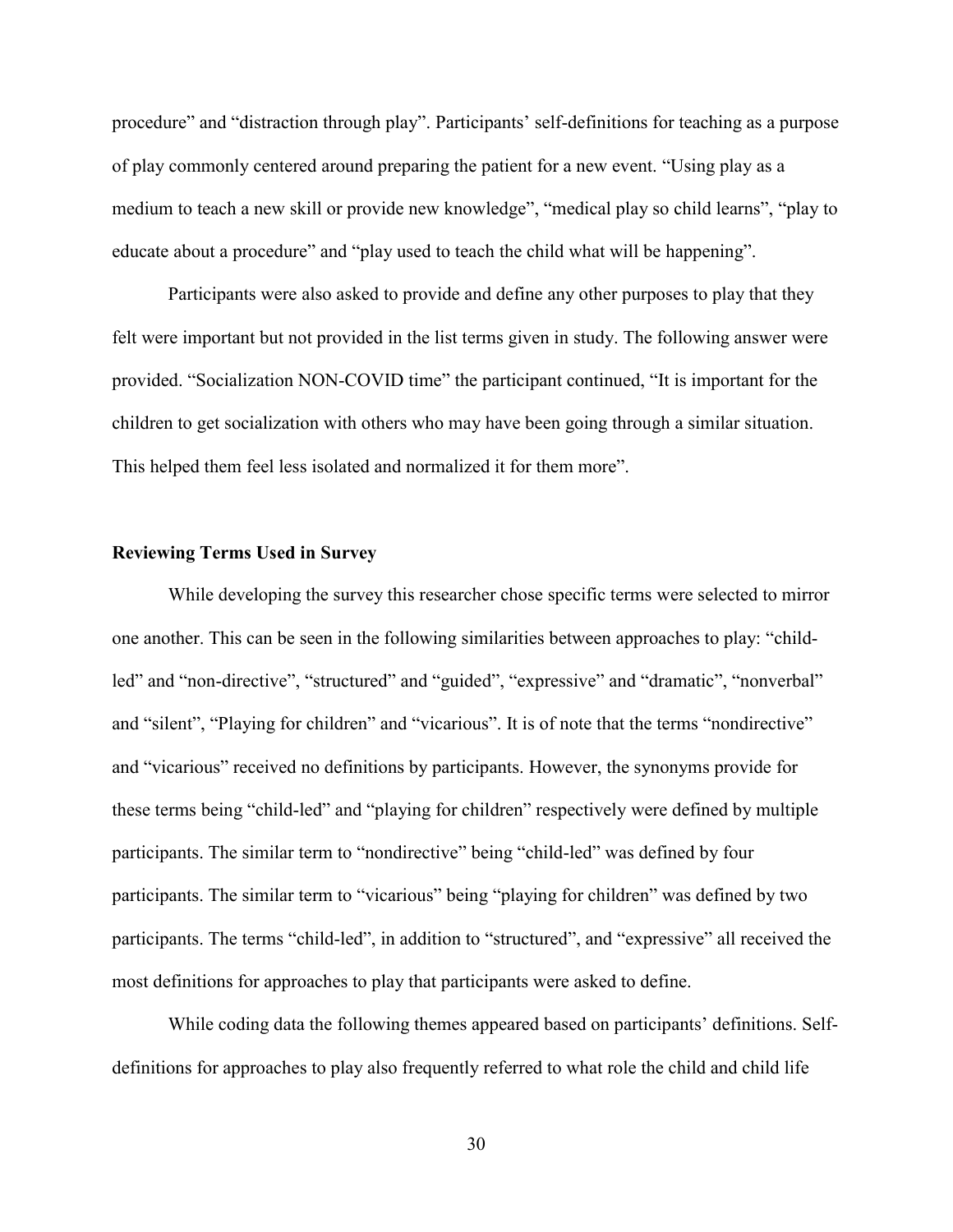specialist take in the approach to play. Similar themes were seen in definition for purposes of play. Self-definitions for purposes of play also spoke to objectives for patients that can be accomplished through mastery of play. The word "allow" was also seen 11 times. Most frequently in self-definitions purposes of play in which play provides the child with a service like allowing the child "self-expression" and "practice".

### **Chapter Summary**

This chapter reviewed and reported on data collected from child life students who participated in the survey. Students reported approaches to and purposes of play that they are learning in their child life education, as well as demographic information about their degree itself. Nearly all participants reported having five plus hands-on experiences while perusing their degree. The most reported approaches to play were child-led, structured, and expressive, all reported at 8/10 each. The most reported purpose of play was enjoyment by 9/10 participants.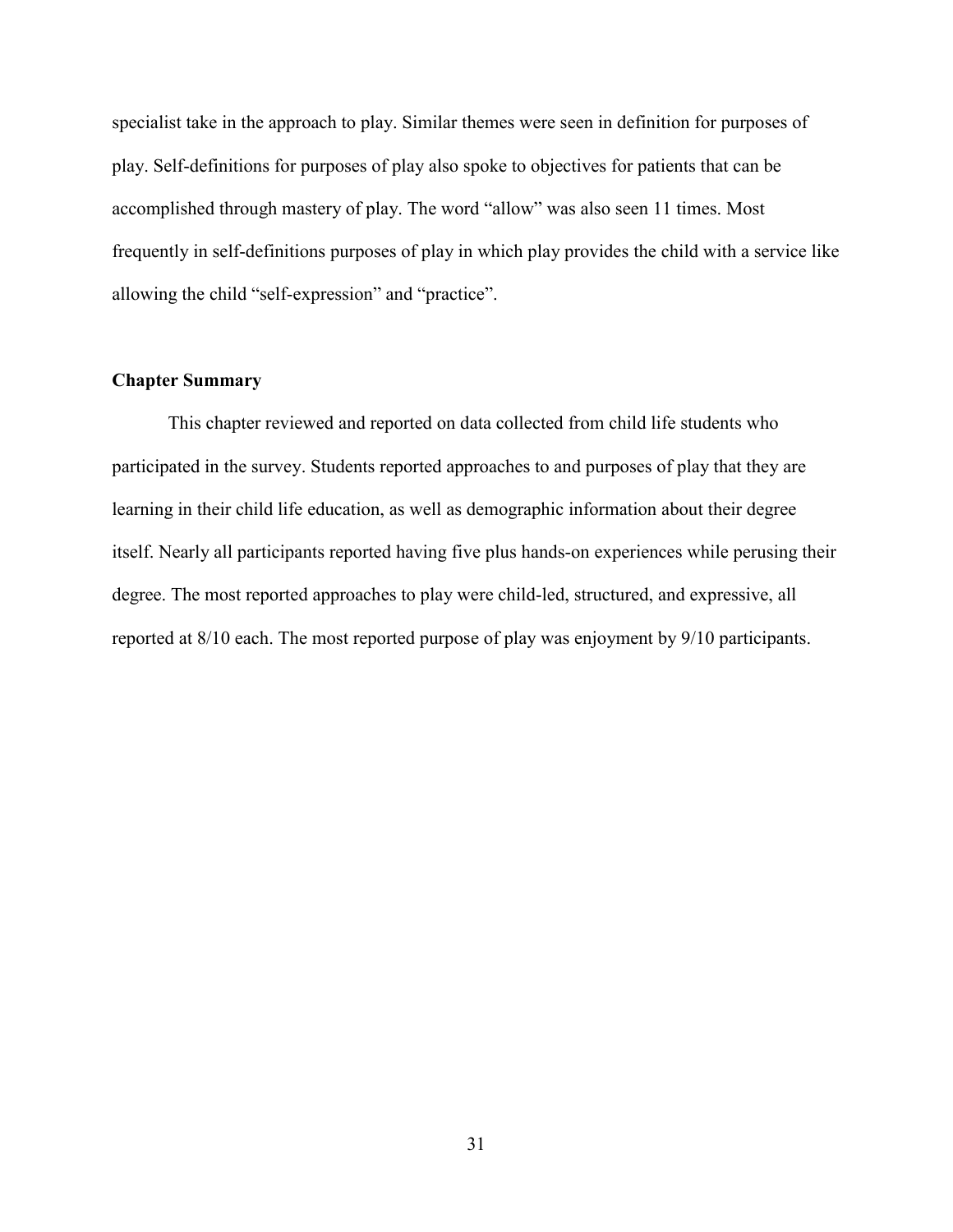#### **DISCUSSION**

This chapter will provide a review of data collected and its relation to the research questions. Coordinated management of meaning which is the theoretical framework for this research will be used to evaluate survey results and interpret data. This discussion will cover the researchers expected results as they relate to the survey outcomes.

#### **Learned Purposes and Approaches**

The most universally recognized and reported approaches to play amongst child life students were "child-led play", "structured play" and "expressive play". These three approaches to play are common themes in child life and are represented in many child life texts. Such as their representation in the (ACLP) mission, values, and operating principles Values Statement II B "Play facilitates healing, coping, mastery, self-expression, creativity, achievement and learning, and is vital to children's optimal growth and development" (ACLP, 2021).

When looking to data for further insight into the reported approaches to and purposes of play it is of note that over half of participants had only had one course specific to play. While half of participants selected that their academic experience also included five plus courses that covered play as a topic amongst other related aspects of child development.

Additional approaches to play provided by students touched on Parten's six stages of play (Rymanowicz, 2021). Both parallel and solitary play were listed by participants. Parten's six stages of play are less commonly recognized theories in child life academia, but the theory lends itself well to the practice of child life. The Daisy Model of CMM can be used to evaluate the approaches listed by participants (Barge, 2014, pp. 187-189). With the approach itself in the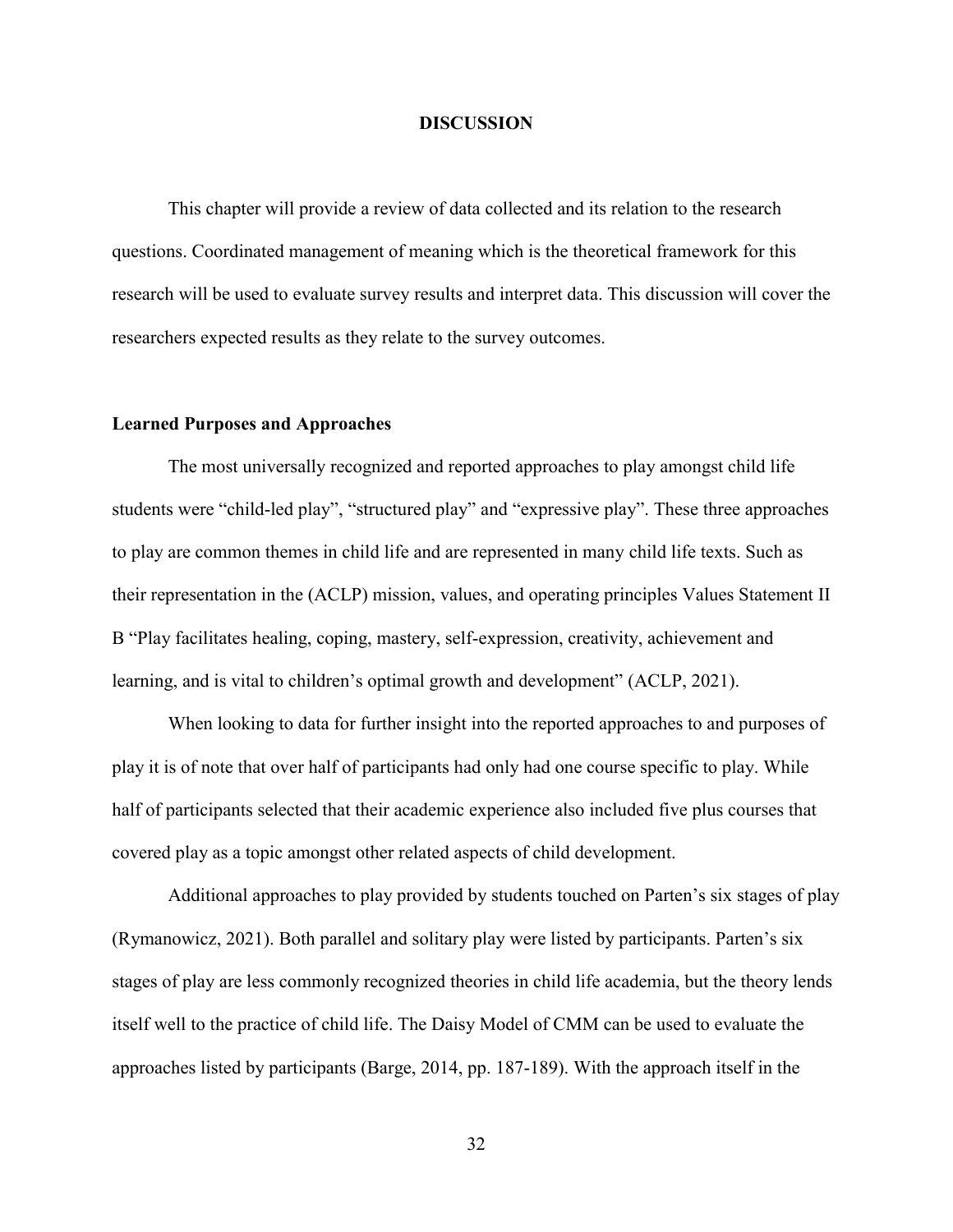center, such as "child-led" and the individual self-definitions reported making the petals around the daisy to create a coordinated management of meaning for the concept in the center. This theory can be used to explain how despite learning the same core subjects while pursuing a child life degree, students reported these the approaches to and purposes of play with slight difference. Participant's hands-on learning experiences were also considered when evaluating data and its relation to this research question. Nearly all participants selected that they had taken part in hospital/playroom labs and child life practicums and internships. These experiences are all integral parts of child life academia and are often education rich hands-on learning experiences where students can apply concepts learned in the classroom into practice with children while pursuing a degree. "Child-led play", "structured play", and "expressive play", which were the most reported approaches to play are often some of the first forms of play learned in child life academia (Boling, 2005).

When evaluating the reported purposes of play, "self-expression" and "enjoyment" were amongst the most widely recognized purposes for using play as a child life intervention. These key purposes of play are often seen in child life academia and were expected by the researcher to be some of the most highly selected purposes of play amongst participants. The self-expressive power of play is highly valued in the child life profession and child development alike. This can be seen throughout literature surrounding child life making self-expression a common purpose of play. The ACLP and American Academy of Pediatrics both highlight the importance of selfexpressive play while quoting the popular child development theorist Erik Erikson, "To play out is the most natural auto-therapeutic measure childhood affords. Whatever other roles play may have in the child's development...the child uses it to make up for defeats, sufferings, and frustrations." (Barbara Romito & Professionals, 2021).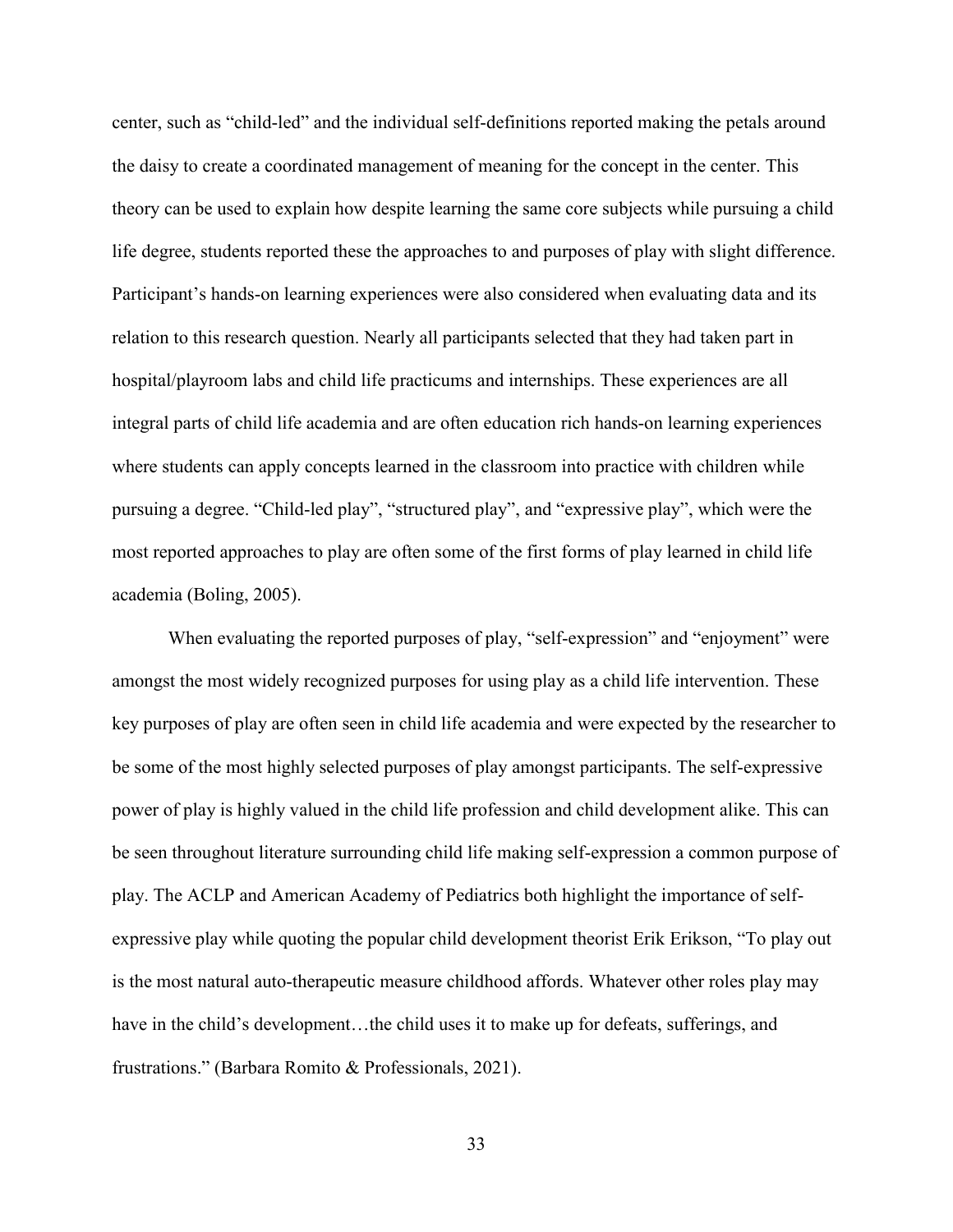Socialization was listed as an additional purpose of play by participants, although that could also fit into the category of "normalization", which is "a critical factor in helping children cope with hospitalization in maintaining links to familiar environments, routines, and activities" (Hart & Rollins, 2011). One participant provided a text entry with an additional purpose of play, "socialization in non-covid time". This participant expanded on the definition of socialization stating, "It is important for the children to get socialization with others who may have been going through a similar situation. This helped them feel less isolated and moralized it for them more." Through participant provided information the Daisy model of CMM can be applied. With the phrase "socialization in non-covid times" as the center of the Daisy model, additional purposes of play can easily be provided if the phrase itself is studied further.

### **Concepts of Play**

When looking at participant's self-definitions for the provided approaches to and purposes of play the following concepts were frequently seen in definitions provided by multiple participants.

"Preparation or Familiarization" "Express emotions" "Process or cope" "Assess" "Educate or teach" "Alternative focus or distract"

#### **Defining Concepts, Approaches and Purposes of Play**

The above concepts of play were commonly found when reviewing participants' selfdefinitions for the approaches to and purposes of play learned while in child life academia.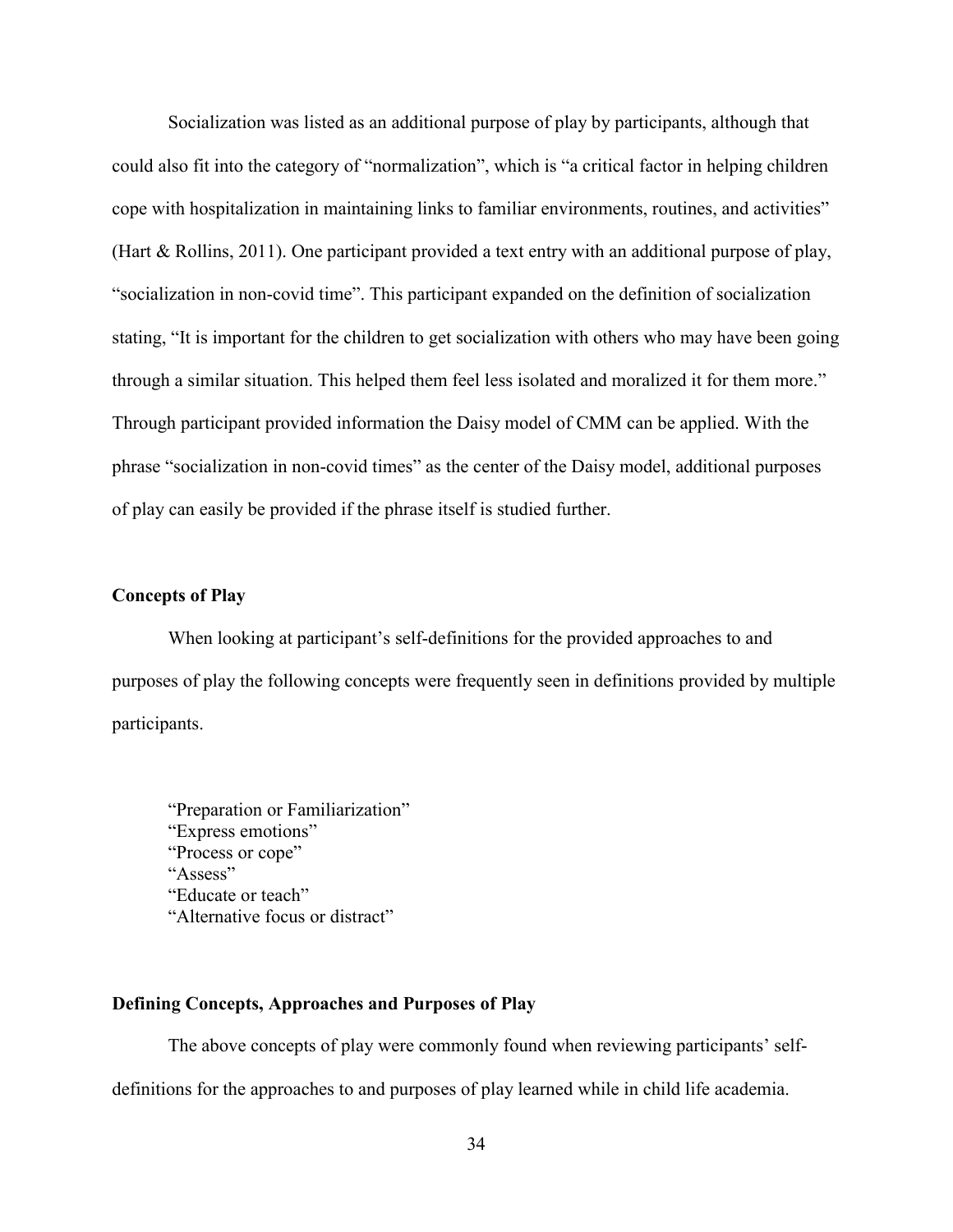"Preparation" or "Familiarization" are reported to alleviate unfamiliarity, build trust, and teach a new skill or provide new knowledge to patients when facilitated by child life specialist. "Expressing emotions" was reported by students to have the power for patients to experience a cathartic release and exert control over expressive materials as a coping mechanism for stressful situations. "Process" or "cope" was reported by students as a purpose that allows children to direct play and achieve a cathartic release to exert control over materials as a coping mechanism in a stressful situation. "Assessment" was reported by students as a purpose of play that can be used to gauge a child knowledge or understanding of a topic or their developmental milestones. This purpose of play was also reported by students to have objectives to be met. "educate" or "teach" is a purpose of play that students report learning as a medium to teach a new skill or provide new knowledge. This can also allow a child mastery over something by allowing them to do it repeatedly while guiding the child through the teaching process. "Alternative focus" or "distract" is a purpose of play that students report learning of play to help a patient keep still during a procedure with objectives to be met during this play interaction.

#### **Trends in Data Collection**

While reviewing data the following trends emerged in coding. As was mentioned previously, degree structure did not appear to give an impact on what participants reported. Participants in online, in person and hybrid programs all equally responded to questions.

An additional trend that emerged while reviewing data was seen in participants who did not provide self-definitions for purposes of play also did not provide definitions for approaches to play. This trend of not providing self-definitions at all was seen in three participants. The only notable similarity seen between these three participants was that they all reported having or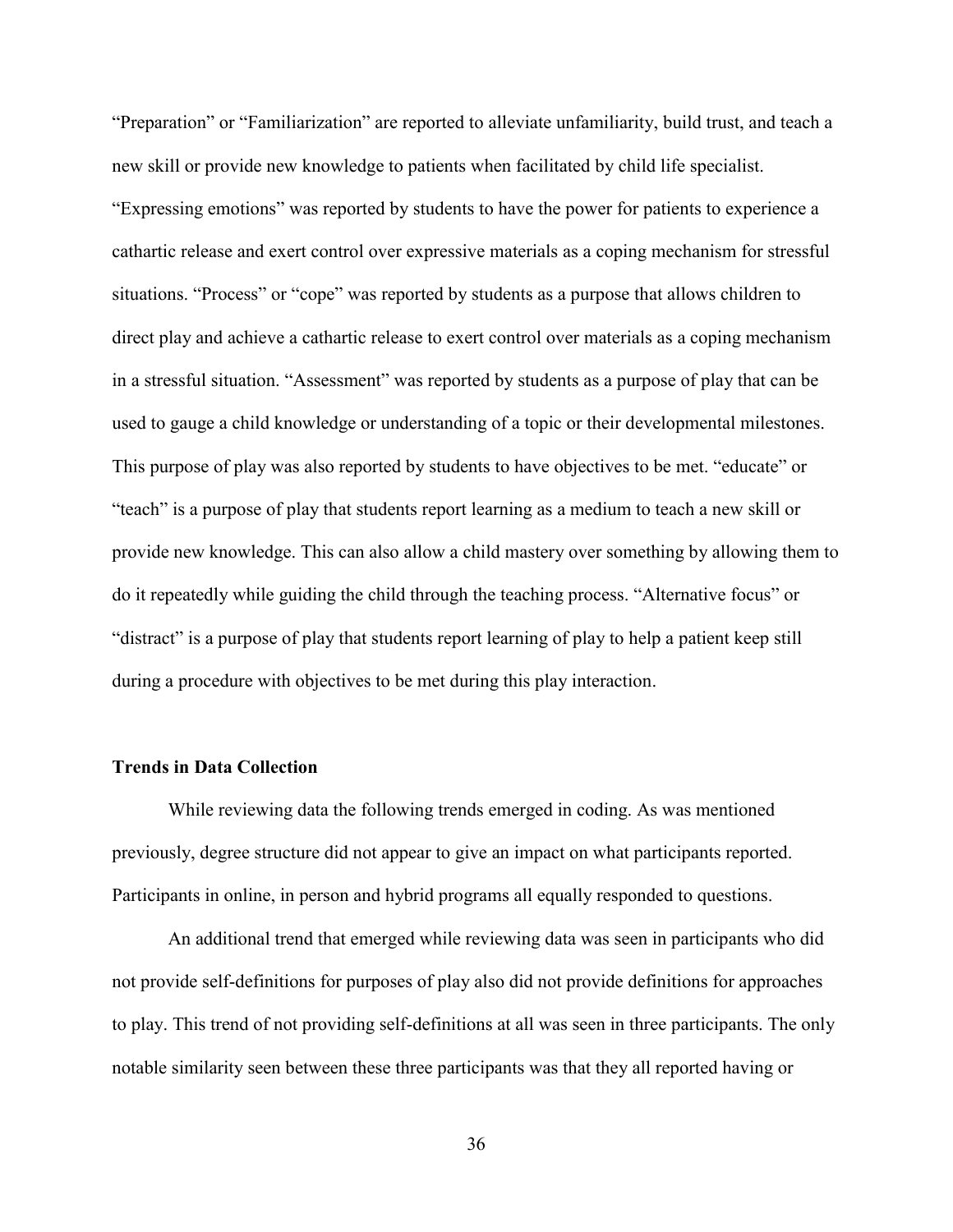pursuing a master's degree. Two participants stood out as the leading contributors in providing definitions to both the approaches to and purposes of play. These two specific participants had no education demographics in common. One participant reported a master's degree through an online program. The second most contributing participant reported a bachelor's degree though a hybrid format. The participants only shared that they had completed the following hands-on experiences; hospital/practicum labs, practicum, internship. However, these hands-on experiences were also reported by at least 8/10 participants who provided data. It is also of note, that 3/10 participants provided self-definitions for purposes of play but did not provide selfdefinitions for approaches of play. This finding is difficult to explain when looking to the layout of the survey itself. While taking the survey participants first were asked to provide selfdefinitions for approaches to play before being prompted to provide self-definitions for purposes of play next. Why participants provided a higher number of definitions for a question later in the survey is unsure at this time.

#### **Limitations**

This study saw varying limitations. The intended format for distribution of this survey was changed a matter of weeks before survey distribution began, which could have played a substantial role in the decreased sample size. The ACLP has used a list serve email function to communicate with members for years. This email allowed any ACLP member to reach out to a specific group via email with questions. The intended distribution of this survey was to be sent to the student mass email list. This email list had the reputation of being a very easy and effective way to generate conversation within the child life community.

In 2021, the Association of Child Life Professionals moved away from this format and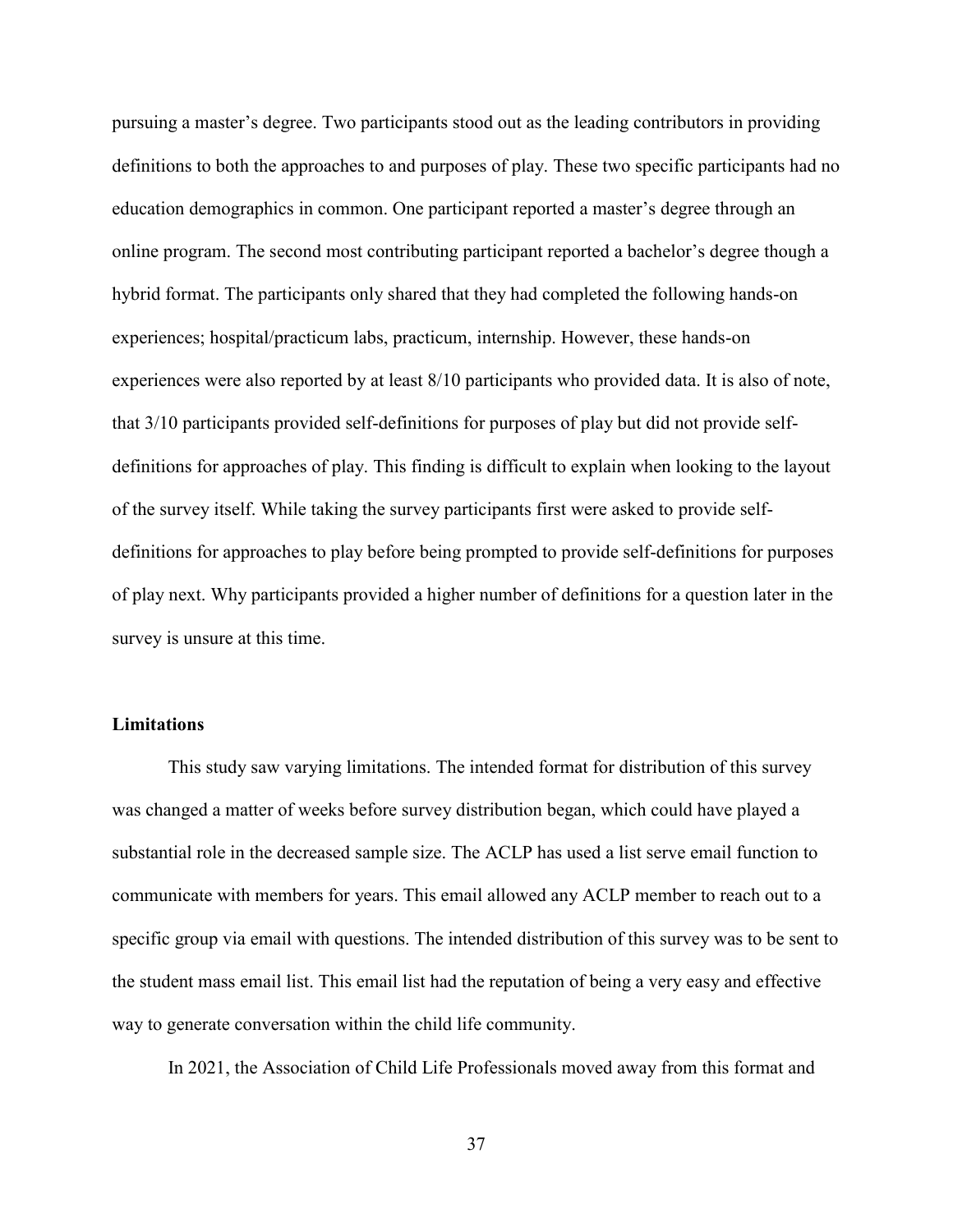introduced ACLP connect (ACLP, Association of Child Life Professionals Connect, 2021a). The survey was instead distributed via ACLP connect and social media. The circulation of this survey appeared to be affected by this change. This change appeared to impact the sample size of this study and impact the ability to provide a qualitative assessment. In prior work this author saw an average of 25 responses to similar questions sent to students, while this study had only ten participants that fit the criteria, most of whom came from social media child life student groups. Additionally, the format by which the study sought to define these concepts required addition time and action on the part of the participant and could have easily contributed to the research question being unresolved. Text entry, while the most effective way to produce data for this research question, takes more time from participants to complete. For this reason, it is less likely to be provided, especially if participants were completing the survey on a smart phone.

The format by which the study sought to define these concepts required addition time and action on the part of the participant and could have easily contributed to the research question being unresolved. Text entry, while the most effective way to produce data for this research question, takes more time from participants to complete. For this reason, it is less likely to be provided, especially if participants were completing the survey on a smart phone. Finally, the fact that surveys were anonymously submitted was a limitation to data collection. Had the survey disclosed participant contact information, the researcher could have reached out to participants in efforts to compile more complete data in the specific short answer questions. Also, being able to contact the participant would have allowed the researcher to see the institutions at which students were learning the surveyed approaches to and concepts of play.Additional questions did arise during the research and writing process. The first of which was the impact the Corona Virus pandemic had on the data that students were reporting. Students reported an equal number of in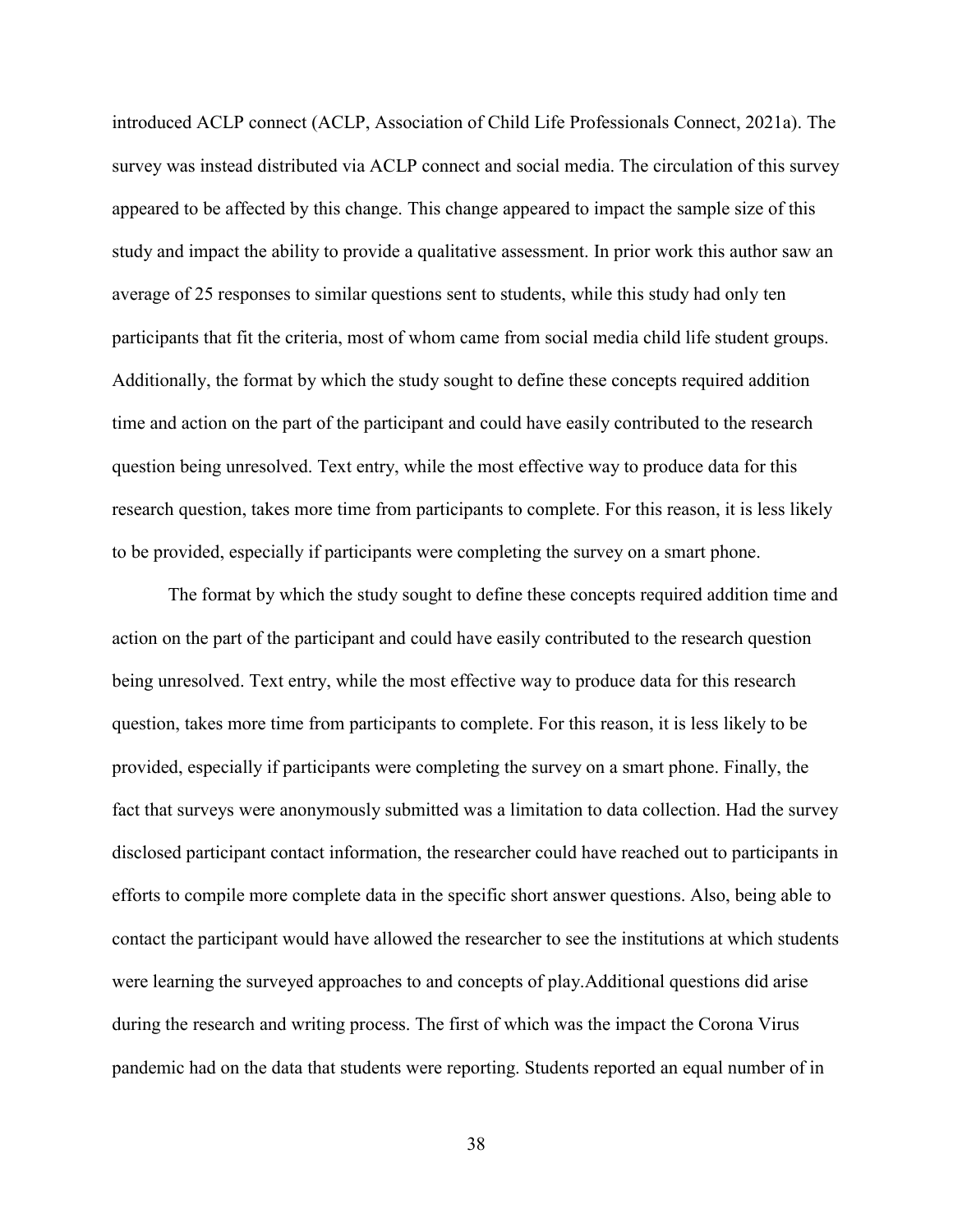person, online and hybrid learning models. Many universities are either not allowing student to meet in person this year or are giving students the option to not meet in a physical location of classes. This could have impacted the reported number of hands-on experiences students engaged in during their educational process. It is not uncommon for a child life student to have anywhere from two to three different hands-on learning experiences built into the curriculum.

#### **Future Research**

Moving forward with future research into child life academia could provide more information to students, professors, CCLS and the ACLP alike. Surveying professors, by asking what approaches to and concepts of play they cover in the curriculum, and to provide the definitions they teach, could collect data necessary to compare students' studies. Information gathered from professors would help bring to light any disconnect between what the teacher teaches and what the student is learning. Additionally, a similar survey could be given to practicing child life specialists to survey what approaches to and purposes of play they most frequently find themselves using on the job. This could provide professors with a more realistic view of the trends seen in the child life work force to better inform their curriculum.

#### **Conclusion**

In summary, this research explored what child life students report learning about play as a key component of education by asking child life students tailored questions. Participants were required to currently be a child life student or to have been a child life student within the past 6 months. Sample size was only ten participants. Data collected online reflected the trend in child life academia for most popular degree choice to be a master's degree, which was selected by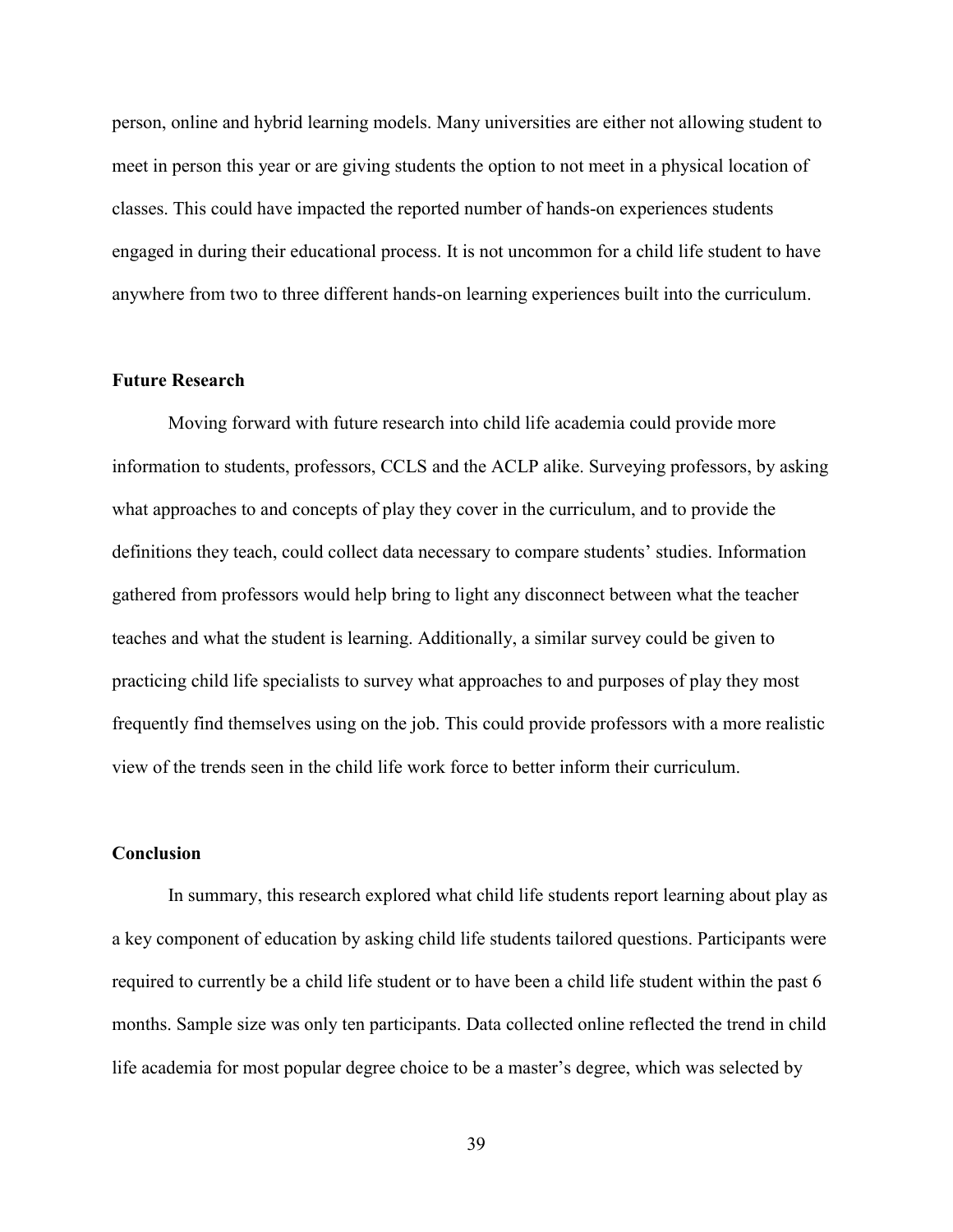6/10 participants. The bulk of those surveyed at 6/10 participants had only one course with play as the central focus, but play was a vital part of child life coursework with more than half of the participants identifying that they had taken five plus courses that covered play in some capacity. Students have also taken part in many hands-on learning experiences during their education. Hospital and playroom lab and practicums were the most common hands-on experience amongst participants, with nearly all participants at 8/10 students having taken place in a minimum of five plus hands-on learning experience like hospital labs and practicums.

Looking to data on the approaches to and purposes of play in child life academia, an even 8/10 of participants selected "child-led", "structured', and "expressive" as the top three approaches to play. The most selected purposes of play were "self-expression" and "enjoyment" at 9/10 and 8/10 respectively. As a key component of answering research question three, participants were asked to provide definitions of any unlisted approaches to or purposes of play. Participants provided that unlisted approaches to play were all in keeping with Parten's six stages of play, participant listed parallel and solitary (Rymanowicz, 2021).

Overall, survey results did produce data in keeping with the researcher's goals and fulfilled research questions. Students reported learning "child-led play", "structured play' and "expressive play" as learned approaches to play to satisfy research question one. These approaches can be described by using the Daisy model of Coordinated Management of Meaning in which "approaches to" is the central concept and "child-led", "structured" and "expressive" are all closely related yet have different managed meanings, placing them in the "petals" of the Daisy mode itself.

The same theoretical framework can be used on the identified concepts of play. Students most reported concepts taken from self-definition of approaches to, and purposes of play were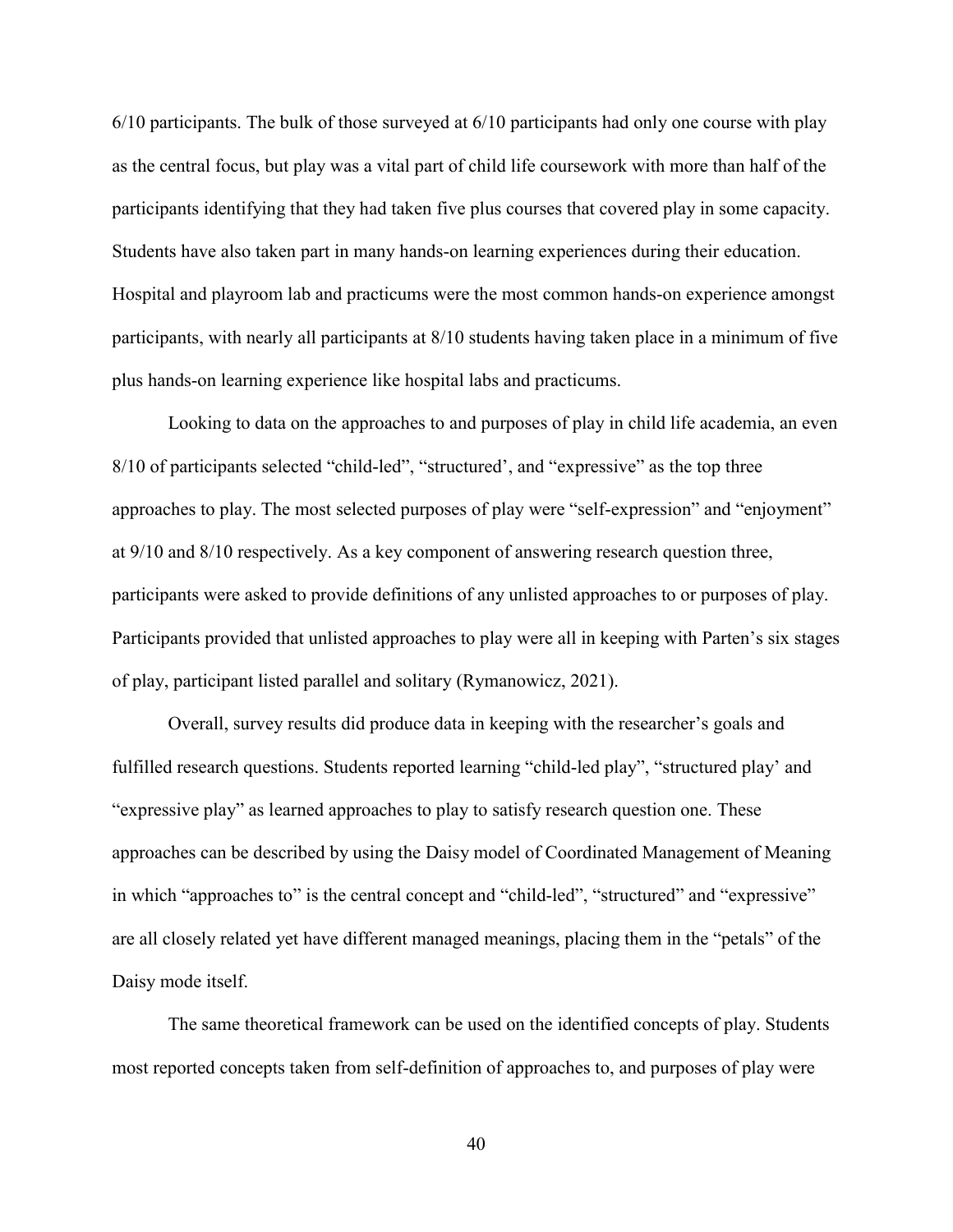"Preparation or Familiarization" "Express emotions" "Process or cope" "Assess" "Educate or teach" "Alternative focus or distract"

In keeping with the Daisy model of CMM play could be placed in the center of the daisy with the above concepts each in an original petal as they all pertain to play and further definitions could branch from all the initial petals holding the concepts that all have different managed meanings while still belonging to the central purpose of play. The final research question is satisfied by tying the results provided by participant's self-definitions back into the concepts pulled from the reported definitions of approaches to and purposes of play.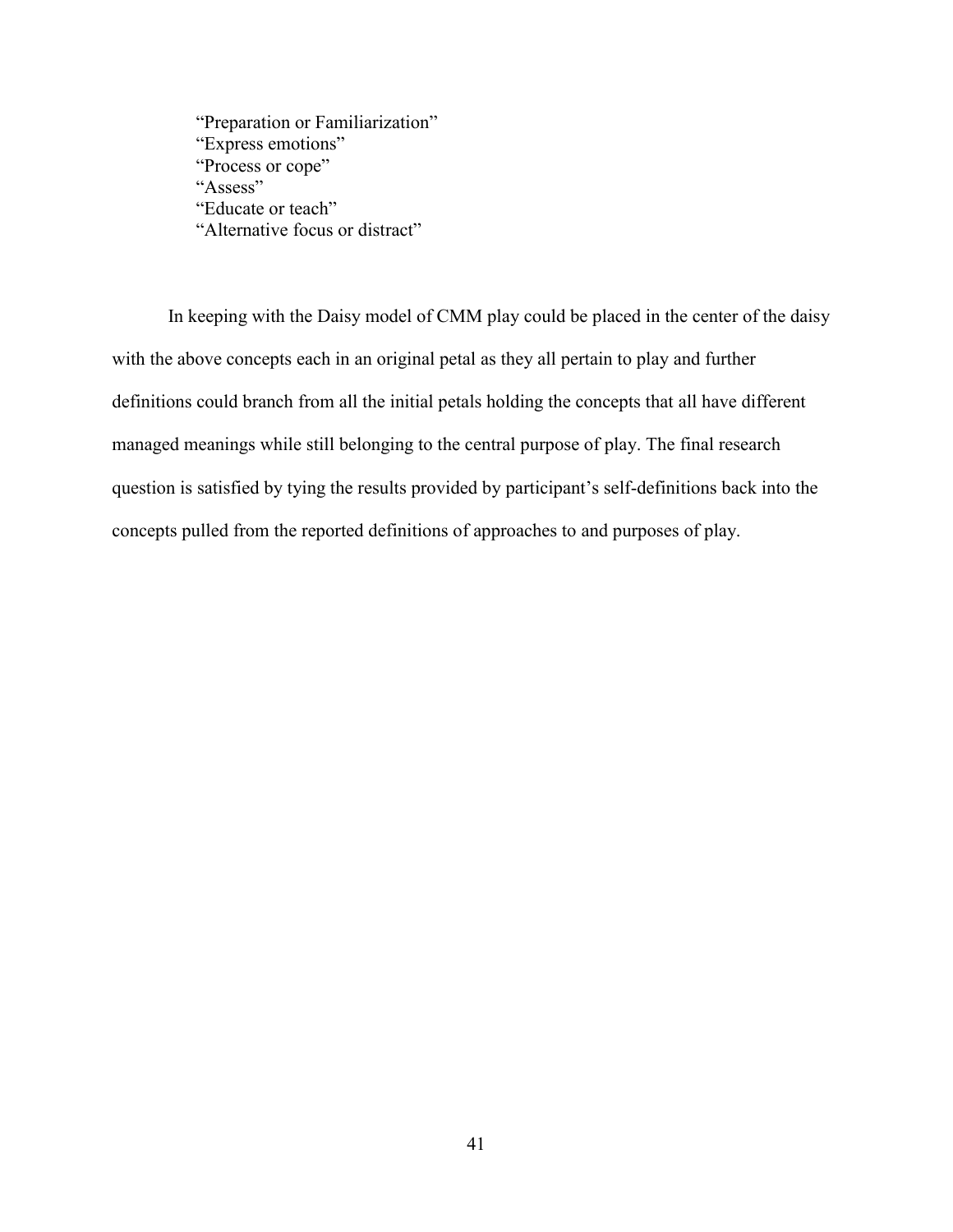#### **REFERENCES**

- Andrasik, M., Endeshaw, M., Frey, S., (2020). *Qualitative methods: Coding & data analysis. CFAR SPRC Qualitative methods workshop series.* [https://depts.washington.edu/cfar/sites/default/files/uploads/core](https://depts.washington.edu/cfar/sites/default/files/uploads/core-program/user70/Qualitative%20Methods%20Workshop_Coding_05-2014.pdf)[program/user70/Qualitative%20Methods%20Workshop\\_Coding\\_05-2014.pdf](https://depts.washington.edu/cfar/sites/default/files/uploads/core-program/user70/Qualitative%20Methods%20Workshop_Coding_05-2014.pdf)
- Association of Child Life Professionals (ACLP). (2021) *Mission, value, vision and operating policies, association of child life professionals.* Association of Child Life Professionals. [https://www.childlife.org/docs/default-source/the-child-life-profession/mission-vision](https://www.childlife.org/docs/default-source/the-child-life-profession/mission-vision-values.pdf?sfvrsn=61b804d_2)[values.pdf?sfvrsn=61b804d\\_2](https://www.childlife.org/docs/default-source/the-child-life-profession/mission-vision-values.pdf?sfvrsn=61b804d_2)
- Association of Child Life Professional (ACLP). (2020). *Historical timeline*. (child life council). <https://www.childlife.org/about-aclp/history-of-aclp/aclp-historical-timeline>
- Association of Child Life Professionals (ACLP). (2010). Standards for academic and clinical preparation programs. *Association of Child Life Professionals*. Retrieved November, from https://www.childlife.org/docs/default-source/aclp-official-documents/standardsfor-academic-and-clinical-preparation.pdf?sfvrsn=d7238c4d\_10
- Association of Child Life Professionals. (2019a). Child life certification council policy manual, Establishing Eligibility. *Association of Child Life Professionals.* Retrieved January 2019, from [https://www.childlife.org/docs/default-source/certification/clcc-policies-manual/3](https://www.childlife.org/docs/default-source/certification/clcc-policies-manual/3-candidate-policies/1-0-establishing-eligibility.pdf?sfvrsn=4e3b34d_4) [candidate-policies/1-0-establishing-eligibility.pdf?sfvrsn=4e3b34d\\_4](https://www.childlife.org/docs/default-source/certification/clcc-policies-manual/3-candidate-policies/1-0-establishing-eligibility.pdf?sfvrsn=4e3b34d_4)
- Association of Child Life Professionals (ACLP). (2019b). *Eligibility requirements effective January 1, 2019* Association of Child Life Professionals. <https://www.childlife.org/certification/candidates/requirements-after-2019>
- Barbra Romito, J. J., & Professionals, A. O. (2021). Child life services. *Pediatrics*, Retrieved January10, 2020 from https://publications.aap.org/pediatrics/article/147/1/e2020040261/33412/Child-Life-Services
- Barge, J. K., (2014). Articulating CMM as a practical theory. *Human systems: The journal of systemic consultation & management*. Retrieved October 2019 https://b-minstitute.com/wp-content/uploads/2019/10/Barge\_2004.pdf
- Boling, R. (2005). *Play in childrens healthcare settings. Meeting childrens psychosocial needs across the health-care continuum* PRO-ED Inc.
- Child life certification. (2019). *Association of Child Life Professionals child life certification commission operatinal policy and procedure.* Assoiction of Child Life Professionals.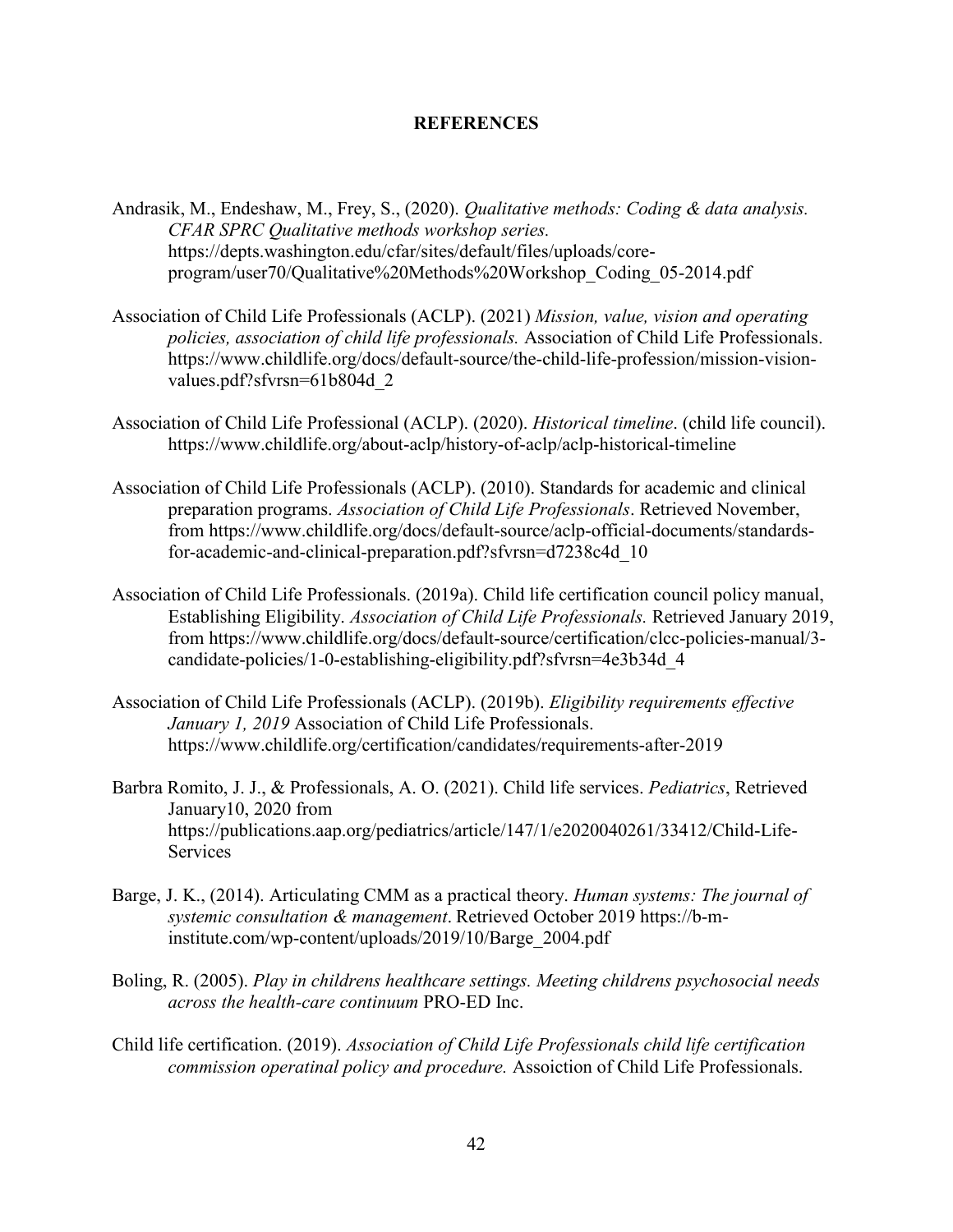https://www.childlife.org/docs/default-source/certification/clcc-policies-manual/3 candidate-policies/1-0-establishing-eligibility.pdf?sfvrsn=4e3b34d\_4

- Child life certification, (2021) *Child life professional certification candidate manual*. Association of Child Life Professionals. https://www.childlife.org/docs/defaultsource/certification/candidate-manual.pdf?sfvrsn=10
- Communication theory. (2020). *Coordinated management of meaning.*Communication Theory. www.communicationtheory.org/coordinated-management-of-meaning/
- Farlex and partners. (2009). *Medical dictionary*. The free dictionaryhttps://medicaldictionary.thefreedictionary.com/child+life+specialist">child life specialist</a
- Hart, R.; Rollins, J. (2011). Chapter 2 Self-expression. In H. R. Rollins, *Theraputic activities for children and teens coping with health issues*. John Wiley & Sons Inc.
- Kim, G. (2014). *Coordinated managment of meaning (CMM): A critique of W. Barnett Pearce & Vernon Cronen's theory in M Griffins first look at communication theory. meta communicate.* Retrived January 1, 2020, from https://www.semanticscholar.org/paper/coordinated-management-of-meaning- (cmm)%3a-a-critique-kim/3f0d8034333af50f65793c67af84c9bf2e8e14b4
- Patten, M. L. (2014a). Sampling in qualitative research. In M. L., Pattens, *Proposing empirical research,* (5<sup>th</sup> ed., pp.65-66). Glendale, CA: Pyrczak Publishing.
- Patten, M. L. (2014b). Topic 10 quantitative versus qualitative research. In M. L. Pattens, *Understanding research methods* Pyrczak Publishing.
- Patten, M. L. (2014e). Qualitative research. In M. L. Pattens, *Propsing emperical resarch, (5th ed.)*). Pyrczak Publishing.
- Plank, E. (1970). *Working with children in hospitals.* Case western reserve up.
- Thompson, R. H. (2009). *The handbook of child life a guide for pediatric psychosocial care.* Charles C Thomas Publisher, LTD.
- Rymanowicz, K. (2021). *The power of play - Part 1: stages of play*. https://www.canr.msu.edu/news/the\_power\_of\_play\_part\_1\_stages\_of\_play
- Thompson. (2009). *The handbook of child life, A guide of pediatric psychosocial care*. Springfield, Il: Charles C Thomas Publisher, LTD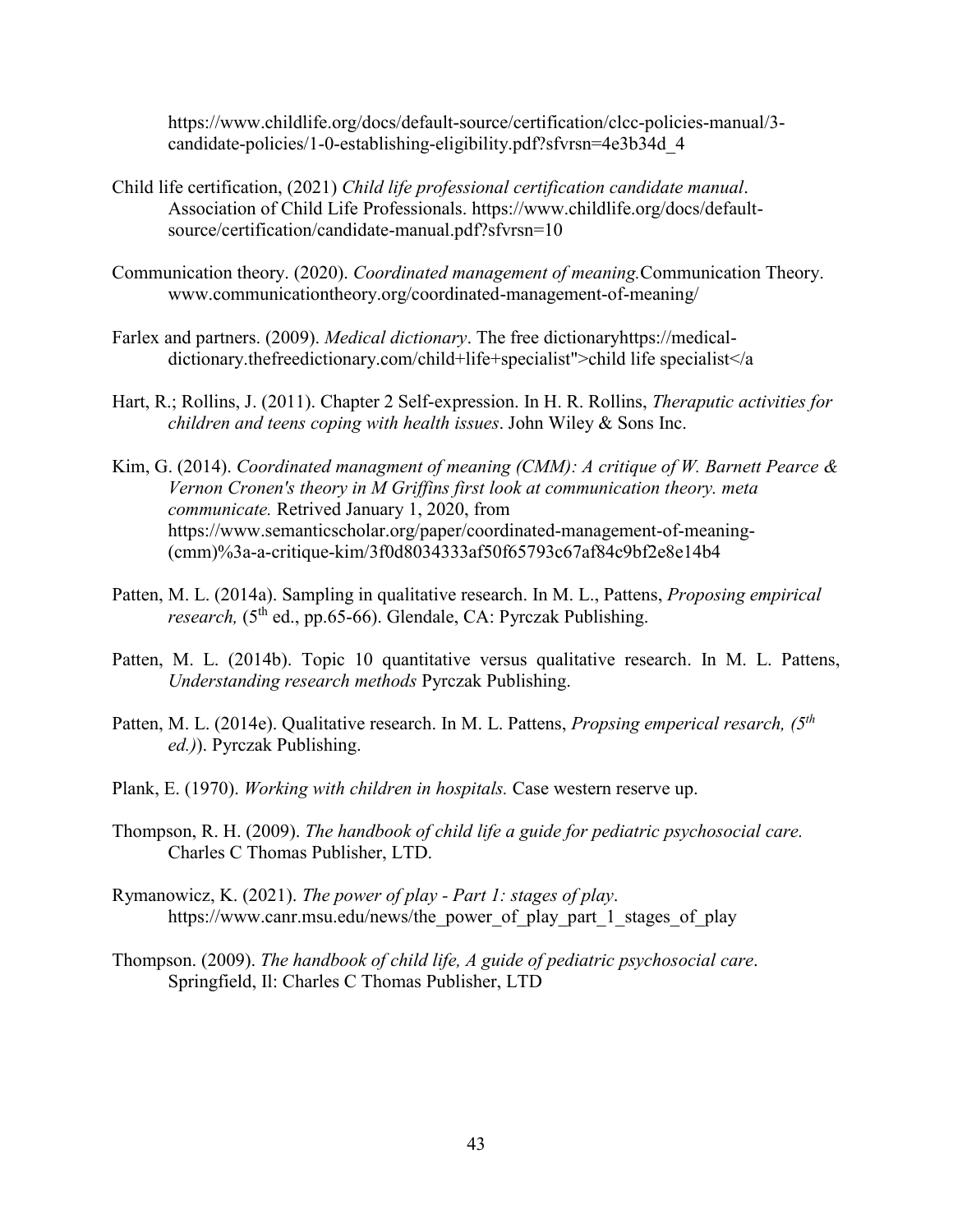## **APPENDICIES**

## **Appendix A: Human Subjects IRB Approval**

|                                                           |                             | Date: 6-29-2021                  |
|-----------------------------------------------------------|-----------------------------|----------------------------------|
| IRB #: IRB-FY2021-171                                     |                             |                                  |
| Title: Child Life student approaches and purposes of play |                             |                                  |
| <b>Creation Date: 9-25-2020</b>                           |                             |                                  |
| <b>End Date:</b>                                          |                             |                                  |
| Status: Approved                                          |                             |                                  |
| Principal Investigator: Lindsey Murphy                    |                             |                                  |
| Review Board: MSU                                         |                             |                                  |
| Sponsor:                                                  |                             |                                  |
| <b>Study History</b><br>Submission Type Initial           | <b>Review Type Exempt</b>   | <b>Decision Exempt</b>           |
| <b>Key Study Contacts</b>                                 |                             |                                  |
|                                                           |                             | Contact                          |
| Member Lindsey Murphy                                     | Role Principal Investigator | lindseymurphy@missouristate.edu  |
|                                                           |                             | Contact                          |
| Member Taylor Brower                                      | Role Primary Contact        | clark7415@live.missouristate.edu |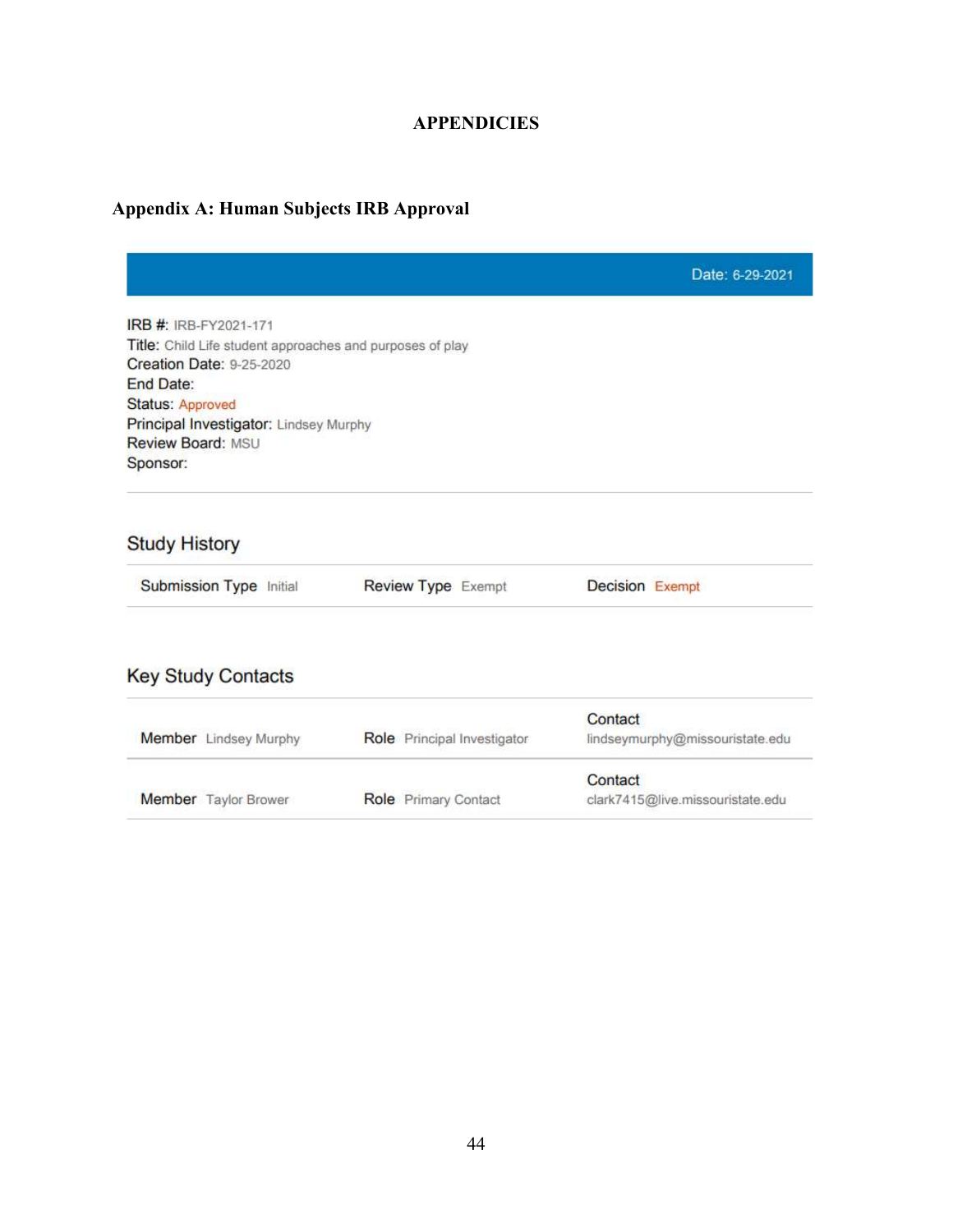#### **Appendix B: Survey Questions**

#### **Question 1.** Dear child life student,

My name is Taylor Brower, and I am a Child Life graduate student at Missouri State University. I am under the supervision of the Dr. Lindsey Murphy, PhD, CCLS Associate professor and Director of Graduate Child Life Studies at Missouri State University. For my graduate thesis, I am collecting data exploring approaches to and purposes of play that child life students report learning while seeking a child life degree. Using an online survey, information will be collected and examined to gain a better understanding of how child life student communicate what they are individually creating, coordinating, and managing the meaning of as it pertains to the approaches to and purposes of play in their child life education. Thank you in advance for your participation in this survey.

Should you agree to anonymously participate in this research, you will be asked to complete an online survey. The survey is expected to take between 5 and 10 minutes to complete. During the survey you will be asked questions about your knowledge of child life studies as it pertains to different approaches to and purposes of play.

Your decision to participate or decline participation in this study is completely voluntary and anonymous, additionally you have the right to terminate your participation at any time without penalty. There are no risks to individuals participating in this research beyond those that exist in daily life. Although there are no direct benefits to you by your participation in this study, the data obtained will inform child life specialists on what child life students communicate learning as it pertains to child life terminology learned in their child life education. There will be no financial or other compensation for your participation in this research.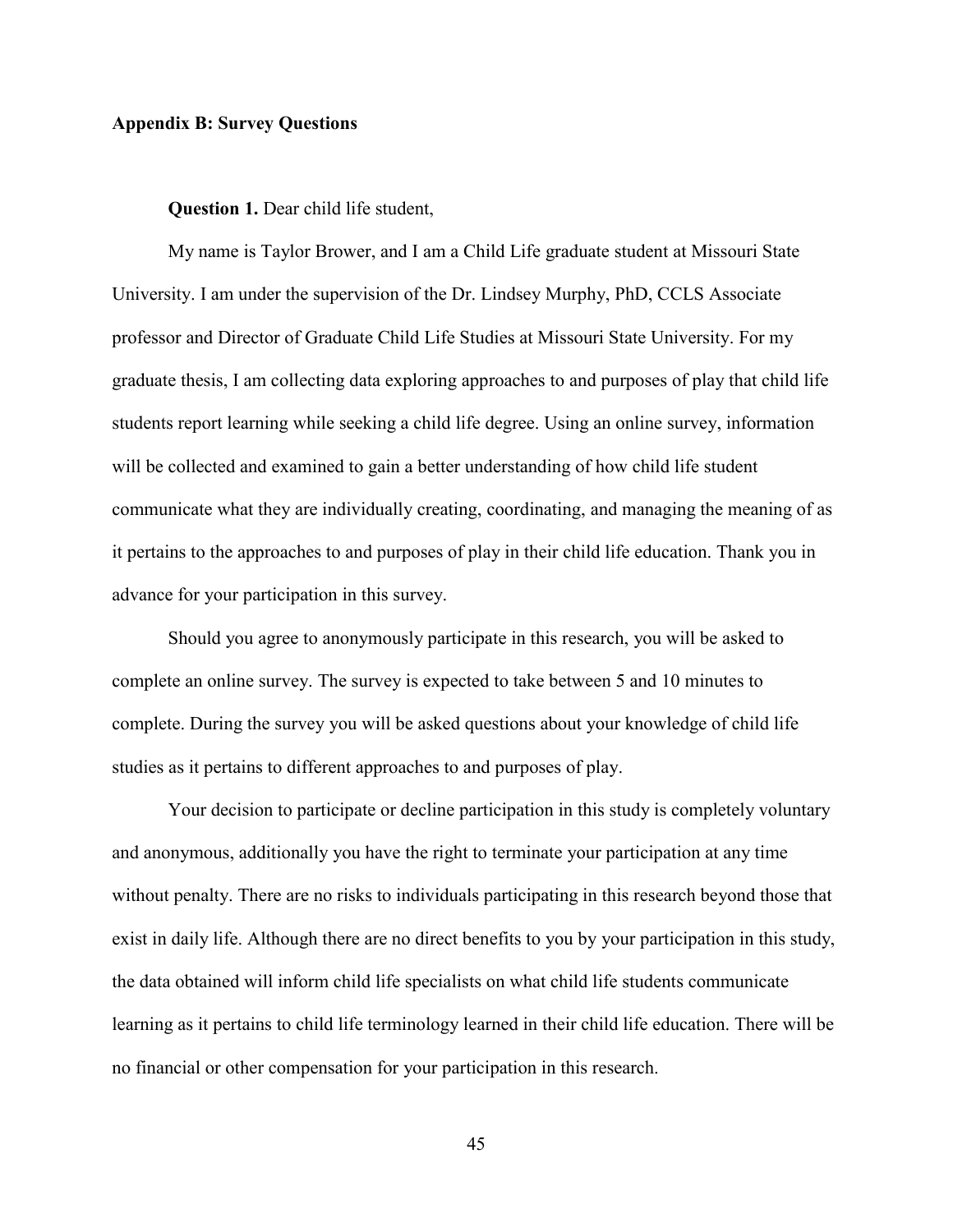No personal identifying information will be obtained during participation. Your privacy and confidentiality will always be maintained. The researcher will not know your Internet Protocol (IP) or computer address when you respond to this Internet survey. The researcher will not share your identifiable or individual information with anyone. The researcher will be the only person authorized to view and access the survey data. If you have any questions or concerns about this study or if any problems arise, please contact:

Researcher: Taylor Brower Graduate Student Department of Childhood Education and Family Studies – Child Life Missouri State University 913-231-8120 Clark7415@live.missouristate.edu

Advisor: Lindsey Murphy, PhD, CCLS, CTP Assistant Professor, Director of Graduate Child Life Studies Department of Childhood Education and Family Studies Missouri State University [LindseyMurphy@MissouriState.edu](mailto:LindseyMurphy@MissouriState.edu)

**Question 2.** I have read the consent form and give my consent to participate in this study,

Yes

No

**Question 3.** Are you currently completing a child life internship, or have you completed

a child life internship within the past 6 months?

Yes

No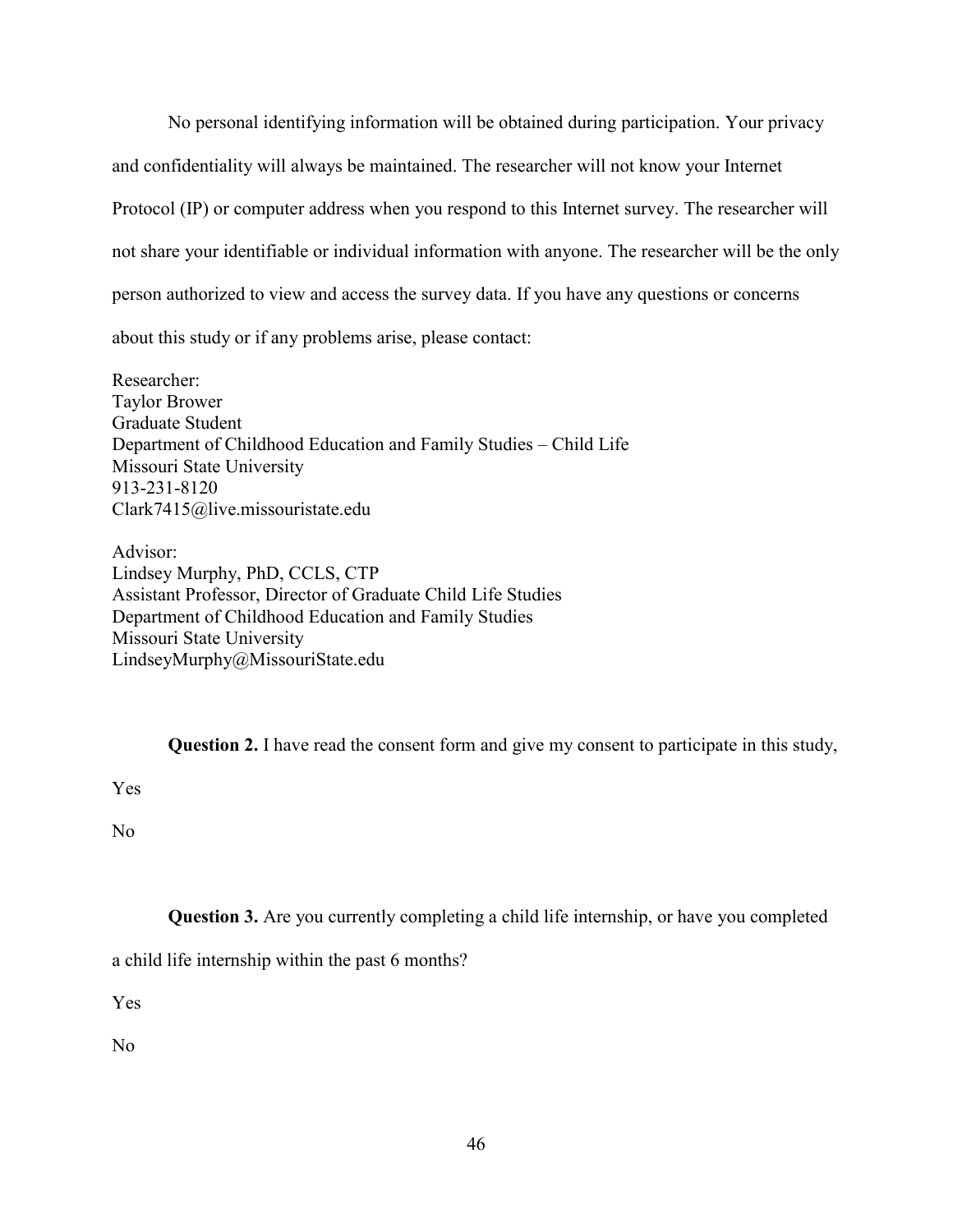|            | Question 4. What degree are you currently pursuing? |
|------------|-----------------------------------------------------|
| <b>BS</b>  |                                                     |
| <b>MS</b>  |                                                     |
| <b>MA</b>  |                                                     |
| PhD        |                                                     |
| <b>MEd</b> |                                                     |

If your degree is not listed above, please explain

## **Question 5.** What is the format of your degree?

In person

Online

Hybrid model

## **Question 6.** What was the structure of your academic program?

Child Life Degree

Child Life Concentration

Child Life Emphasis

Child Life Minor

Child Life Option

If your degree is not listed above, please explain

**Question 7.** How many courses have you taken that focused primarily on an aspect of play?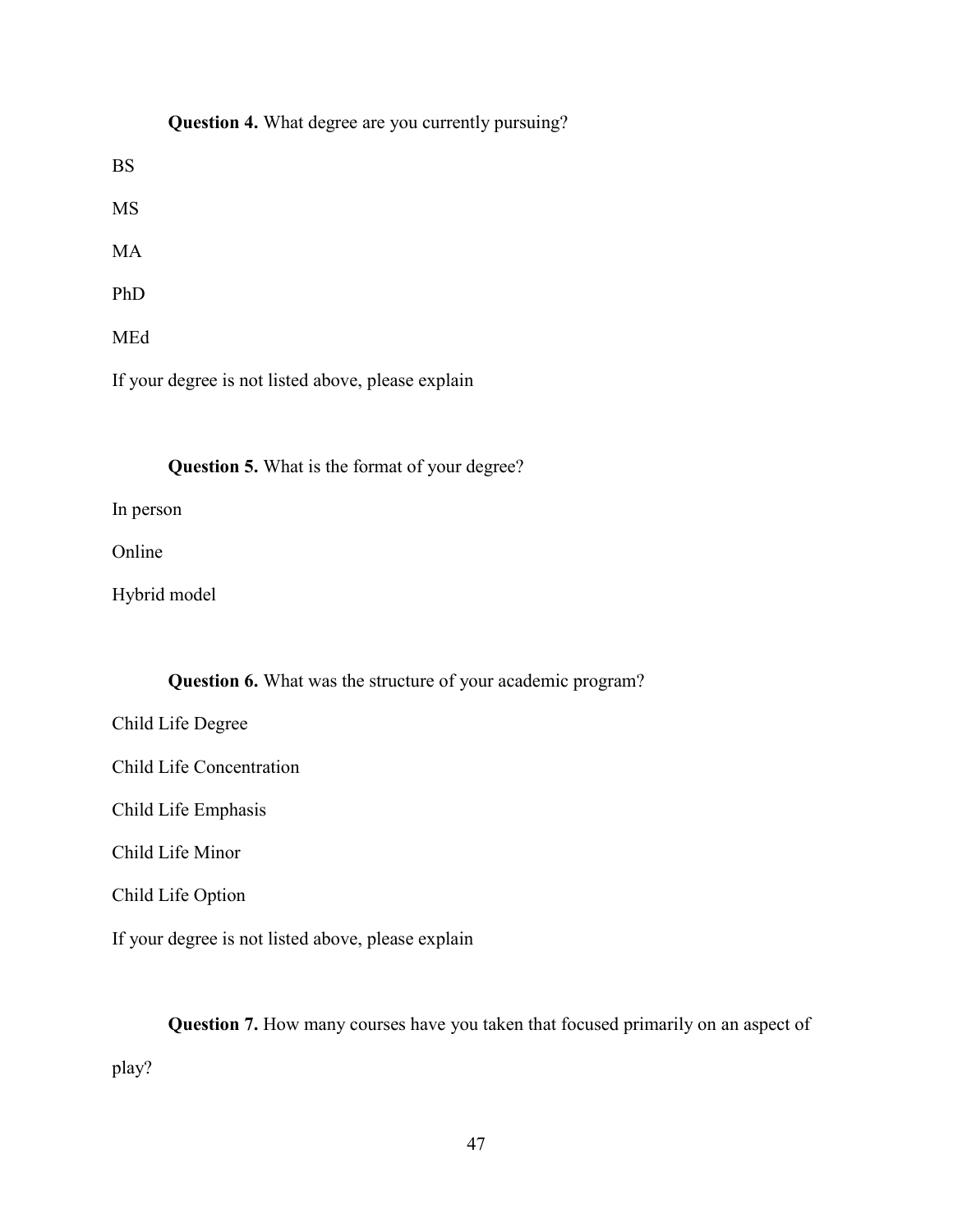**Question 8.** How many courses have you taken that briefly covered play as a topic, in addition to other closely related topics?

1 2 3 4 5+

**Question 9.** As a student, what hands-on play experiences have you completed? (e.g., Hospital/playroom labs, child center labs, student learning components, practicums, internships, clinical rotations etc.) Select all that apply.

Hospital/Playroom Labs

Child Center Labs

Student Learning Experiences

Practicums

Clinical Rotations

Internship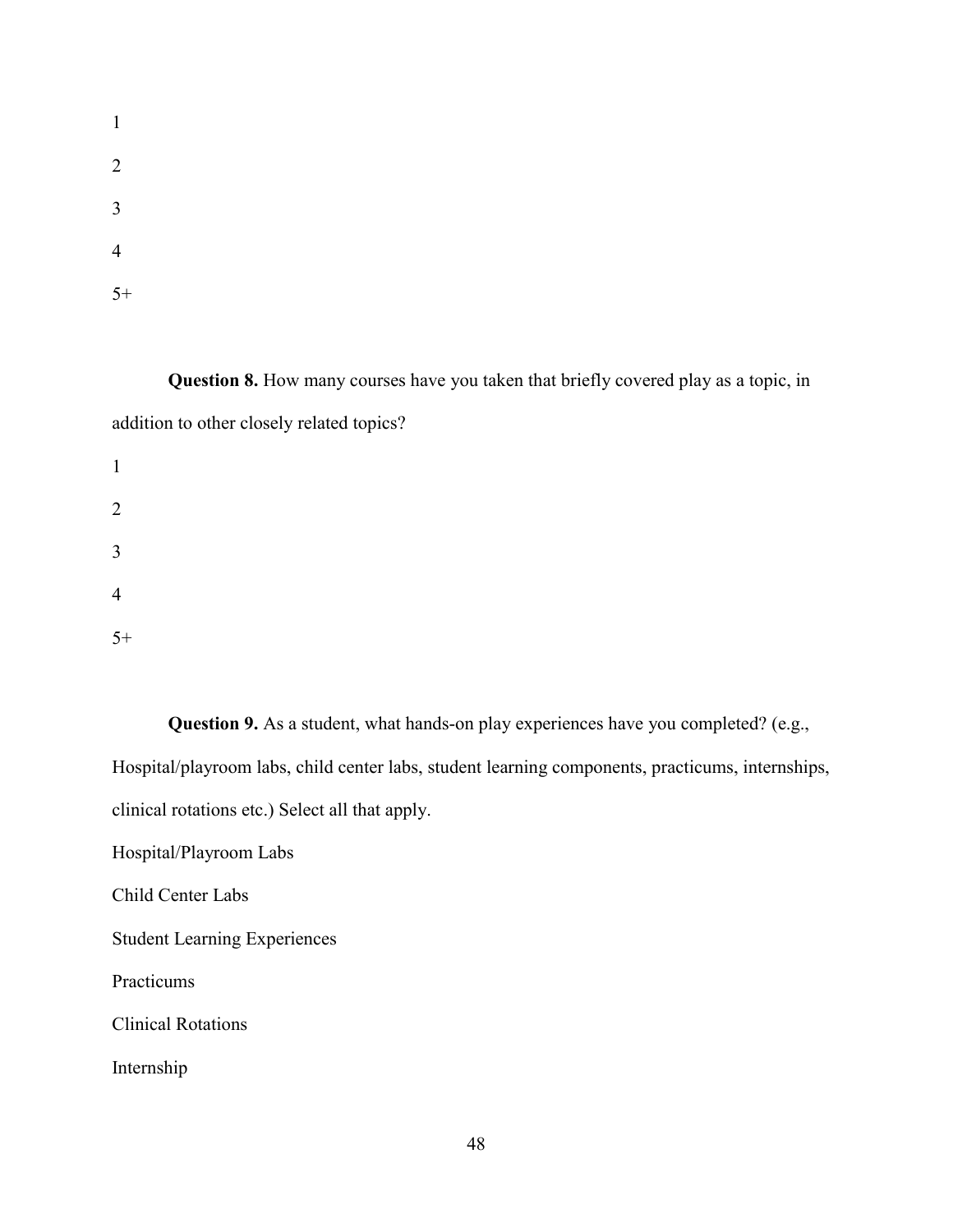If your experience is not listed above, please explainq

|                | Question 10. Please provide the total number of hands-on experiences completed |
|----------------|--------------------------------------------------------------------------------|
| $\mathbf{1}$   |                                                                                |
| $\overline{2}$ |                                                                                |
| 3              |                                                                                |
| $\overline{4}$ |                                                                                |
| $5+$           |                                                                                |

**Question 11.** Please select all approaches to play that you are familiar with and provide your own simple definition of selected terms:

Child-lead

Structured

Non-directive

Expressive

Nonverbal

Playing for children

Silent

Vicarious

Guided

Dramatic